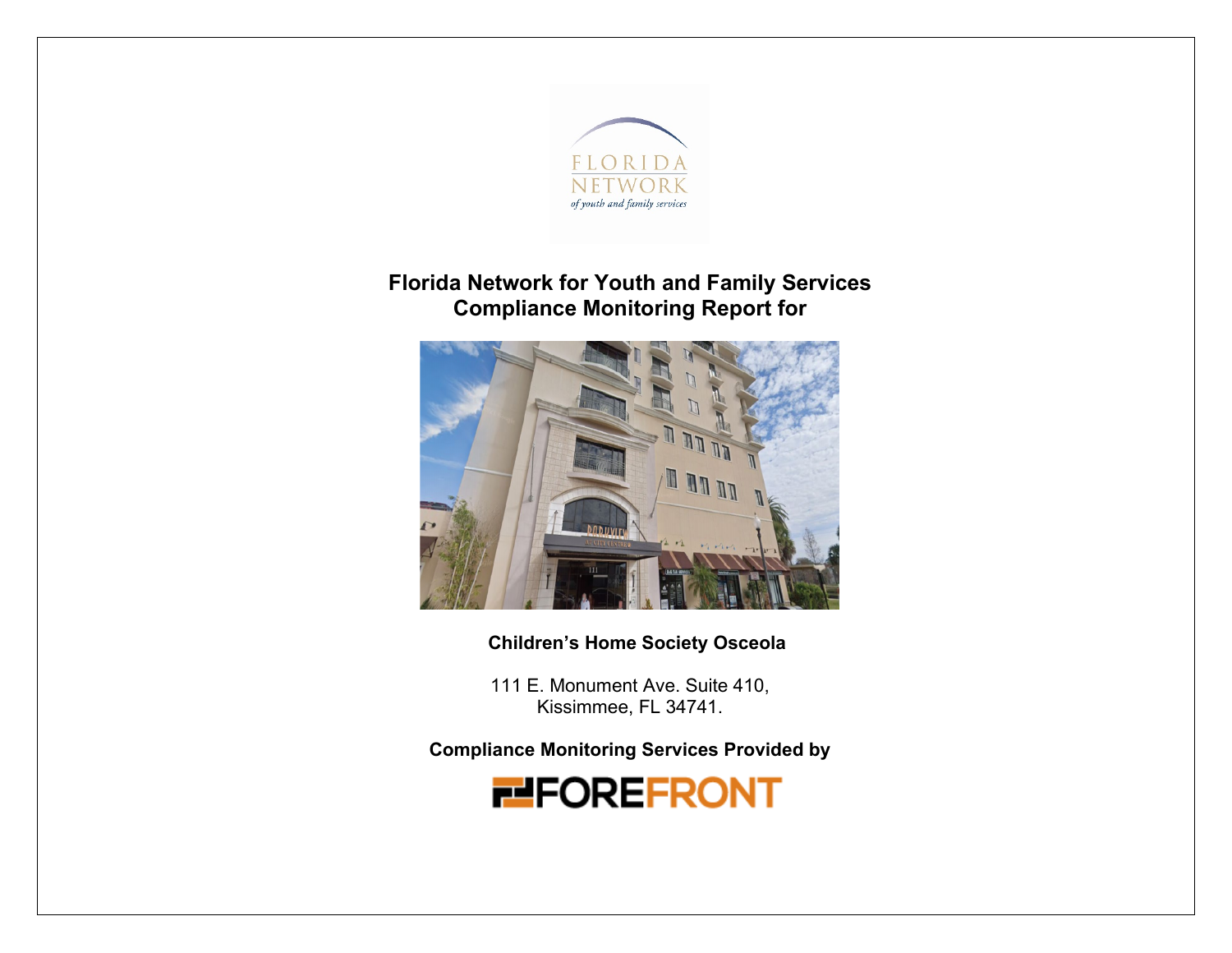# **EXECUTIVE SUMMARY**

Forefront LLC conducted a joint Quality Improvement (QI) and Florida Network of Youth and Family Services (FNYFS) monitoring visit for Children's Home Society Osceola (CHS Osceola) for the FY 2021-2022 at its program office located at 111 E Monument Avenue, Kissimmee, Florida. Forefront LLC (Forefront) is an independent compliance monitoring firm that is contracted by the FNYFS to perform onsite program reviews to assess the agency's adherence to fiscal, programmatic, and overall contract requirements. CHS Osceola is contracted with the Florida Network of Youth and Family Services (FNYFS) to provide direct services to Children/Families in Need of Services (CINS/FINS). The services to be provided are identified in Contract Section A - Descriptions and Specifications and Section B - Delivery and Performance and are funded with General Revenue Funds effective for July 2019 through June 30, 2022.

The review was conducted by Marcia Tavares, Consultant for Forefront LLC, and Peer Reviewer(s). Agency representatives from CHS Osceola present for the entrance interview were Catherine Baez, Director of Program Operations (DPO); Laura Zamjahn, Program Manager; Hilda Reyes, Program Supervisor; Dorothy Camille, Counselor; Loni Lauer, Talent Business Partner; Wanda Oser, Talent Generalist; and Kristy Chavers and Solange Solis, Quality Management. The last QI visit was conducted on August 26, 2020.

In general, the Reviewer found that CHS Osceola is in compliance with specific contract requirements. **CHS Osceola received an overall compliance rating of 100% for achieving full compliance with eleven of the twelve applicable indicators** of the CINS/FINS Monitoring Tool. There were no corrective actions as a result of the monitoring visit.

The following report represents the results of the in-depth evaluation of the provider's General Administrative performance, with all findings clearly documented. Copies of all completed tools utilized during the visit to determine these ratings will be maintained on file with the Reviewer. If any information or clarification is required, please contact Keith Carr by E-mail: keithcarr@forefrontllc.com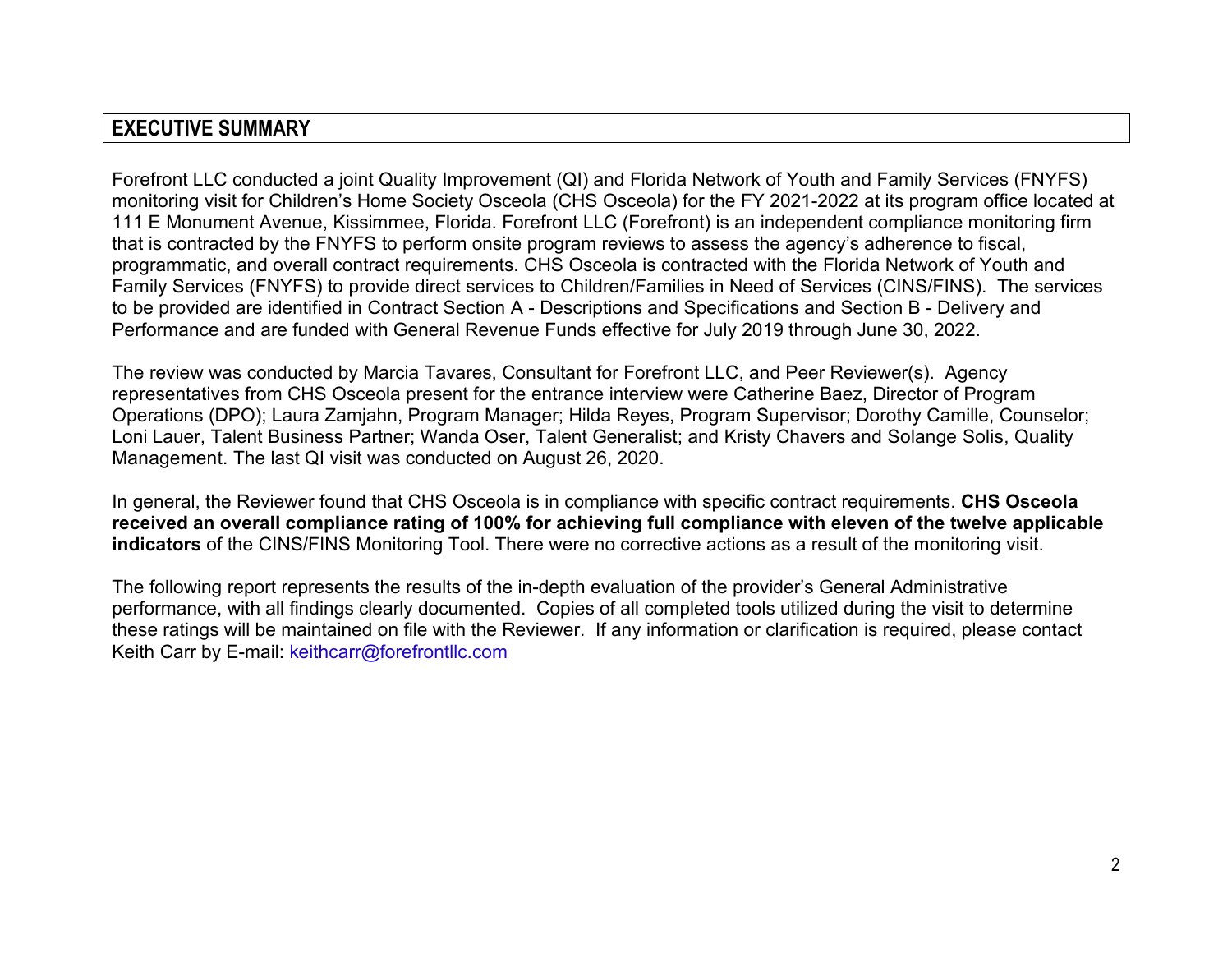## **2021-2022 CINS/FINS PROGRAM COMPLIANCE MONITORING TOOL Report Number: CM 11-10-2021-2022**

| <b>Agency Name: CHS Osceola</b>                                                                                                                                                                                                                                                                                                                                                                       |                     | <b>Monitor Name: Marcia Tavares, Lead Reviewer</b> |             |             |                          |                                                                                                                                                                                                                                                                                                                                                                                                            |                                                                                                            |
|-------------------------------------------------------------------------------------------------------------------------------------------------------------------------------------------------------------------------------------------------------------------------------------------------------------------------------------------------------------------------------------------------------|---------------------|----------------------------------------------------|-------------|-------------|--------------------------|------------------------------------------------------------------------------------------------------------------------------------------------------------------------------------------------------------------------------------------------------------------------------------------------------------------------------------------------------------------------------------------------------------|------------------------------------------------------------------------------------------------------------|
| <b>Contract Type: CINS/FINS</b>                                                                                                                                                                                                                                                                                                                                                                       |                     | Region/Office: 111 E. Monument Ave. Suite 410,     |             |             |                          |                                                                                                                                                                                                                                                                                                                                                                                                            |                                                                                                            |
|                                                                                                                                                                                                                                                                                                                                                                                                       |                     | Kissimmee, FL 34741.                               |             |             |                          |                                                                                                                                                                                                                                                                                                                                                                                                            |                                                                                                            |
| <b>Service Description: Comprehensive Onsite Compliance Monitoring</b>                                                                                                                                                                                                                                                                                                                                |                     |                                                    |             |             |                          | Site Visit Date(s): November 10, 2021                                                                                                                                                                                                                                                                                                                                                                      |                                                                                                            |
|                                                                                                                                                                                                                                                                                                                                                                                                       |                     |                                                    |             |             |                          |                                                                                                                                                                                                                                                                                                                                                                                                            |                                                                                                            |
|                                                                                                                                                                                                                                                                                                                                                                                                       |                     | <b>Explain Rating</b>                              |             |             |                          |                                                                                                                                                                                                                                                                                                                                                                                                            |                                                                                                            |
|                                                                                                                                                                                                                                                                                                                                                                                                       |                     |                                                    |             |             |                          | <b>Ratings Based Upon:</b>                                                                                                                                                                                                                                                                                                                                                                                 | <b>Notes</b>                                                                                               |
| <b>Major Programmatic Requirements</b>                                                                                                                                                                                                                                                                                                                                                                | <b>Unacceptable</b> | <b>Conditionally</b><br>Unacceptable               |             | Exceeded    | Applicable<br><b>Not</b> | $I = Interview$<br>$O = Observation$<br><b>D</b> = Documentation<br><b>PTV = Submitted Prior To Visit</b><br>(List Who and What)                                                                                                                                                                                                                                                                           | <b>Explain Unacceptable or</b><br><b>Conditionally Acceptable:</b><br>(Attach Supportive<br>Documentation) |
|                                                                                                                                                                                                                                                                                                                                                                                                       |                     |                                                    |             |             |                          |                                                                                                                                                                                                                                                                                                                                                                                                            |                                                                                                            |
| <b>I. Administrative and Fiscal</b>                                                                                                                                                                                                                                                                                                                                                                   |                     |                                                    |             |             |                          |                                                                                                                                                                                                                                                                                                                                                                                                            |                                                                                                            |
| <b>DJJ Quality Improvement Peer Reviewer</b><br>a. Provider shall demonstrate that a minimum of two (2)<br>staff members have been trained to be certified as DJJ QI<br>Peer reviewers. Provider shall participate in a minimum of<br>one (1) on-site quality assurance review of a similar type<br>program in another judicial circuit during each 12-month<br>period of the contract, if requested. | $\Box$              | $\Box$                                             | $\boxtimes$ | $\Box$      | П                        | D- The provider currently has two<br>certified DJJ-QI Peer Reviewers<br>namely: Hilda Reyes and Dorothy<br>Camille. Ms. Reyes has participated in<br>a QI Peer Review during the FY. Ms.<br>Camille was just recently certified to<br>participate on QI peer reviews.                                                                                                                                      |                                                                                                            |
| <b>Additional Contracts</b><br>a. Provider shall provide a listing of all current federal,<br>state, or local government contracts, as well as other<br>contracts entered into with for profit and not-for-profit<br>organizations. Such listing shall identify the awarding<br>entity and contract start & end dates. PTV                                                                            | □                   | $\Box$                                             | $\boxtimes$ | $\Box$      | $\Box$                   | D- CHS is a statewide agency with<br>multiple contracts with other funding<br>sources. The agency receives funding<br>from a variety of funders including:<br>DCF; Orange County Citizen's<br>Commission for Children; Ounce of<br>Prevention; Embrace Families<br>Community Based Care; UCF Board<br>of Trustees; Department of Health and<br>Human Services; Community<br>Coordinated Care for Children. |                                                                                                            |
| <b>Limits of Coverage</b>                                                                                                                                                                                                                                                                                                                                                                             | $\Box$              | $\Box$                                             | $\Box$      | $\boxtimes$ | $\Box$                   | D- General Liability through Alliance of<br>Nonprofits for Insurance, for limits of<br>coverage \$1,000,000 each \$3,000,000                                                                                                                                                                                                                                                                               |                                                                                                            |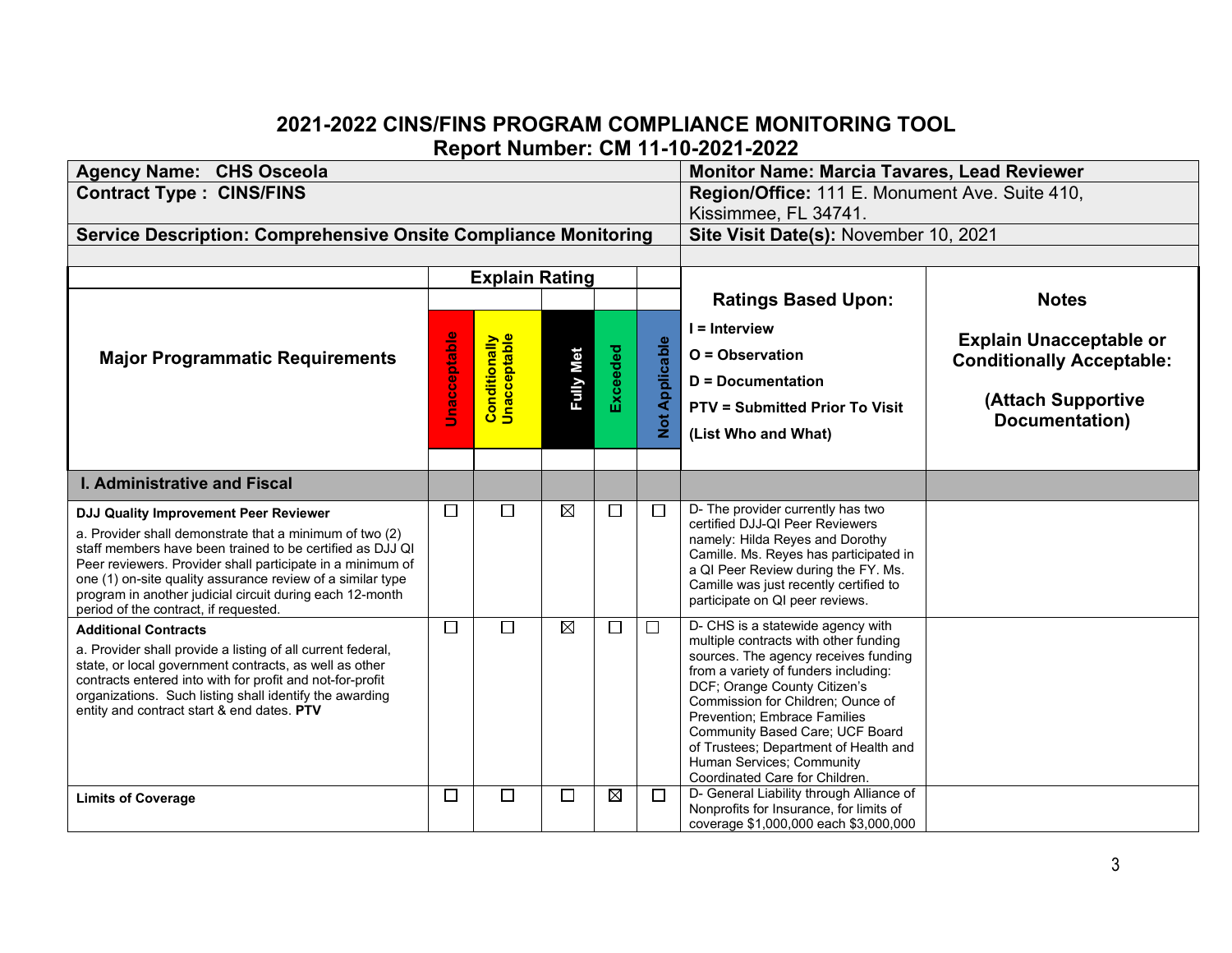| <b>Agency Name: CHS Osceola</b>                                                                                     |                     | Monitor Name: Marcia Tavares, Lead Reviewer    |                      |          |                       |                                                                                  |                                  |
|---------------------------------------------------------------------------------------------------------------------|---------------------|------------------------------------------------|----------------------|----------|-----------------------|----------------------------------------------------------------------------------|----------------------------------|
| <b>Contract Type: CINS/FINS</b>                                                                                     |                     | Region/Office: 111 E. Monument Ave. Suite 410, |                      |          |                       |                                                                                  |                                  |
|                                                                                                                     |                     |                                                | Kissimmee, FL 34741. |          |                       |                                                                                  |                                  |
| <b>Service Description: Comprehensive Onsite Compliance Monitoring</b>                                              |                     | Site Visit Date(s): November 10, 2021          |                      |          |                       |                                                                                  |                                  |
|                                                                                                                     |                     |                                                |                      |          |                       |                                                                                  |                                  |
|                                                                                                                     |                     | <b>Explain Rating</b>                          |                      |          |                       |                                                                                  |                                  |
|                                                                                                                     |                     |                                                |                      |          |                       | <b>Ratings Based Upon:</b>                                                       | <b>Notes</b>                     |
|                                                                                                                     |                     |                                                |                      |          |                       | $I =$ Interview                                                                  | <b>Explain Unacceptable or</b>   |
| <b>Major Programmatic Requirements</b>                                                                              | <b>Unacceptable</b> | <b>Conditionally</b><br>Unacceptable           |                      |          | <b>Not Applicable</b> | O = Observation                                                                  | <b>Conditionally Acceptable:</b> |
|                                                                                                                     |                     |                                                | <b>Fully Met</b>     | Exceeded |                       | <b>D</b> = Documentation                                                         |                                  |
|                                                                                                                     |                     |                                                |                      |          |                       | <b>PTV = Submitted Prior To Visit</b>                                            | (Attach Supportive               |
|                                                                                                                     |                     |                                                |                      |          |                       |                                                                                  | Documentation)                   |
|                                                                                                                     |                     |                                                |                      |          |                       | (List Who and What)                                                              |                                  |
|                                                                                                                     |                     |                                                |                      |          |                       |                                                                                  |                                  |
| a. Provider shall provide and maintain during this contract,                                                        |                     |                                                |                      |          |                       | aggregate, including medical expense<br>of \$5000 per person, effective 7/01/21- |                                  |
| the following minimum kinds of insurance: Worker's<br>Compensation and Employer's liability insurance as            |                     |                                                |                      |          |                       | 7/01/22                                                                          |                                  |
| required by Chapter 440, F.S. with a minimum of                                                                     |                     |                                                |                      |          |                       | Auto Insurance through Alliance of                                               |                                  |
| \$100,000 per accident, \$100,000 per person and<br>\$500,000 policy aggregate. Commercial General Liability        |                     |                                                |                      |          |                       | Nonprofits for Insurance, with                                                   |                                  |
| with a limit of \$500,000 per occurrence, and \$1,000,000                                                           |                     |                                                |                      |          |                       | combined single limit coverage for                                               |                                  |
| policy aggregate. Automobile Liability Insurance shall be<br>required and shall provide bodily injury and property  |                     |                                                |                      |          |                       | \$1,000,000, effective 7/01/21-7/1/22                                            |                                  |
| damage liability covering the operation of all vehicles used                                                        |                     |                                                |                      |          |                       | Workers Compensation through                                                     |                                  |
| in conjunction with performance of this contract, with a                                                            |                     |                                                |                      |          |                       | United Wisconsin Insurance Co, with<br>limits of \$1,000,000 each incident and   |                                  |
| minimum limit for bodily injury of \$250,000 per person;<br>with a minimum limit for bodily injury of \$500,000 per |                     |                                                |                      |          |                       | \$1,000,000 policy limit, effective                                              |                                  |
| accident; with a minimum limit for property damage of                                                               |                     |                                                |                      |          |                       | 7/01/21-7/01/22                                                                  |                                  |
| \$100,000 per accident and with a minimum limit for<br>medical payments or \$5,000-\$10,000 per person. Florida     |                     |                                                |                      |          |                       | Umbrella policy through Alliance of                                              |                                  |
| Network is listed as payee or co-payee. PTV                                                                         |                     |                                                |                      |          |                       | Nonprofits for Insurance, with limits of                                         |                                  |
|                                                                                                                     |                     |                                                |                      |          |                       | \$5,000,000, each/aggregate, effective<br>7/01/21-7/1/22                         |                                  |
|                                                                                                                     |                     |                                                |                      |          |                       |                                                                                  |                                  |
|                                                                                                                     |                     |                                                |                      |          |                       | The Florida Network is listed as<br>certificate holder on the certificate.       |                                  |
| <b>External/Outside Contract Compliance</b>                                                                         | □                   | $\Box$                                         | $\Box$               | □        | $\boxtimes$           | I - Per the Program Manager, CHS                                                 |                                  |
| a. Provider has corrective action item(s) cited by an                                                               |                     |                                                |                      |          |                       | Osceola does not have any corrective                                             |                                  |
| external funding source (Fiscal or Non-Fiscal). ON SITE                                                             |                     |                                                |                      |          |                       | action items cited by an external<br>funding source.                             |                                  |
| <b>Fiscal Practice</b>                                                                                              | $\Box$              | $\Box$                                         | $\boxtimes$          | $\Box$   | $\Box$                | $D, I-$                                                                          |                                  |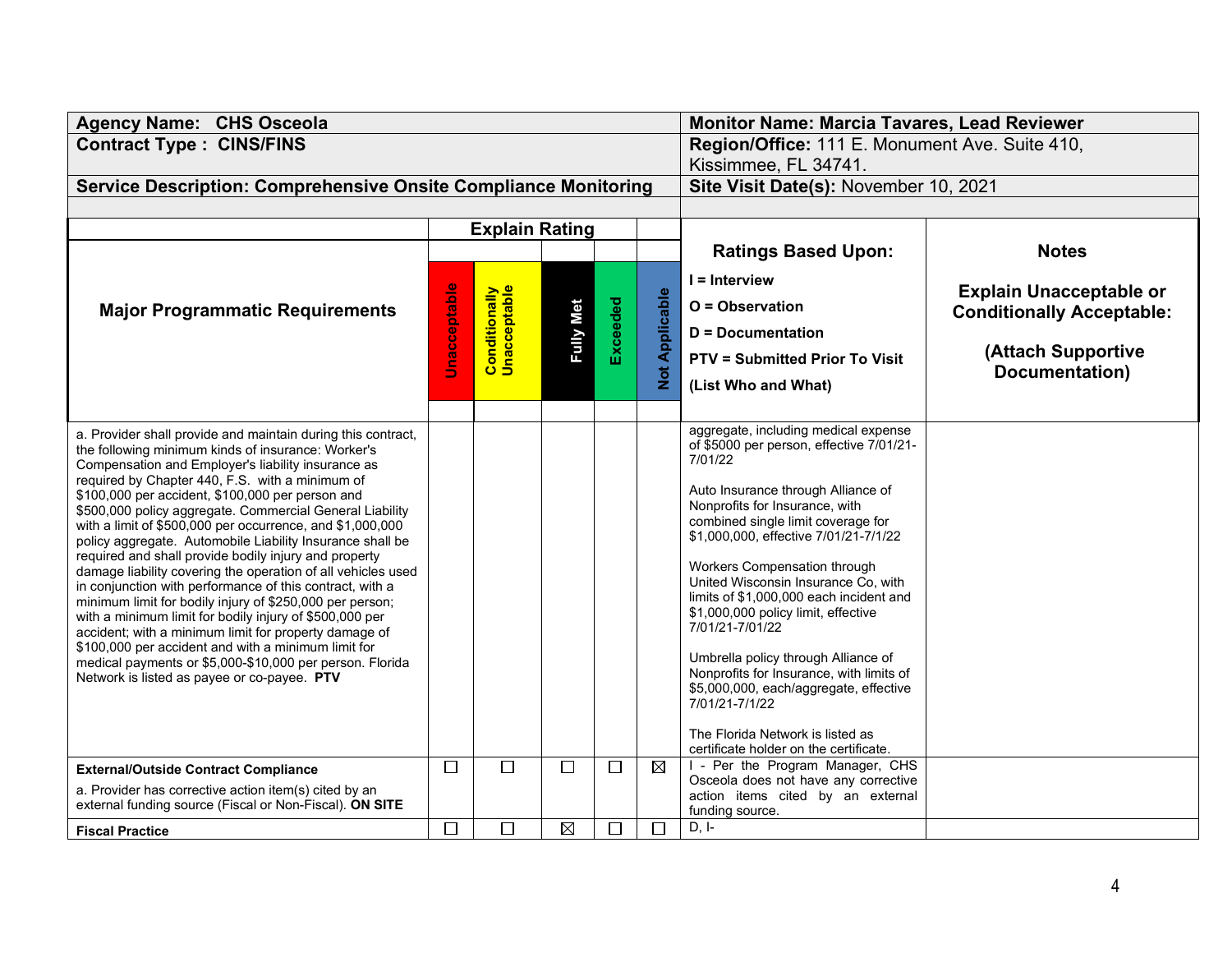| <b>Agency Name: CHS Osceola</b>                                                                                      |              | <b>Monitor Name: Marcia Tavares, Lead Reviewer</b> |                                       |          |                 |                                                                                 |                                  |
|----------------------------------------------------------------------------------------------------------------------|--------------|----------------------------------------------------|---------------------------------------|----------|-----------------|---------------------------------------------------------------------------------|----------------------------------|
| <b>Contract Type: CINS/FINS</b>                                                                                      |              | Region/Office: 111 E. Monument Ave. Suite 410,     |                                       |          |                 |                                                                                 |                                  |
|                                                                                                                      |              | Kissimmee, FL 34741.                               |                                       |          |                 |                                                                                 |                                  |
| <b>Service Description: Comprehensive Onsite Compliance Monitoring</b>                                               |              |                                                    | Site Visit Date(s): November 10, 2021 |          |                 |                                                                                 |                                  |
|                                                                                                                      |              | <b>Explain Rating</b>                              |                                       |          |                 |                                                                                 |                                  |
|                                                                                                                      |              |                                                    |                                       |          |                 | <b>Ratings Based Upon:</b>                                                      | <b>Notes</b>                     |
|                                                                                                                      |              |                                                    |                                       |          |                 |                                                                                 |                                  |
|                                                                                                                      |              |                                                    |                                       |          | $I =$ Interview | <b>Explain Unacceptable or</b>                                                  |                                  |
| <b>Major Programmatic Requirements</b>                                                                               |              |                                                    |                                       | Exceeded |                 | $O = Observation$                                                               | <b>Conditionally Acceptable:</b> |
|                                                                                                                      |              |                                                    | <b>Fully Met</b>                      |          |                 | <b>D</b> = Documentation                                                        |                                  |
|                                                                                                                      | Jnacceptable | <b>Conditionally</b><br>Unacceptable               |                                       |          | Not Applicable  | <b>PTV = Submitted Prior To Visit</b>                                           | (Attach Supportive               |
|                                                                                                                      |              |                                                    |                                       |          |                 | (List Who and What)                                                             | Documentation)                   |
|                                                                                                                      |              |                                                    |                                       |          |                 |                                                                                 |                                  |
|                                                                                                                      |              |                                                    |                                       |          |                 | <b>Fiscal Policies and Procedures are</b>                                       |                                  |
| a. Agency must have employee and fiscal<br>policy/procedures manuals that are in compliance with                     |              |                                                    |                                       |          |                 | maintained in the agency's Accounting                                           |                                  |
| GAAP and provide sound internal controls. Agency<br>maintains fiscal files that are audit ready. PTV                 |              |                                                    |                                       |          |                 | Policies and Procedures Manual that<br>appears to be consistent with GAAP       |                                  |
|                                                                                                                      |              |                                                    |                                       |          |                 | and provide for limited internal                                                |                                  |
|                                                                                                                      |              |                                                    |                                       |          |                 | controls. The Accounting Policies and<br>Procedures were last reviewed          |                                  |
|                                                                                                                      |              |                                                    |                                       |          |                 | December 1, 2019.                                                               |                                  |
|                                                                                                                      | $\Box$       | $\Box$                                             | $\boxtimes$                           | $\Box$   | П               | D- General ledger (GL) for the period                                           |                                  |
| b. Agency maintains a general ledger and the<br>corresponding source documents. General ledger must be               |              |                                                    |                                       |          |                 | July through September 2021. The                                                |                                  |
| set up to track the activity of the grant separately                                                                 |              |                                                    |                                       |          |                 | agency maintains a detailed general<br>ledger with corresponding source         |                                  |
| (standard account numbers / separate funds for each<br>revenue source, etc.). PTV                                    |              |                                                    |                                       |          |                 | documents. The general ledger is                                                |                                  |
|                                                                                                                      |              |                                                    |                                       |          |                 | structured to track all funding sources<br>and there is a separate GL for the   |                                  |
|                                                                                                                      |              |                                                    |                                       |          |                 | CHS Osceola CINS/FINS program.                                                  |                                  |
| c. Petty cash ledger system is balanced and all cash                                                                 | $\Box$       | П                                                  | $\boxtimes$                           | $\Box$   | П               | $I - Per$ the program supervisor, the<br>provider utilizes purchasing cards (p- |                                  |
| disbursements are compliant with financial policies and<br>allowable under the contract. (Disbursements/invoices are |              |                                                    |                                       |          |                 | card) in lieu of petty cash for program                                         |                                  |
| approved & monitored by management.) -ON SITE                                                                        |              |                                                    |                                       |          |                 | related purchases not requiring a<br>check request. Procedures for p-card       |                                  |
|                                                                                                                      |              |                                                    |                                       |          |                 | purchases and petty cash are                                                    |                                  |
|                                                                                                                      |              |                                                    |                                       |          |                 | contained in the Fiscal Policies and                                            |                                  |
|                                                                                                                      |              |                                                    |                                       |          |                 | Procedures Manual.                                                              |                                  |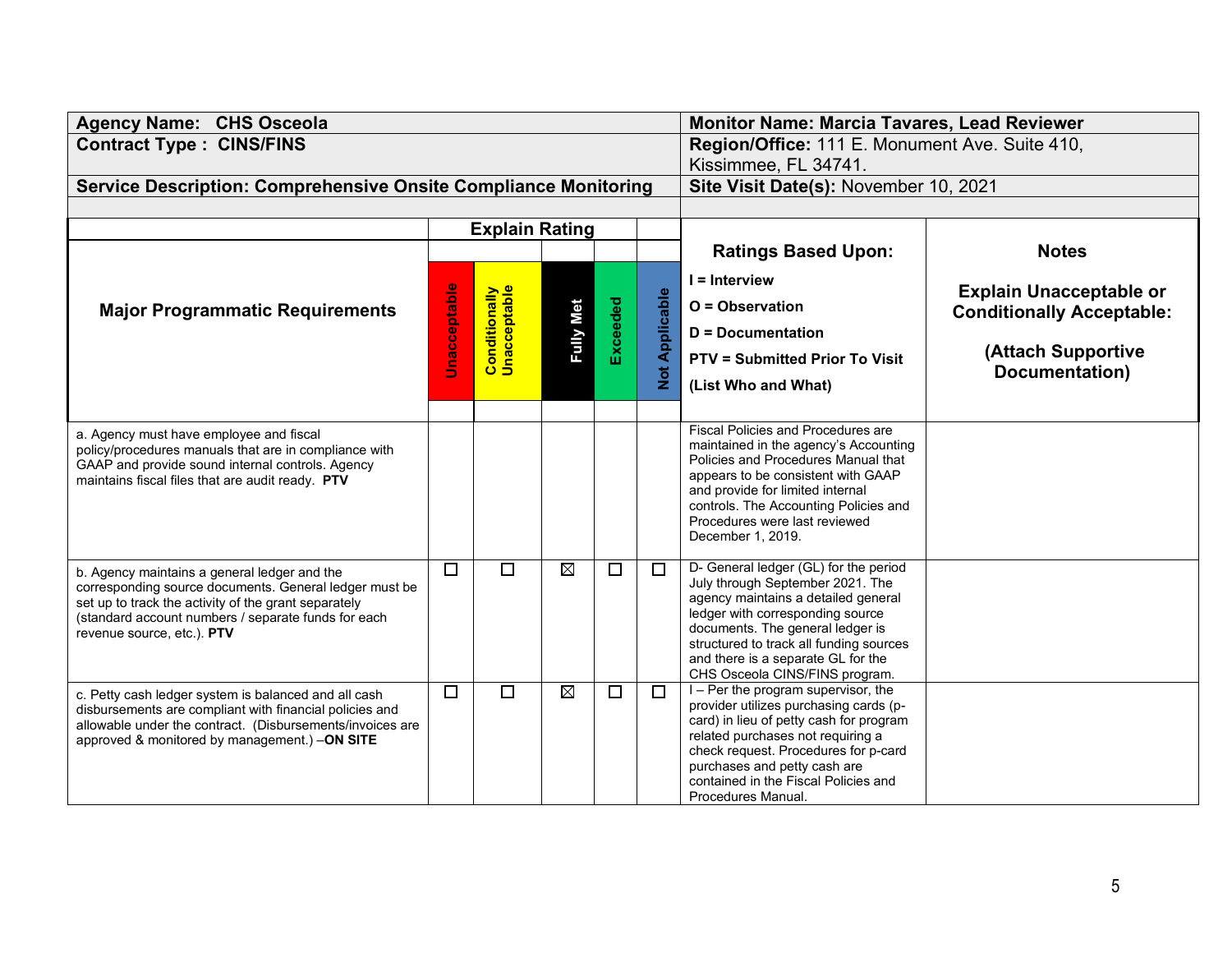| <b>Agency Name: CHS Osceola</b>                                                                                                                                                                                                                                                                              |                       | <b>Monitor Name: Marcia Tavares, Lead Reviewer</b>            |                  |                 |                    |                                                                                                                                                                                                                                                                                                                                                                                                                                                                                                                                                                                                                                                                                                                                                                                                                                                                                                                                                     |                                                                                                            |
|--------------------------------------------------------------------------------------------------------------------------------------------------------------------------------------------------------------------------------------------------------------------------------------------------------------|-----------------------|---------------------------------------------------------------|------------------|-----------------|--------------------|-----------------------------------------------------------------------------------------------------------------------------------------------------------------------------------------------------------------------------------------------------------------------------------------------------------------------------------------------------------------------------------------------------------------------------------------------------------------------------------------------------------------------------------------------------------------------------------------------------------------------------------------------------------------------------------------------------------------------------------------------------------------------------------------------------------------------------------------------------------------------------------------------------------------------------------------------------|------------------------------------------------------------------------------------------------------------|
| <b>Contract Type: CINS/FINS</b>                                                                                                                                                                                                                                                                              |                       | Region/Office: 111 E. Monument Ave. Suite 410,                |                  |                 |                    |                                                                                                                                                                                                                                                                                                                                                                                                                                                                                                                                                                                                                                                                                                                                                                                                                                                                                                                                                     |                                                                                                            |
| <b>Service Description: Comprehensive Onsite Compliance Monitoring</b>                                                                                                                                                                                                                                       |                       | Kissimmee, FL 34741.<br>Site Visit Date(s): November 10, 2021 |                  |                 |                    |                                                                                                                                                                                                                                                                                                                                                                                                                                                                                                                                                                                                                                                                                                                                                                                                                                                                                                                                                     |                                                                                                            |
|                                                                                                                                                                                                                                                                                                              |                       |                                                               |                  |                 |                    |                                                                                                                                                                                                                                                                                                                                                                                                                                                                                                                                                                                                                                                                                                                                                                                                                                                                                                                                                     |                                                                                                            |
|                                                                                                                                                                                                                                                                                                              | <b>Explain Rating</b> |                                                               |                  |                 |                    |                                                                                                                                                                                                                                                                                                                                                                                                                                                                                                                                                                                                                                                                                                                                                                                                                                                                                                                                                     |                                                                                                            |
|                                                                                                                                                                                                                                                                                                              |                       |                                                               |                  |                 |                    | <b>Ratings Based Upon:</b>                                                                                                                                                                                                                                                                                                                                                                                                                                                                                                                                                                                                                                                                                                                                                                                                                                                                                                                          | <b>Notes</b>                                                                                               |
| <b>Major Programmatic Requirements</b>                                                                                                                                                                                                                                                                       | <b>Unacceptable</b>   | <b>Conditionally</b><br>Unacceptable                          | <b>Fully Met</b> | <b>Exceeded</b> | Applicable<br>Not. | $l =$ Interview<br>O = Observation<br><b>D</b> = Documentation<br><b>PTV = Submitted Prior To Visit</b><br>(List Who and What)                                                                                                                                                                                                                                                                                                                                                                                                                                                                                                                                                                                                                                                                                                                                                                                                                      | <b>Explain Unacceptable or</b><br><b>Conditionally Acceptable:</b><br>(Attach Supportive<br>Documentation) |
| d. Financial records and reports are current. Includes bank<br>statements reconciled within 6 weeks of receipt. Vendor<br>invoices past 6 months. Invoices are submitted on a<br>monthly basis with supporting documentation.<br>(Disbursements/invoices are approved & monitored by<br>management). ON SITE | $\Box$                | $\Box$                                                        | $\boxtimes$      | $\Box$          | $\Box$             | D- Reviewed bank statements and<br>reconciliations report for accounts<br>payable account with Fifth Third Bank<br>for the period March - August 2021.<br>Reconciliations were completed timely<br>within 6 weeks of receipt for all months<br>and are signed by the Analyst and<br>Controller.<br>All program invoices are mailed to the<br>CHS Corporate Office and processed<br>for payment. A "Requisition/Purchase<br>Order Form" is completed by the<br>program for all purchases. Once<br>approved, the completed requisition is<br>forwarded to the designated person<br>responsible for purchasing via email or<br>fax. A purchase order number is<br>provided upon receipt of an approved<br>"Requisition Form". The CHS<br>designated purchasing person will<br>then order the product or service. The<br>accounting department will check the<br>invoices and requisitions against the<br>purchase order and process it for<br>payment. |                                                                                                            |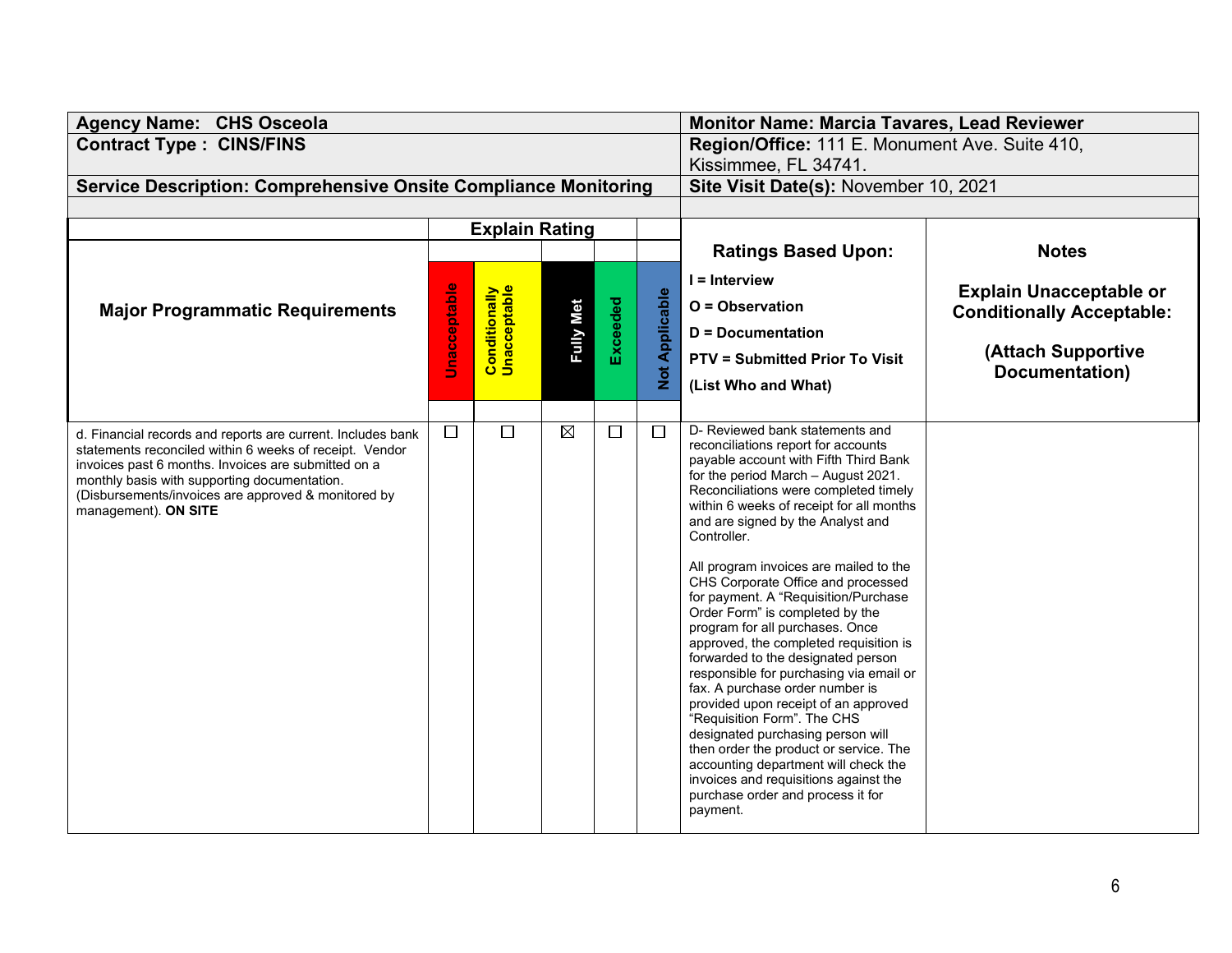| <b>Agency Name: CHS Osceola</b>                                                                                                                                                                                                  |                     | <b>Monitor Name: Marcia Tavares, Lead Reviewer</b> |                                       |          |                       |                                                                                                                                                                                                                                                                                                                                                                                                                                                                                                                                                                                                                                                                                                                                                                                          |                                                                                                            |
|----------------------------------------------------------------------------------------------------------------------------------------------------------------------------------------------------------------------------------|---------------------|----------------------------------------------------|---------------------------------------|----------|-----------------------|------------------------------------------------------------------------------------------------------------------------------------------------------------------------------------------------------------------------------------------------------------------------------------------------------------------------------------------------------------------------------------------------------------------------------------------------------------------------------------------------------------------------------------------------------------------------------------------------------------------------------------------------------------------------------------------------------------------------------------------------------------------------------------------|------------------------------------------------------------------------------------------------------------|
| <b>Contract Type: CINS/FINS</b>                                                                                                                                                                                                  |                     | Region/Office: 111 E. Monument Ave. Suite 410,     |                                       |          |                       |                                                                                                                                                                                                                                                                                                                                                                                                                                                                                                                                                                                                                                                                                                                                                                                          |                                                                                                            |
|                                                                                                                                                                                                                                  |                     | Kissimmee, FL 34741.                               |                                       |          |                       |                                                                                                                                                                                                                                                                                                                                                                                                                                                                                                                                                                                                                                                                                                                                                                                          |                                                                                                            |
| <b>Service Description: Comprehensive Onsite Compliance Monitoring</b>                                                                                                                                                           |                     |                                                    | Site Visit Date(s): November 10, 2021 |          |                       |                                                                                                                                                                                                                                                                                                                                                                                                                                                                                                                                                                                                                                                                                                                                                                                          |                                                                                                            |
|                                                                                                                                                                                                                                  |                     | <b>Explain Rating</b>                              |                                       |          |                       |                                                                                                                                                                                                                                                                                                                                                                                                                                                                                                                                                                                                                                                                                                                                                                                          |                                                                                                            |
|                                                                                                                                                                                                                                  |                     |                                                    |                                       |          |                       | <b>Ratings Based Upon:</b>                                                                                                                                                                                                                                                                                                                                                                                                                                                                                                                                                                                                                                                                                                                                                               | <b>Notes</b>                                                                                               |
| <b>Major Programmatic Requirements</b>                                                                                                                                                                                           | <b>Jnacceptable</b> | <b>Conditionally</b><br>Unacceptable               | <b>Fully Met</b>                      | Exceeded | <b>Not Applicable</b> | $I =$ Interview<br>O = Observation<br><b>D</b> = Documentation<br><b>PTV = Submitted Prior To Visit</b><br>(List Who and What)                                                                                                                                                                                                                                                                                                                                                                                                                                                                                                                                                                                                                                                           | <b>Explain Unacceptable or</b><br><b>Conditionally Acceptable:</b><br>(Attach Supportive<br>Documentation) |
|                                                                                                                                                                                                                                  |                     |                                                    |                                       |          |                       | Files are maintained alphabetically by<br>vendor for each fiscal year, making<br>document retrieval easy for audit<br>purposes. Current and previous year<br>files are stored in the immediate<br>Accounts Payable area or a secure<br>storage area until completion of fiscal<br>year audit.<br>The local program supervisor also has<br>a purchasing card (P-card) with a<br>maximum credit limit. P-cards are<br>used to pay for certain local supplies<br>or services needed promptly.<br>Bank reconciliations are prepared for<br>the Payroll and Accounts Payable<br>accounts by the Analyst. Bank<br>reconciliations for the past 6 months<br>were reviewed. Reconciliations are<br>signed monthly by the Analyst within 3<br>weeks of receipt and approved by the<br>Controller. |                                                                                                            |
| e. Agency maintains inventory in accordance with a written<br>policy and FNYFS contractual requirements. If over<br>\$1,000 inventory has DJJ Property Inventory Number/Tag.<br>In the event the provider has purchased computer | $\Box$              | $\Box$                                             | $\boxtimes$                           | $\Box$   | $\Box$                | $D, I-$<br>A CINS/FINS inventory updated<br>10/27/2021 shows a Dell Latitude<br>AE6450 laptop on file but equipment is                                                                                                                                                                                                                                                                                                                                                                                                                                                                                                                                                                                                                                                                   |                                                                                                            |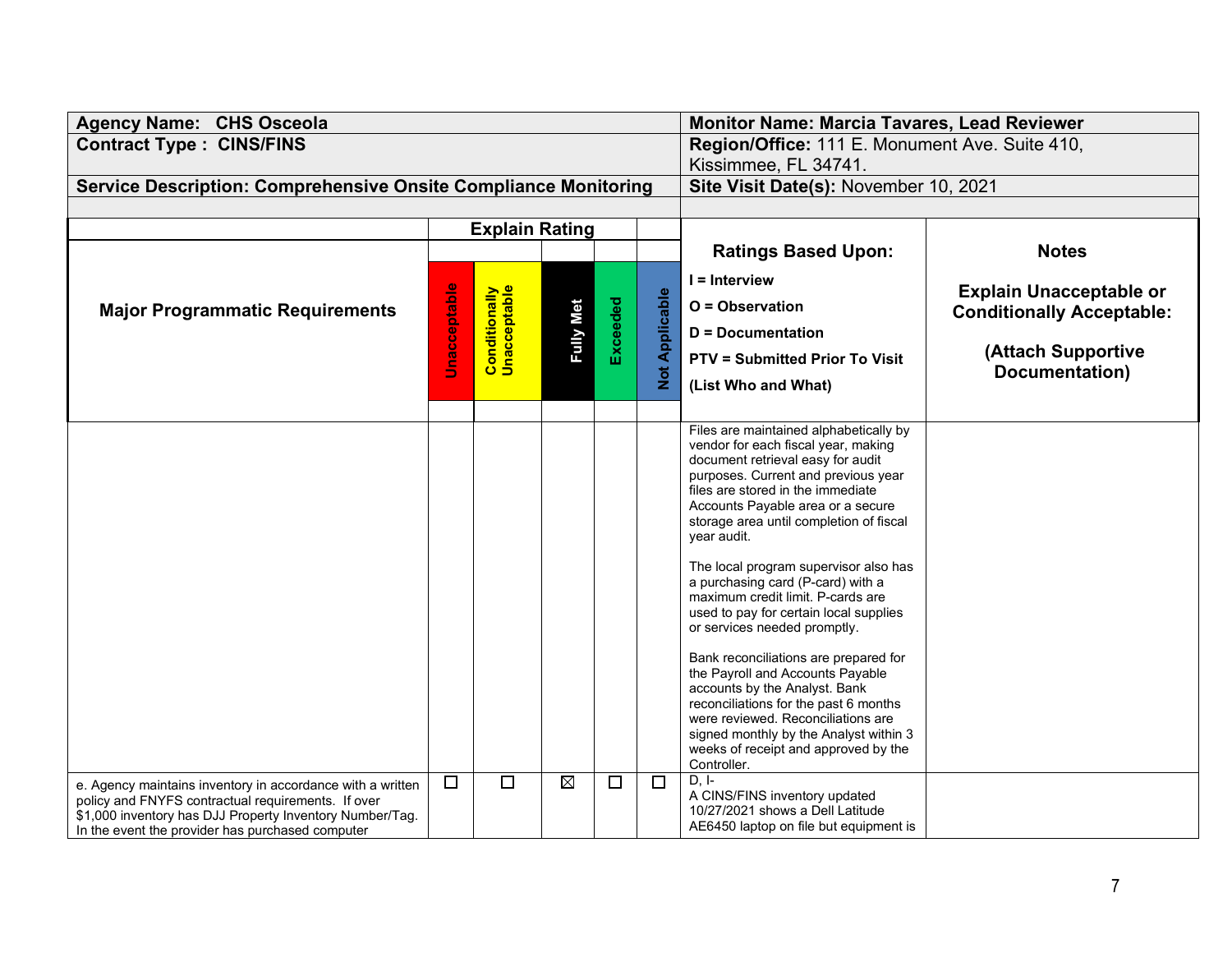| <b>Agency Name: CHS Osceola</b>                                                                                       |                     | <b>Monitor Name: Marcia Tavares, Lead Reviewer</b> |                                       |          |                       |                                                                                                           |                                  |
|-----------------------------------------------------------------------------------------------------------------------|---------------------|----------------------------------------------------|---------------------------------------|----------|-----------------------|-----------------------------------------------------------------------------------------------------------|----------------------------------|
| <b>Contract Type: CINS/FINS</b>                                                                                       |                     | Region/Office: 111 E. Monument Ave. Suite 410,     |                                       |          |                       |                                                                                                           |                                  |
|                                                                                                                       |                     | Kissimmee, FL 34741.                               |                                       |          |                       |                                                                                                           |                                  |
| <b>Service Description: Comprehensive Onsite Compliance Monitoring</b>                                                |                     |                                                    | Site Visit Date(s): November 10, 2021 |          |                       |                                                                                                           |                                  |
|                                                                                                                       |                     |                                                    |                                       |          |                       |                                                                                                           |                                  |
|                                                                                                                       |                     | <b>Explain Rating</b>                              |                                       |          |                       | <b>Ratings Based Upon:</b>                                                                                | <b>Notes</b>                     |
|                                                                                                                       |                     |                                                    |                                       |          |                       |                                                                                                           |                                  |
|                                                                                                                       |                     |                                                    |                                       |          |                       | I = Interview                                                                                             | <b>Explain Unacceptable or</b>   |
| <b>Major Programmatic Requirements</b>                                                                                | <b>Unacceptable</b> | <b>Conditionally</b><br>Unacceptable               |                                       | Exceeded | <b>Not Applicable</b> | O = Observation                                                                                           | <b>Conditionally Acceptable:</b> |
|                                                                                                                       |                     |                                                    | <b>Fully Met</b>                      |          |                       | $D = Doc$ umentation                                                                                      |                                  |
|                                                                                                                       |                     |                                                    |                                       |          |                       | <b>PTV = Submitted Prior To Visit</b>                                                                     | (Attach Supportive               |
|                                                                                                                       |                     |                                                    |                                       |          |                       | (List Who and What)                                                                                       | Documentation)                   |
|                                                                                                                       |                     |                                                    |                                       |          |                       |                                                                                                           |                                  |
| equipment an Informational Resources Request (IRR)                                                                    |                     |                                                    |                                       |          |                       | not in use as it won't stay charged. Per                                                                  |                                  |
| been submitted to DJJ. PTV/ON SITE                                                                                    |                     |                                                    |                                       |          |                       | the inventory, no new equipment was                                                                       |                                  |
|                                                                                                                       |                     |                                                    |                                       |          |                       | purchased for the program since the<br>last onsite visit.                                                 |                                  |
| f. Agency submits payroll taxes and deposits (and                                                                     | □                   | $\Box$                                             | $\boxtimes$                           | $\Box$   | $\Box$                | Documentation: The agency provided                                                                        |                                  |
| retirement deposits as applicable), Employee IRS Form<br>W-2 and                                                      |                     |                                                    |                                       |          |                       | copies of payroll summaries and tax<br>liability for the 4 <sup>th</sup> quarter 2020 and 1 <sup>st</sup> |                                  |
| Independent Contractors IRS Form 1099 forms prior to                                                                  |                     |                                                    |                                       |          |                       | quarter 2021. The tax payments are                                                                        |                                  |
| federal requirements. ON SITE                                                                                         |                     |                                                    |                                       |          |                       | submitted electronically and                                                                              |                                  |
|                                                                                                                       |                     |                                                    |                                       |          |                       | demonstrate the agency submits<br>payroll taxes to the appropriate                                        |                                  |
|                                                                                                                       |                     |                                                    |                                       |          |                       | authority as required. CHS is exempt                                                                      |                                  |
|                                                                                                                       |                     |                                                    |                                       |          |                       | from filing Form 940 (FUTA); instead,<br>it files Form 941 quarterly.                                     |                                  |
| g. Budget to actual reports prepared and reviewed by                                                                  | П                   | $\Box$                                             | $\boxtimes$                           | $\Box$   | $\Box$                | D- Income Statement for the Central                                                                       |                                  |
| appropriate management. Variance from the budget are<br>investigated and explained. PTV/ON SITE                       |                     |                                                    |                                       |          |                       | Florida CINS/FINS Program for the<br>current FY to date as of September                                   |                                  |
|                                                                                                                       |                     |                                                    |                                       |          |                       | 2021. Report shows actual expense                                                                         |                                  |
|                                                                                                                       |                     |                                                    |                                       |          |                       | totals, variance, and variance<br>percentage. Variances in budget are                                     |                                  |
|                                                                                                                       |                     |                                                    |                                       |          |                       | monitored on a regular basis by                                                                           |                                  |
|                                                                                                                       |                     |                                                    |                                       |          |                       | management.                                                                                               |                                  |
| h. A Single Audit is performed as part of the annual audit if<br>expenses are greater than \$750,000. The agency must | $\Box$              | $\Box$                                             | $\boxtimes$                           | $\Box$   | $\Box$                | D- Copy of financial audit conducted<br>for year ending June 30, 2020 by RSM                              |                                  |
| submit a Corrective Action Plan for findings cited in the                                                             |                     |                                                    |                                       |          |                       | US, LLP and dated 10/30/2020. No                                                                          |                                  |
| management letter and single audit. An annual financial                                                               |                     |                                                    |                                       |          |                       | Management Letter was required as                                                                         |                                  |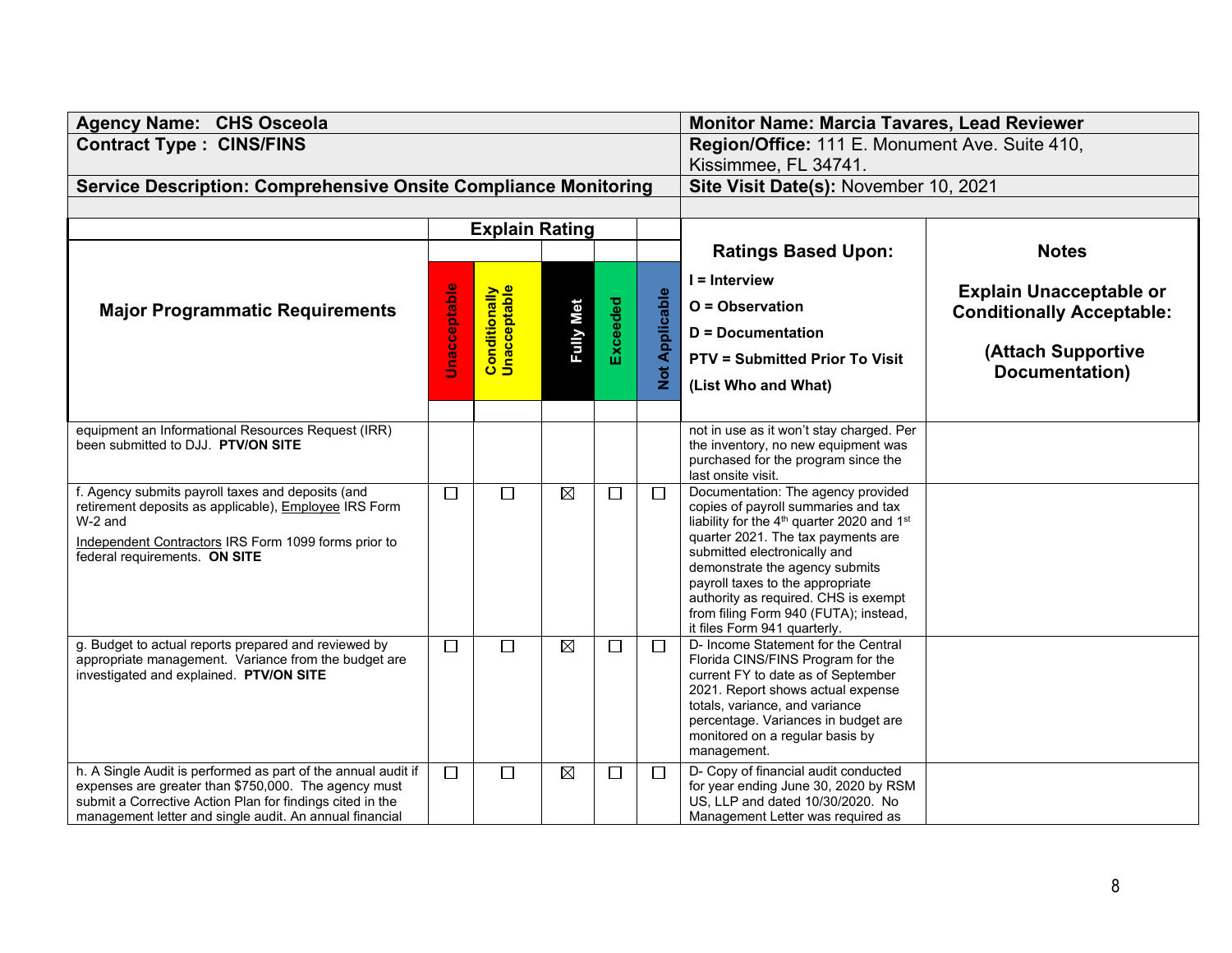| <b>Agency Name: CHS Osceola</b>                                                                                                                                                                                                                                                                                                                                                                                                                                    |                     |                                                                        |                  |          |               | <b>Monitor Name: Marcia Tavares, Lead Reviewer</b>                                                                                                                                                                                                                                                         |                                      |
|--------------------------------------------------------------------------------------------------------------------------------------------------------------------------------------------------------------------------------------------------------------------------------------------------------------------------------------------------------------------------------------------------------------------------------------------------------------------|---------------------|------------------------------------------------------------------------|------------------|----------|---------------|------------------------------------------------------------------------------------------------------------------------------------------------------------------------------------------------------------------------------------------------------------------------------------------------------------|--------------------------------------|
| <b>Contract Type: CINS/FINS</b>                                                                                                                                                                                                                                                                                                                                                                                                                                    |                     | Region/Office: 111 E. Monument Ave. Suite 410,<br>Kissimmee, FL 34741. |                  |          |               |                                                                                                                                                                                                                                                                                                            |                                      |
| <b>Service Description: Comprehensive Onsite Compliance Monitoring</b>                                                                                                                                                                                                                                                                                                                                                                                             |                     | Site Visit Date(s): November 10, 2021                                  |                  |          |               |                                                                                                                                                                                                                                                                                                            |                                      |
|                                                                                                                                                                                                                                                                                                                                                                                                                                                                    |                     |                                                                        |                  |          |               |                                                                                                                                                                                                                                                                                                            |                                      |
|                                                                                                                                                                                                                                                                                                                                                                                                                                                                    |                     | <b>Explain Rating</b>                                                  |                  |          |               |                                                                                                                                                                                                                                                                                                            |                                      |
|                                                                                                                                                                                                                                                                                                                                                                                                                                                                    |                     |                                                                        |                  |          |               | <b>Ratings Based Upon:</b>                                                                                                                                                                                                                                                                                 | <b>Notes</b>                         |
|                                                                                                                                                                                                                                                                                                                                                                                                                                                                    |                     |                                                                        |                  |          |               | $I =$ Interview                                                                                                                                                                                                                                                                                            | <b>Explain Unacceptable or</b>       |
| <b>Major Programmatic Requirements</b>                                                                                                                                                                                                                                                                                                                                                                                                                             | <b>Unacceptable</b> | <b>Conditionally</b><br>Unacceptable                                   |                  |          | Applicable    | $O = Observation$                                                                                                                                                                                                                                                                                          | <b>Conditionally Acceptable:</b>     |
|                                                                                                                                                                                                                                                                                                                                                                                                                                                                    |                     |                                                                        | <b>Fully Met</b> | Exceeded |               | <b>D</b> = Documentation                                                                                                                                                                                                                                                                                   |                                      |
|                                                                                                                                                                                                                                                                                                                                                                                                                                                                    |                     |                                                                        |                  |          |               | <b>PTV = Submitted Prior To Visit</b>                                                                                                                                                                                                                                                                      | (Attach Supportive<br>Documentation) |
|                                                                                                                                                                                                                                                                                                                                                                                                                                                                    |                     |                                                                        |                  |          | $\frac{1}{2}$ | (List Who and What)                                                                                                                                                                                                                                                                                        |                                      |
|                                                                                                                                                                                                                                                                                                                                                                                                                                                                    |                     |                                                                        |                  |          |               |                                                                                                                                                                                                                                                                                                            |                                      |
| audit was completed within 120 days after the previous<br>fiscal year/calendar year and that a copy was provided to<br>the Network unless and extension has been requested<br>and approved in writing. Copy of Audit is submitted to the<br>FNYFS by December 31st. Obtain from FNYFS                                                                                                                                                                              |                     |                                                                        |                  |          |               | there were no findings required to be<br>reported in a separate management<br>letter. A copy of the financial audit is<br>on file with the Reviewer.                                                                                                                                                       |                                      |
| i. Agency maintains confidentiality policy with written<br>policies and procedures to ensure the security and privacy<br>of all employee and client data. Personal information is<br>not easily accessible. Agency maintains a backup system<br>in case of accidental loss of financial information. Security<br>procedures are in place to protect laptops. Obsolete<br>documents are shredded and computer hard drives are<br>wiped prior to discarding. ON SITE | П                   | П                                                                      | $\boxtimes$      | □        | $\Box$        | D-<br>Policy and Procedure numbers:<br>1) CHS 2001 Statewide Directive<br><b>Consumer Records Management</b><br>2) CHS 2001 Policy Retention of<br><b>Client Records</b><br>3) CHS 1017 Confidentiality of<br>Consumer Information and<br>Record<br>4) CHS5004 Equipment and<br><b>Property Assignment</b> |                                      |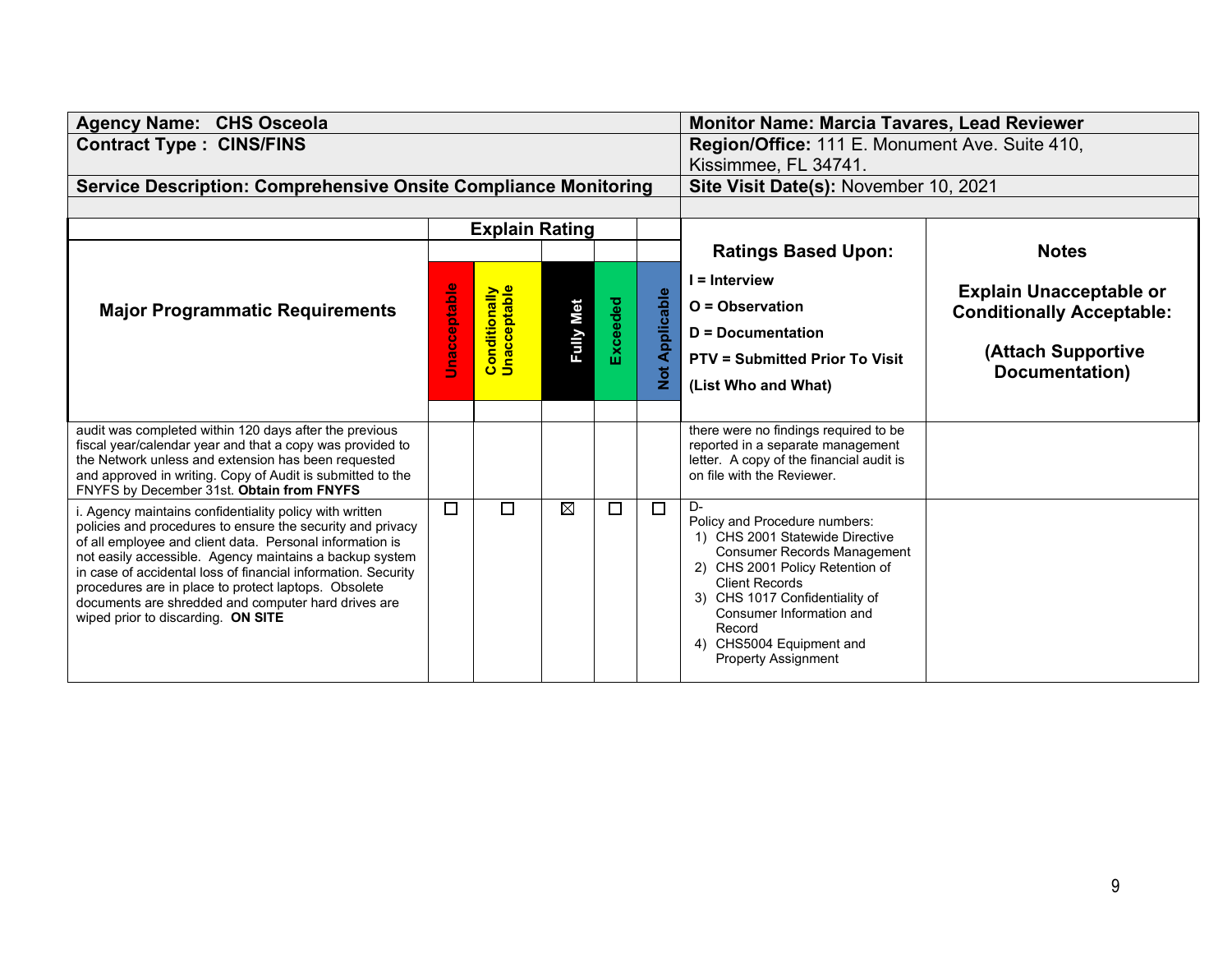## **CONCLUSION**

CHS Osceola has met the requirements for the CINS/FINS contract as a result of full compliance with eleven (11) of twelve (12) applicable indicators of the Administrative and Fiscal Contract Monitoring Tool. One of the thirteen indicators was not applicable because the provider does not have any outstanding corrective action item(s) cited by an external funding source. Consequently, **the overall compliance rate for this contract monitoring visit is 100%.** There are no corrective actions cited. Overall, the provider is performing satisfactorily in meeting the fiscal and administrative terms of its contract. In addition, the majority of indicators reviewed were carried out in a manner which meets the standard as described in the report findings.

### **SUMMARY OF RECOMMENDATIONS**

If required, the provider must submit a corrective action plan to address corrective actions cited in the corresponding section of this report. The provider's Corrective Action Plan should address the issues, corrective actions item cited, time frames and staff responsible. Responses to items cited for corrective actions are due to the Florida Network and the Florida Network Contract Manager within fourteen (14) working days of receipt of this report (See Florida Network Site for the Service Provider Corrective Action Form). The Florida Network Contract Manager will then review the response to the corrective action(s) to determine if the response adequately addresses the problem identified in the report within three (3) days. Upon approval the provider will then implement the approved measure to address the item(s) cited in the report. If the corrective action is successful in resolving the items cited in the report the contract monitor will notify the Provider in writing that the desired resolution has been achieved. Log on to the Florida Network [\(www.floridanetwork.org\)](http://www.floridanetwork.org/) website forms section and download the Service Provider Corrective Action Tracking Form.

**The recommendation (1)** is a suggestion regarding a fiscal issue observed during the review. This item has been cited as needing attention but does not necessarily require a written response.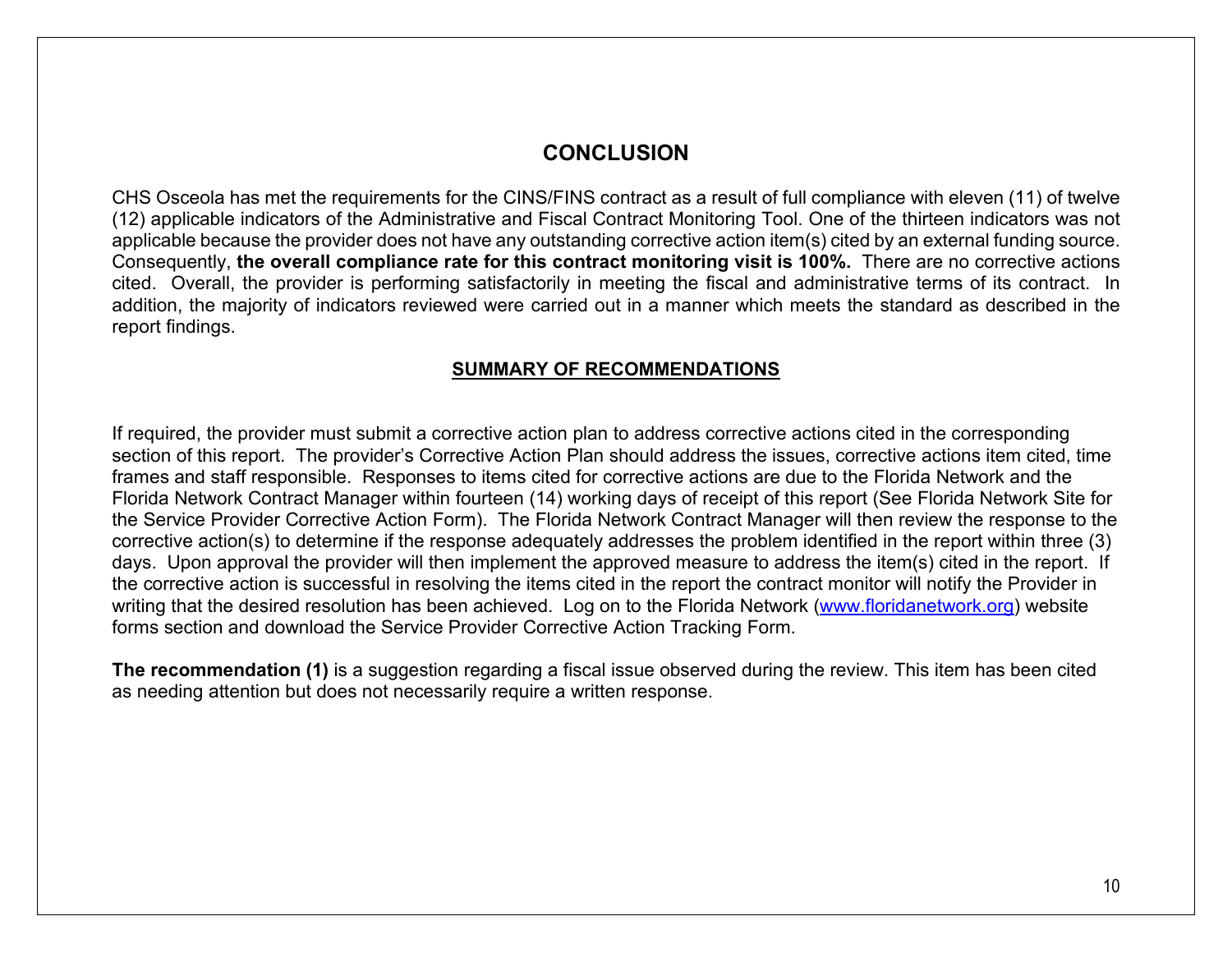

# **Florida Network of Youth and Family Services Quality Improvement Program Report**

Review of Children's Home Society - Osceola Community Counseling Program

November 10, 2021

**Compliance Monitoring Services Provided by** 

**FIFOREFRONT**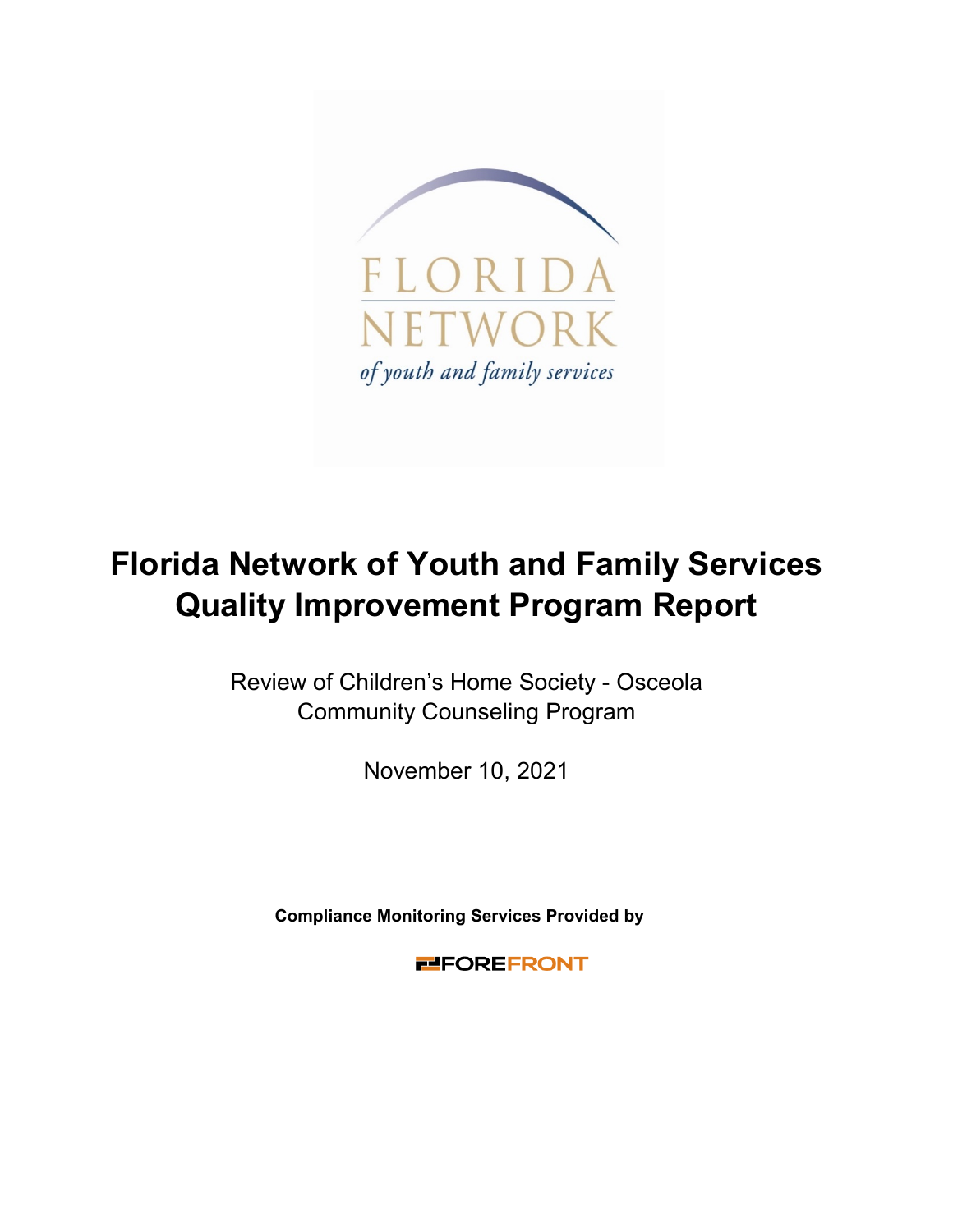## **CINS/FINS Rating Profile**

**Standard 1: Management Accountability**

| <b>1.01 Background Screening</b>                   | <b>Satisfactory</b>   |
|----------------------------------------------------|-----------------------|
|                                                    |                       |
| <b>1.02 Provision of an Abuse Free Environment</b> | <b>Satisfactory</b>   |
| <b>1.03 Incident Reporting</b>                     | <b>Satisfactory</b>   |
| <b>1.04 Training Requirements</b>                  | Limited               |
| 1.05 Analyzing and Reporting Information           | <b>Satisfactory</b>   |
| <b>1.06 Client Transportation</b>                  | <b>Not Applicable</b> |
| <b>1.07 Outreach Services</b>                      | <b>Satisfactory</b>   |

Percent of indicators rated Satisfactory: 85.71 % Percent of indicators rated Limited: 14.29 % Percent of indicators rated Failed: 0 %

**Standard 2: Intervention and Case Management**

| 2.01 Screening and Intake                                   |
|-------------------------------------------------------------|
| <b>2.02 Needs Assessment</b>                                |
| 2.03 Case/Service Plan                                      |
| 2.04 Case Management & Service Delivery                     |
| <b>2.05 Counseling Services</b>                             |
| <b>2.06 Adiudication/Petition Process</b>                   |
| 2.07 Youth Records                                          |
| 2.08 Sexual Orientation, Gender Identity, Gender Expression |
| <b>2.09 Special Populations</b>                             |
| 2.10 Stop Now and Plan (SNAP)                               |

Percent of indicators rated Satisfactory: 100 % Percent of indicators rated Limited: 0 % Percent of indicators rated Failed: 0 %

**Satisfactory** Satisfactory **Satisfactory** Satisfactory **Satisfactory** Satisfactory **Satisfactory** Satisfactory **Satisfactory** Not Applicable

**Overall Rating Summary Percent of indicators rated Satisfactory: 94.12 % Percent of indicators rated Limited: 5.88 % Percent of indicators rated Failed: 0 %**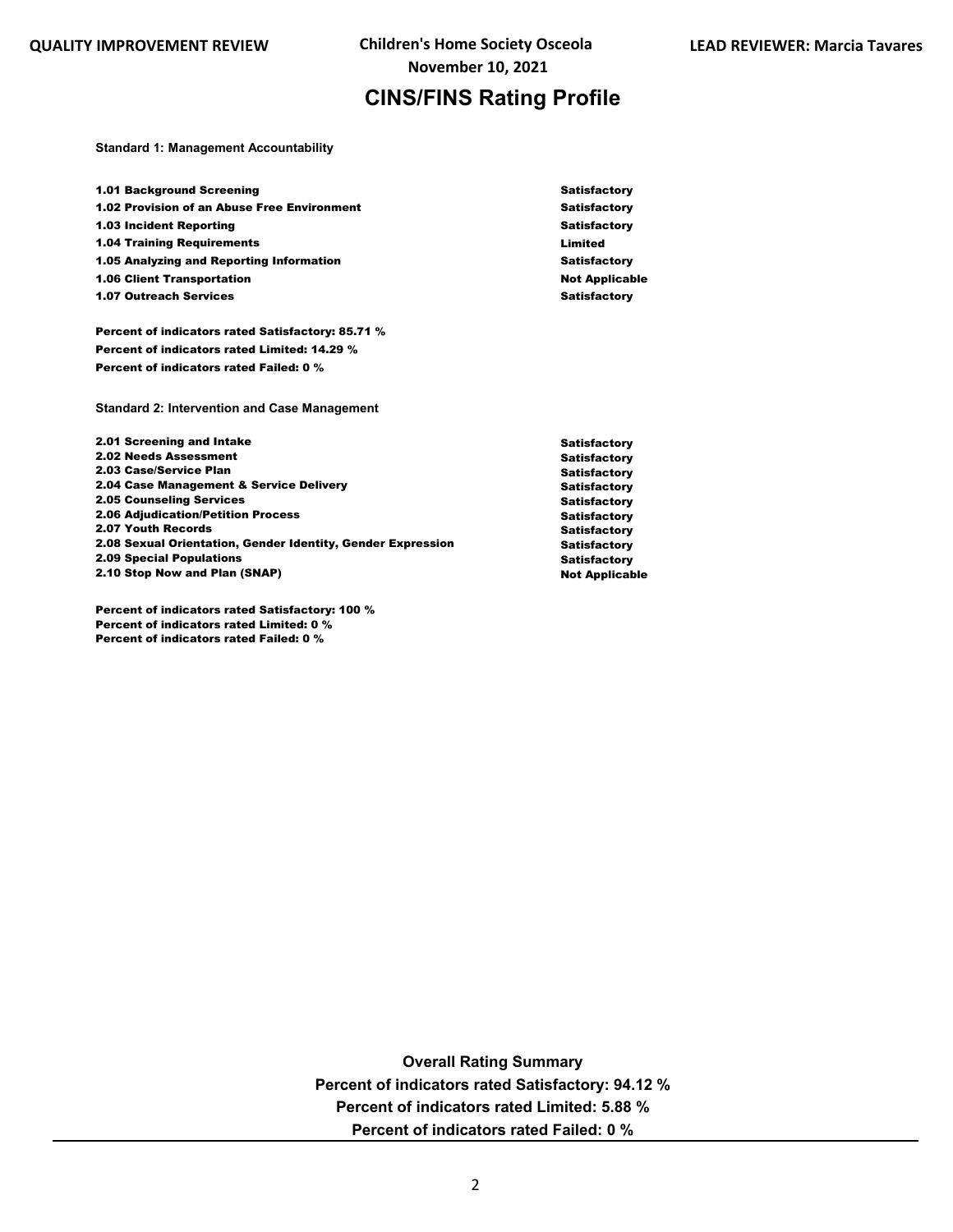# **Rating Definitions**

Ratings were assigned to each indicator by the review team using the following definitions:

| <b>Satisfactory Compliance</b> | No exceptions to the requirements of the indicator; limited,<br>unintentional, and/or non-systemic exceptions that do not result in<br>reduced or substandard service delivery; or exceptions with corrective |
|--------------------------------|---------------------------------------------------------------------------------------------------------------------------------------------------------------------------------------------------------------|
| <b>Limited Compliance</b>      | Exceptions to the requirements of the indicator that result in the<br>interruption of service delivery, and typically require oversight by<br>management to address the issues systemically.                  |
| <b>Failed Compliance</b>       | The absence of a component(s) essential to the requirements of the<br>indicator that typically requires immediate follow-up and response to<br>remediate the issue and ensure service delivery.               |
| Not Applicable                 | Does not apply.                                                                                                                                                                                               |

# **Reviewers**

#### **Members**

Marcia Tavares - Lead Reviewer Consultant-Forefront LLC/Florida Network of Youth and Family Services Tamara MahlAdkins – Monitor, Department of Juvenile Justice Nyesha Logan - NEED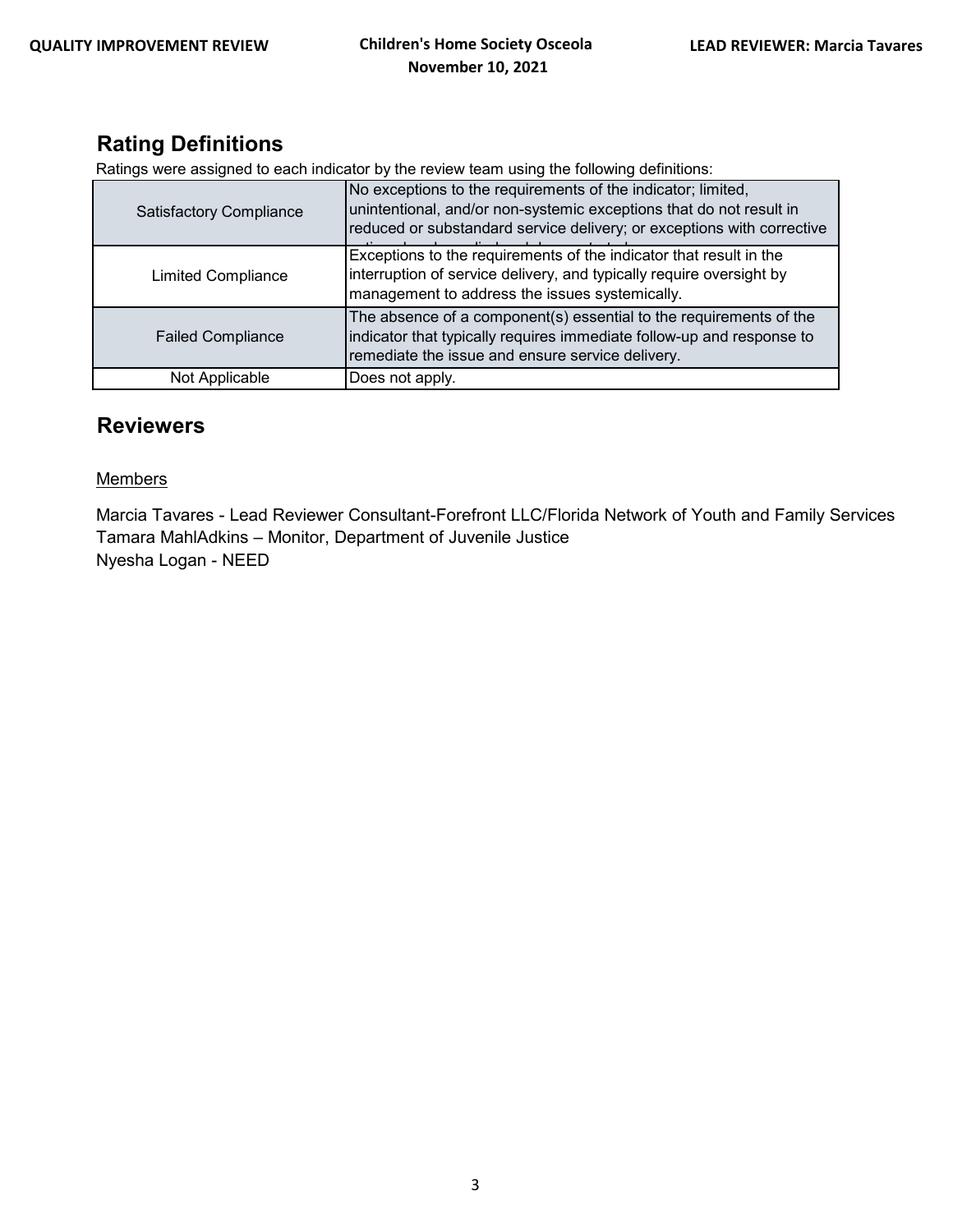## **Methodology**

This review was conducted in accordance with FDJJ-1720 (Quality Assurance Policy and Procedures), and focused on the areas of (1) Management Accountability and (2) Intervention and Case Management, which are included in the Children/Families in Need of Services (CINS/FINS) Standards (Effective August 1, 2021).

- Chief Executive Officer **X** Case Manager **Nurse Full time**
- **Counselor Licensed Counselor Licensed Counselor Licensed**

- **X** Affidavit of Good Moral Character **X** Fire Prevention Plan **X** Youth Handbook
- 
- 
- 
- 
- 
- 

# **Persons Interviewed**

- Chief Financial Officer Chief Financial Officer Counselor Non-Licensed Nurse Part time **Chief Operating Officer 1** # Case Managers **Advocate 1 Advocate 1 Advocate 1 1** # Case Managers **Executive Director 1 2 Direct** – Care Full time **1 1** # Program Supervisors **X** Program Director **Direct – Part time A Program Direct – Part time # Food Service Personnel X** Program Manager **Direct – Care On-Call # Healthcare Staff** Program Coordinator **International International International Accordination** # Maintenance Personnel Clinical Director **According to Provide According to Clinical Director** 4 Other (listed by title):
- -
	-
	-
	-

### **Documents Reviewed**

- Accreditation Reports **X** Table of Organization **Victor** Visitation Logs
	-
- **X** CCC Reports **X** Grievance Process/Records # Health Records Logbooks Key Control Log # MH/SA Records
	-
- **X** Contract Monitoring Reports Medical and Mental Health Alerts **3** # Training Records Contract Scope of Services Precautionary Observation Logs **6** # Youth Records (Closed) **X** Egress Plans **Program Schedules 4** # Youth Records (Open)
- **X** Fire Inspection Report **X** List of Supplemental Contracts # Other: **X** Exposure Control Plan Vehicle Inspection Reports
- 
- 
- 
- 
- **X** Continuity of Operation Plan **X** Fire Drill Log **3** # Personnel /Volunteer Records
	-
	-
	- -
	- **Intake <b>X** Posting of Abuse Hotline Staff Supervision of Youth Program Activities Tool Inventory and Storage Facility and Grounds Recreation **Toxic Item Inventory & Storage** First Aid Kit(s) Searches **Discharge Group** Discharge Group Security Video Tapes Treatment Team Meetings Neals
	-

## **Observations During Review**

- Medication Administration Staff Interactions with Youth Census Board
- -
	-
	-
- Social Skill Modeling by Staff Youth Movement and Counts **X** Signage that all youth welcome

## **Comments**

#### Due to COVID-19, this review was conducted **virtually as all staff work remotely**.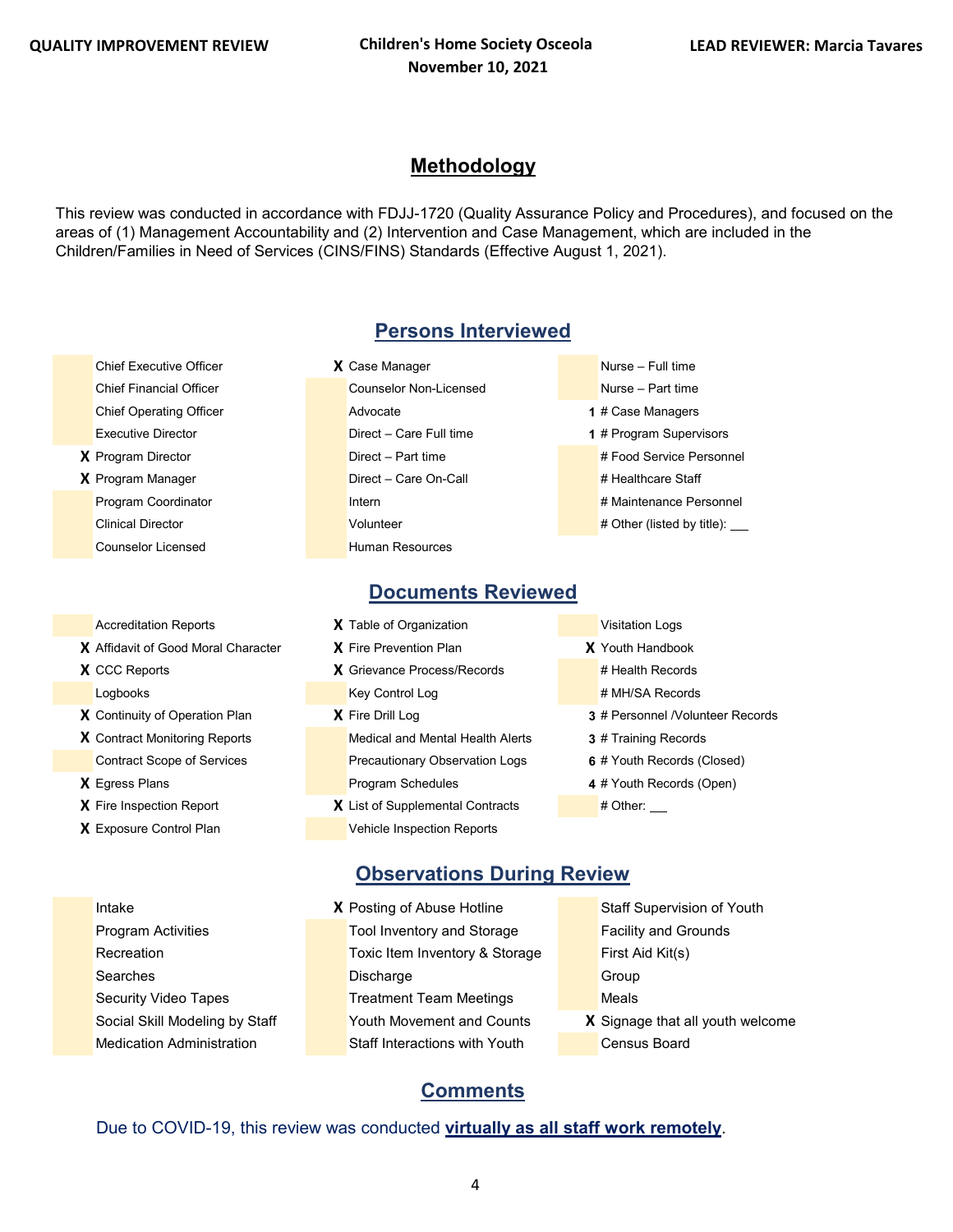#### Monitoring Purpose:

The purpose of this monitoring is to provide an annual quality improvement program review. This is to verify the agency adheres to all current CINS/FINS standards and contract compliance requirements for residential and non-residential services.

#### Strengths and Innovative Approaches

Children's Home Society of Osceola County (CHS Osceola) is sub-contracted with the Florida Network of Youth and Family Services (Florida Network) to provide community counseling services to youth and families through the Children In Need of Services/Families In Need of Services (CINS/FINS) program. CHS Osceola is located in Kissimmee, Florida at 2653 Michigan Avenue. Services are provided for youth between the ages of ten to seventeen years that are locked out, runaway, ungovernable and/or truant, homeless, abused, neglected, or at-risk. The program also serves youth referred through the Juvenile Justice Court System for domestic violence through its Family/Youth Respite Aftercare Services (FYRAC) funding. Children's Home Society is fully accredited by the Council of Accreditation (COA) effective through June 30, 2022.

In 2020 the program offices were closed due to the Covid-19 pandemic and all staff were working remotely because schools maintained virtual learning throughout the school year. Since the last QI review, the program relocated to 111 E. Monument Ave. Suite 410, Kissimmee, FL 34741. However, the office is only used for meeting with families. All youth records are now maintained electronically which allows staff to work virtually from home and in the field.

A few staffing changes have occurred since the August 2020 review as follows:

• New program manager Laura Zamjahn started 11/14/2020.

• New hire counselor/case manager: Dorothy Camille 1/20/2021.

• New hire administrative secretary: Melangy Francisco 3/8/2021.

• Hire and departure of counselor/case manager Daniela Velez 09/09/2020 – 10/7/2021.

#### Narrative Summary

CHS Osceola's non-residential CINS/FINS program is currently staffed by a program supervisor, a fulltime Counselor II position, and an administrative secretary. There is currently one counselor II position vacant since October 2021. Staff are responsible for ensuring appropriate assessments are completed for each intake, an individualized case/service plan is established timely, and targeted services are provided until the goals of the plan are met. The primary goal of the CINS/FINS program is to provide services to predelinquent youth and their families in an effort to prevent entry into the Juvenile Justice System. Youth and family referrals for CINS/FINS are received from Osceola County schools, parents/guardians, or local community youth service organizations. Although no case staffing requests were received by the agency during the reporting period, CHS Osceola is set up to coordinate the statutorily mandated Case Staffing Committee required to develop a treatment plan for habitually truant, ungovernable, locked out or runaway youth when requested by a parent or guardian or all other remedial services have been exhausted.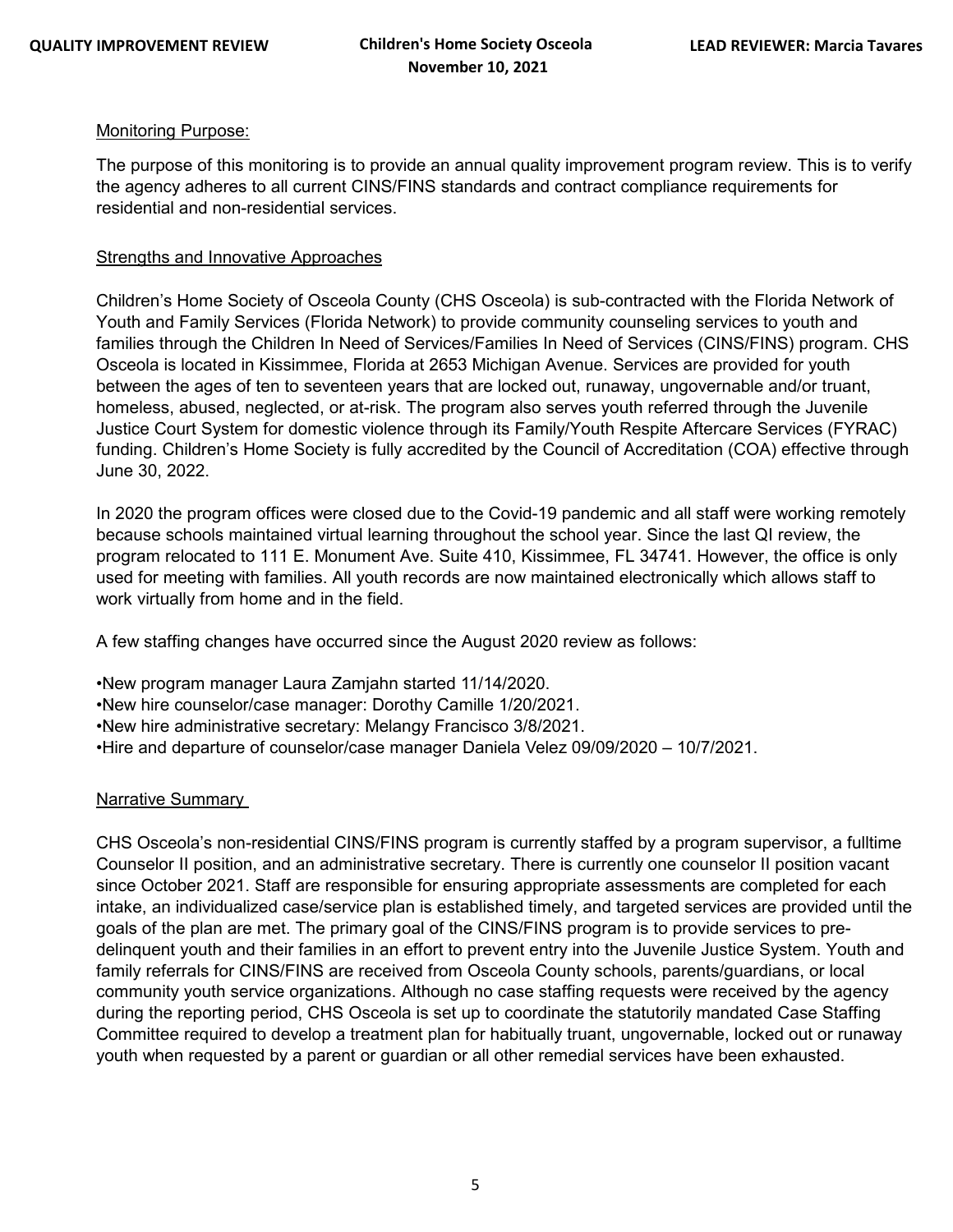#### The overall findings for the QI Review for Children's Home Society Osceola are summarized as follows:

Standard 1 has a total of seven indicators regarding Management Accountability. One of the indicators, Indicator 1.06- Client Transportation, is not applicable as CHS Osceola does not transport youth. Five of the remaining six indicators in Standard 1 were rated satisfactory with no exceptions (1.01, 1.02, 1.03, 1.05, and 1.07) and one received a limited rating (1.04).

Standard 2 has a total of ten indicators that relate to intervention and case management. One of the ten indicators, Indicator 2.10 - SNAP, is not applicable because CHS Osceola is not a contracted SNAP provider. All the remaining nine indicators were rated satisfactory with no exceptions (2.01 - 2.09).

#### Summary of Deficiencies resulting in Limited or Failed Rating:

Standard 1:

**Indicator 1.01 – Limited.** The program's two new hires did not complete all mandatory trainings within the first ninety days of hire as required. One direct care staff, DOH 1/20/21, did not complete twelve (12) of the twenty-four (24) applicable trainings on time. Similarly, the second staff (clerical) did not complete nine (9) of the thirteen (13) applicable trainings on time. One in-service staff reviewed had an expired cardiopulmonary resuscitation (CPR) and first aid certificate.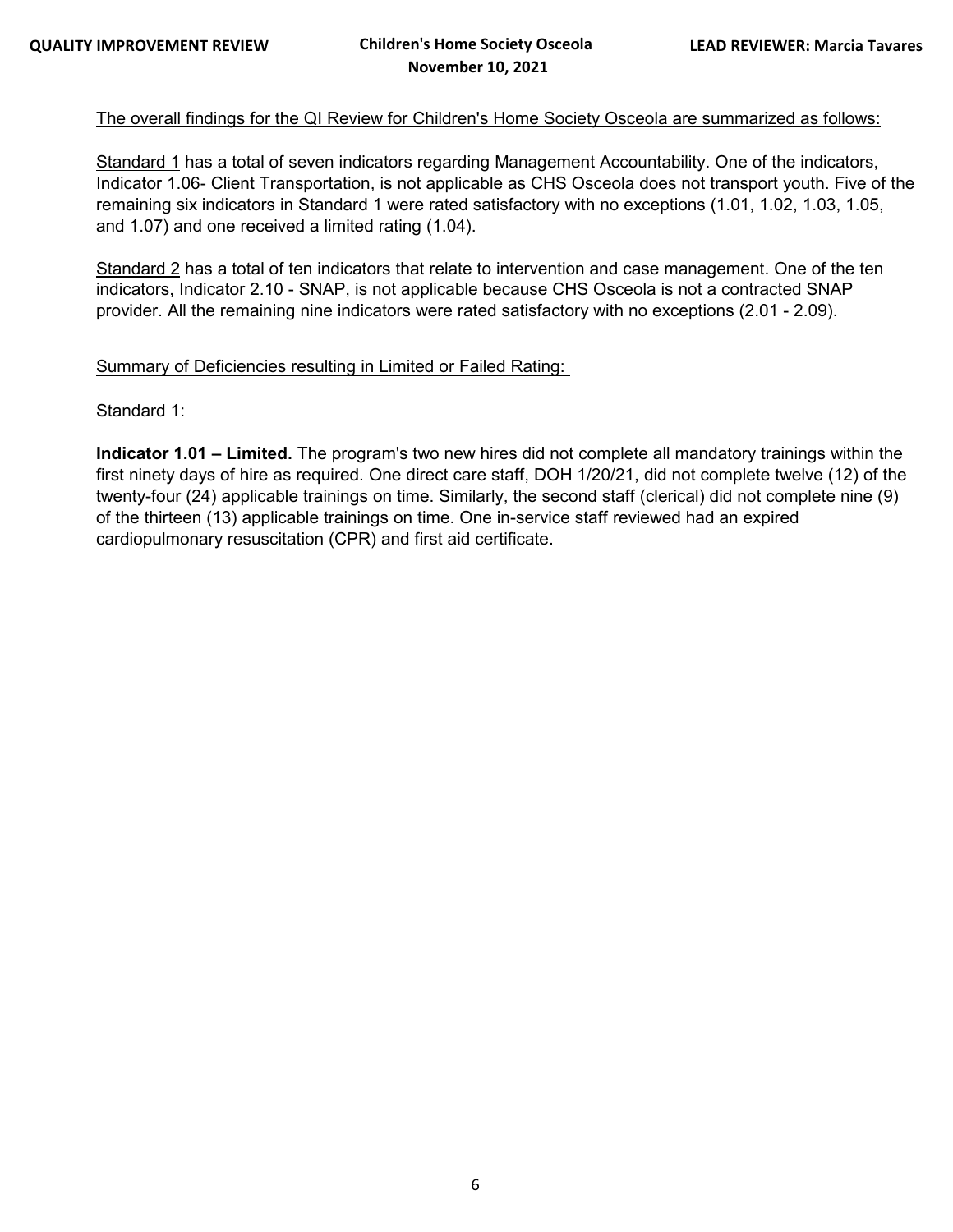# **CINS/FINS QUALITY IMPROVEMENT TOOL**

| <b>Quality Improvement</b>                                                                                                                                                                                                                                                  | <b>Satisfactory</b>       | <b>Non-compliant</b> | No Eligible Items<br>for Review (N) | No Practice (NI | <b>Not Applicable</b><br>(N/A) | <b>Review Based Upon</b>                                                                                                                                                                                                                                                                            | <b>Notes</b>                  |  |  |  |
|-----------------------------------------------------------------------------------------------------------------------------------------------------------------------------------------------------------------------------------------------------------------------------|---------------------------|----------------------|-------------------------------------|-----------------|--------------------------------|-----------------------------------------------------------------------------------------------------------------------------------------------------------------------------------------------------------------------------------------------------------------------------------------------------|-------------------------------|--|--|--|
| Indicators:                                                                                                                                                                                                                                                                 | (S)                       | (E)                  |                                     |                 |                                |                                                                                                                                                                                                                                                                                                     | <b>Explain any items that</b> |  |  |  |
|                                                                                                                                                                                                                                                                             |                           |                      |                                     |                 |                                | <b>Document Source</b>                                                                                                                                                                                                                                                                              | have any deficiencies,        |  |  |  |
|                                                                                                                                                                                                                                                                             |                           |                      |                                     |                 |                                |                                                                                                                                                                                                                                                                                                     | exceptions or are not         |  |  |  |
|                                                                                                                                                                                                                                                                             |                           |                      |                                     |                 |                                |                                                                                                                                                                                                                                                                                                     | applicable.                   |  |  |  |
| <b>Standard One - Management Accountability</b>                                                                                                                                                                                                                             |                           |                      |                                     |                 |                                |                                                                                                                                                                                                                                                                                                     |                               |  |  |  |
| 1.01: Background Screening (BS) and compliance with DJJ OIG statewide procedures regarding BS of employees, contractors and volunteers                                                                                                                                      |                           |                      |                                     |                 |                                |                                                                                                                                                                                                                                                                                                     |                               |  |  |  |
| Provider has a written policy and procedure that meets the requirement for Indicator 1.01                                                                                                                                                                                   |                           |                      |                                     |                 |                                | <b>NO</b>                                                                                                                                                                                                                                                                                           |                               |  |  |  |
|                                                                                                                                                                                                                                                                             |                           |                      |                                     |                 |                                | If NO, explain here:<br>The current Policy CHS/7101 does not include<br>procedures for re-hiring employees who have had a<br>break in service, who are in good standing, without<br>requiring an additional suitability assessment or<br>background screening if the break is less than 90<br>days. |                               |  |  |  |
|                                                                                                                                                                                                                                                                             |                           |                      |                                     |                 |                                | Policy CHS/7101 was approved by the Director of<br>Program Operations and last updated December 30,<br>2020.                                                                                                                                                                                        |                               |  |  |  |
| Agency utilizes an employee suitability<br>prescreening assessment with a<br>passing rate criterion prior to an offer of<br>hire for direct care staff working with<br>youth or the agency has provided an<br>explanation for staff hired with a non-<br>passing/low score. | $\boldsymbol{\mathsf{X}}$ |                      |                                     |                 |                                | The agency completed the Skill Survey Reference<br>Tool prior to the hire of two new staff during the QI<br>period. The two staff received a passing rate on the<br>prescreening assessment.                                                                                                        |                               |  |  |  |
| Background screening completed prior<br>to hire/start date or exemption obtained<br>prior to working with youth (if rated<br>ineligible) for new hires,<br>volunteers/interns, and contractors                                                                              | $\boldsymbol{\mathsf{X}}$ |                      |                                     |                 |                                | The DJJ background screenings were completed prior<br>to hire of two new staff. The program did not utilize<br>any volunteers or interns during the review period.                                                                                                                                  |                               |  |  |  |
| Agency has evidence for employees<br>who have had a break in service and<br>who are in good standing and<br>reemployed with the same agency<br>without an additional suitability<br>assessment or background screening if<br>the break is less than 90 days.                |                           |                      | X                                   |                 |                                | The provider has not hired any new staff during the QI<br>period who had a break in service with the agency.                                                                                                                                                                                        |                               |  |  |  |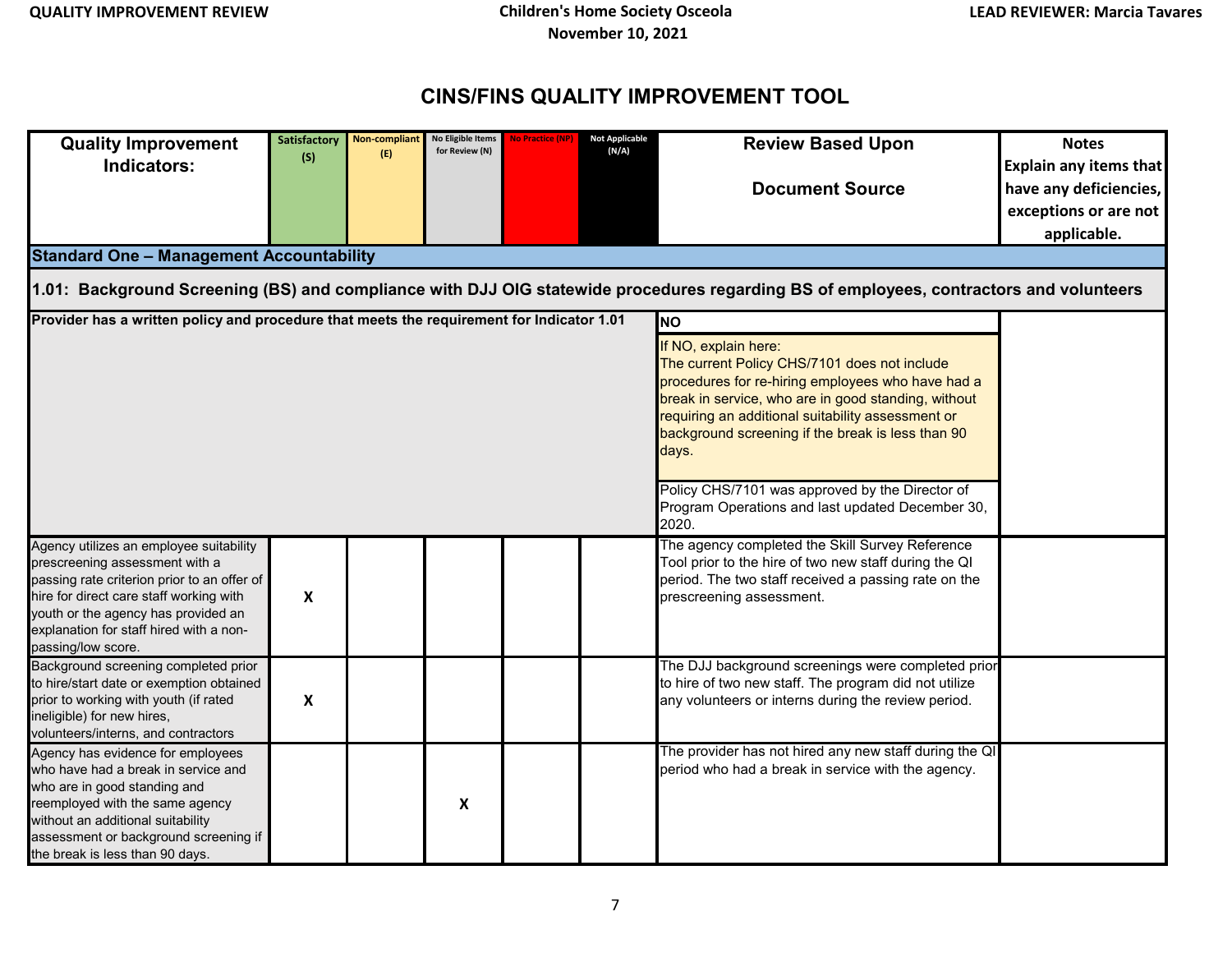| Five-year re-screening completed every<br>5 years from initial date of hire                                                              |                           |                      | X                                      |                    |                       | The program did not have any eligible staff who met<br>the criteria for 5-year re-screening.                                                                                                                                                                               |  |  |  |  |
|------------------------------------------------------------------------------------------------------------------------------------------|---------------------------|----------------------|----------------------------------------|--------------------|-----------------------|----------------------------------------------------------------------------------------------------------------------------------------------------------------------------------------------------------------------------------------------------------------------------|--|--|--|--|
| Annual Affidavit of Compliance with<br>Level 2 Screening Standards (Form<br>IG/BSU-006) is completed and sent to<br>BSU by January 31st? | X                         |                      |                                        |                    |                       | Provider emailed the Annual Affidavit of Compliance<br>with Level 2 Screening form to DJJ BSU on 1/4/2021<br>prior to the January 31st deadline.                                                                                                                           |  |  |  |  |
| Proof of E-Verify for all new employees<br>obtained from the Department of<br><b>Homeland Security</b>                                   | $\mathbf x$               |                      |                                        |                    |                       | The agency provided a copy of the E-Verify work<br>authorization for two eligible new hires.                                                                                                                                                                               |  |  |  |  |
| 1.02: Provision of an abuse free environment to ensure safety and abuse free environment for youth in care                               |                           |                      |                                        |                    |                       |                                                                                                                                                                                                                                                                            |  |  |  |  |
| Provider has a written policy and procedure that meets the requirement for Indicator 1.02                                                |                           |                      |                                        |                    |                       | <b>YES</b>                                                                                                                                                                                                                                                                 |  |  |  |  |
|                                                                                                                                          |                           |                      |                                        |                    |                       | If NO, explain here:                                                                                                                                                                                                                                                       |  |  |  |  |
|                                                                                                                                          |                           |                      |                                        |                    |                       | The program has two policies CHS7102 and<br>CHS7308 addressing the provision of an abuse free<br>environment. Both policies were reviewed and<br>approved last by the Director of Program Operations<br>on December 30, 2020.                                              |  |  |  |  |
| <b>Rating Criteria</b>                                                                                                                   | Satisfactory              | <b>Non-compliant</b> | <b>No Eligible Items</b><br>for Review | <b>No Practice</b> | <b>Not Applicable</b> |                                                                                                                                                                                                                                                                            |  |  |  |  |
| <b>Abuse Free Environment</b>                                                                                                            |                           |                      |                                        |                    |                       |                                                                                                                                                                                                                                                                            |  |  |  |  |
| Agency has a code of conduct of policy<br>and there is evidence that staff are<br>aware of agency's code of conduct.                     | $\mathbf{x}$              |                      |                                        |                    |                       | The program has a code of conduct which is reviewed<br>by staff during the orientation process.                                                                                                                                                                            |  |  |  |  |
| Child Abuse Registry telephone number<br>is visible to youth and posted common<br>areas of the facility                                  | X                         |                      |                                        |                    |                       | The program utilizes a small office space for some of<br>their sessions. The Florida Abuse Hotline phone<br>number is posted in the lobby, as well as the sign<br>indicating all youth are accepted no matter gender<br>identify, gender expression or sexual orientation. |  |  |  |  |
| Youth were informed of the Abuse and<br>Contact Number (see youth survey<br>results)                                                     | $\mathbf{x}$              |                      |                                        |                    |                       | All youth are given a copy of the youth handbook<br>during intake which includes the abuse hotline<br>information.                                                                                                                                                         |  |  |  |  |
| Management takes immediate action to<br>address any incidents of threats or<br>abuse                                                     |                           |                      | X                                      |                    |                       | No applicable practice could be observed; there were<br>no CCC or other incidents during the reporting period.                                                                                                                                                             |  |  |  |  |
| <b>Grievance Process</b>                                                                                                                 |                           |                      |                                        |                    |                       |                                                                                                                                                                                                                                                                            |  |  |  |  |
| Agency has a formal grievance process                                                                                                    | X                         |                      |                                        |                    |                       | The program has a policy which documents the<br>grievance process.                                                                                                                                                                                                         |  |  |  |  |
| Locked box accessible to only<br>management and available to youth in a<br>common area                                                   | $\boldsymbol{\mathsf{X}}$ |                      |                                        |                    |                       | The program has a locked grievance box in the lobby.                                                                                                                                                                                                                       |  |  |  |  |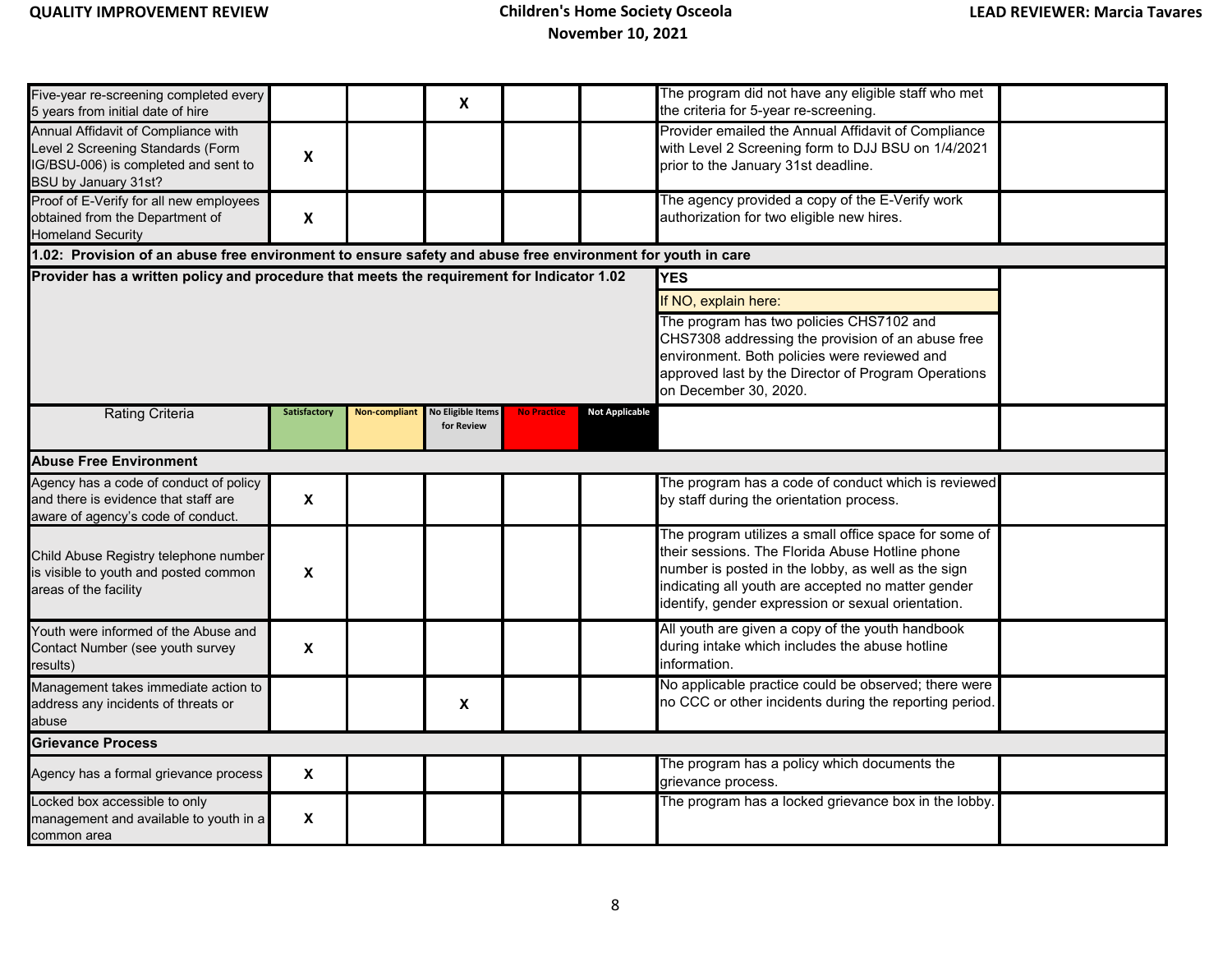| Direct care does not handle the<br>complaint/grievance unless assistance<br>is asked for by the youth. Program<br>director/supervisor will have access to<br>and manage grievances unless it is<br>towards themselves.                                 | $\boldsymbol{\mathsf{X}}$ |               |                                        |                    |                       | The program's grievance policy indicates director or<br>designee will handle all written grievances. According<br>to the procedures in the youth handbook, if the<br>grievance is not submitted in person, then the<br>grievance is mailed, by youth or legal guardian, to the<br>Children's Home Society's mailing address, in care of<br>the Privacy Officer. The program documents all calls<br>to the Florida Abuse Hotline in an incident report. |  |
|--------------------------------------------------------------------------------------------------------------------------------------------------------------------------------------------------------------------------------------------------------|---------------------------|---------------|----------------------------------------|--------------------|-----------------------|--------------------------------------------------------------------------------------------------------------------------------------------------------------------------------------------------------------------------------------------------------------------------------------------------------------------------------------------------------------------------------------------------------------------------------------------------------|--|
| 72-hour resolution requirement by<br>management. If this does NOT occur<br>within the 72 hour period, there is<br>sufficient documentation explaining the<br>cause for the delay in resolution.                                                        |                           |               | X                                      |                    |                       | The program's policy indicates the written grievance<br>will be addressed and a resolution attempted within<br>72 hours of receipt by the supervisor/designee, as<br>well as grievance being maintained for at least 1 year.<br>No grievances were reported during review period.                                                                                                                                                                      |  |
| 1.03: Incident Reporting                                                                                                                                                                                                                               |                           |               |                                        |                    |                       |                                                                                                                                                                                                                                                                                                                                                                                                                                                        |  |
| Provider has a written policy and procedure that meets the requirement for Indicator 1.03                                                                                                                                                              |                           |               |                                        |                    |                       | <b>YES</b>                                                                                                                                                                                                                                                                                                                                                                                                                                             |  |
|                                                                                                                                                                                                                                                        |                           |               |                                        |                    |                       | If NO, explain here:                                                                                                                                                                                                                                                                                                                                                                                                                                   |  |
|                                                                                                                                                                                                                                                        |                           |               |                                        |                    |                       | The program has a policy CHS7103 which was<br>reviewed and approved last by the Director of<br>Program Operations on December 30, 2020.                                                                                                                                                                                                                                                                                                                |  |
| <b>Rating Criteria</b>                                                                                                                                                                                                                                 | <b>Satisfactory</b>       | Non-compliant | <b>No Eligible Items</b><br>for Review | <b>No Practice</b> | <b>Not Applicable</b> |                                                                                                                                                                                                                                                                                                                                                                                                                                                        |  |
| During the past 6 months, the<br>program notified the Department's<br><b>CCC (Central Communication</b><br>Center) no later than two hours after<br>any reportable incident occurred or<br>within two hours of the program<br>learning of the incident |                           |               | $\pmb{\mathsf{X}}$                     |                    |                       | The program did not have any CCC reports in the last<br>six months, but has a policy addressing reportable<br>incidents shall be called in the CCC within two hours<br>of the incident or when the staff have become aware<br>of the incident.                                                                                                                                                                                                         |  |
| The program completes follow-up<br>communication tasks/special<br>instructions as required by the CCC                                                                                                                                                  |                           |               | X                                      |                    |                       | The program has a policy addressing completion of<br>follow-up tasks/special instructions as required by the<br>CCC.                                                                                                                                                                                                                                                                                                                                   |  |
| Incidents are documented in the<br>program logs and on incident reporting<br>forms                                                                                                                                                                     |                           |               | X                                      |                    |                       | The program has a policy addressing documenting<br>the incidents as required.                                                                                                                                                                                                                                                                                                                                                                          |  |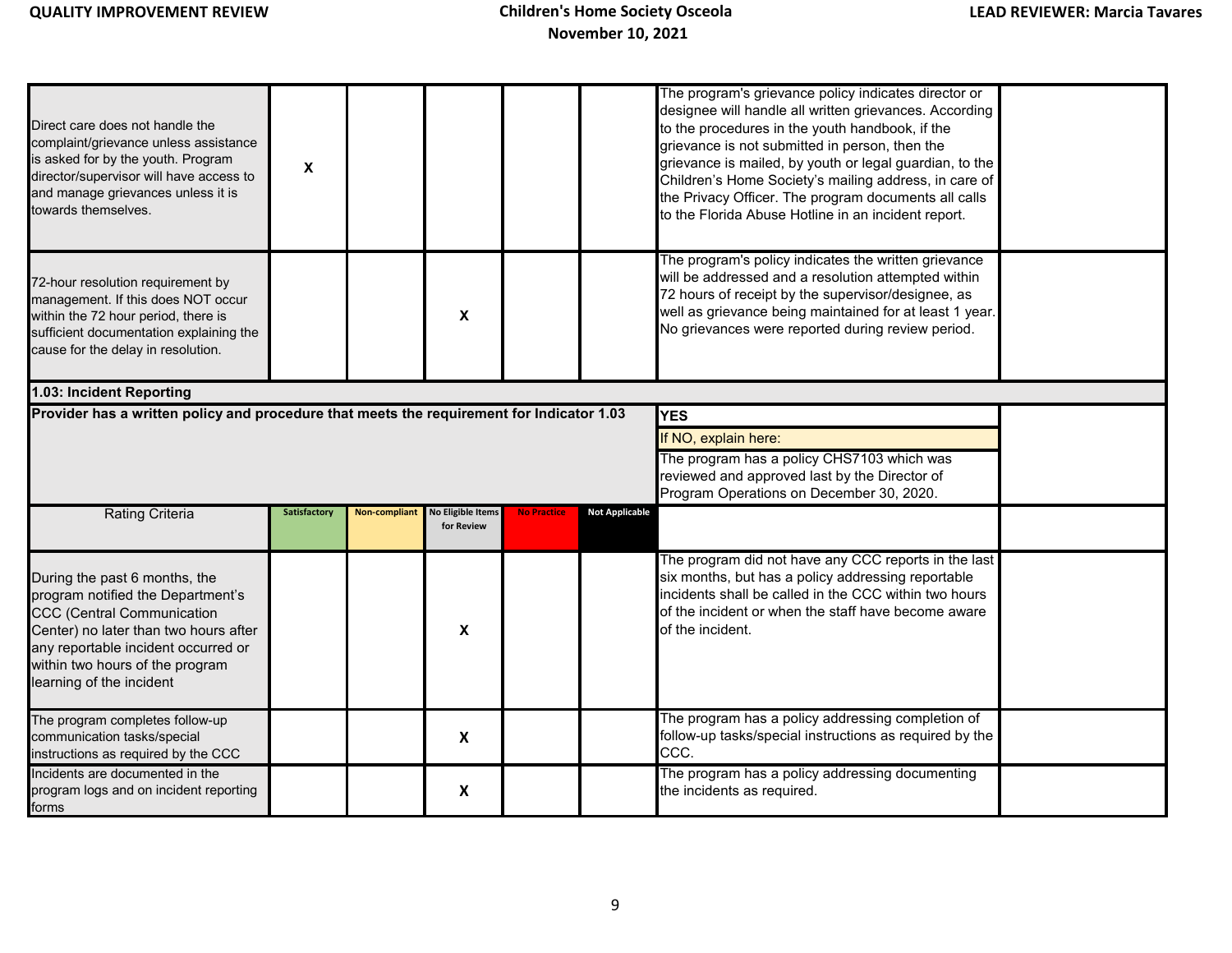|              |                           | $\boldsymbol{\mathsf{X}}$              |                    |                                                                                     | shall be reviewed and signed by program<br>supervisors/directors.                                                                                                                                                                                                                                                                                                                                         |                                                                                                                                                                                                                                                                                                                                                                                                                                    |
|--------------|---------------------------|----------------------------------------|--------------------|-------------------------------------------------------------------------------------|-----------------------------------------------------------------------------------------------------------------------------------------------------------------------------------------------------------------------------------------------------------------------------------------------------------------------------------------------------------------------------------------------------------|------------------------------------------------------------------------------------------------------------------------------------------------------------------------------------------------------------------------------------------------------------------------------------------------------------------------------------------------------------------------------------------------------------------------------------|
|              |                           |                                        |                    |                                                                                     |                                                                                                                                                                                                                                                                                                                                                                                                           |                                                                                                                                                                                                                                                                                                                                                                                                                                    |
|              |                           |                                        |                    |                                                                                     | <b>YES</b>                                                                                                                                                                                                                                                                                                                                                                                                |                                                                                                                                                                                                                                                                                                                                                                                                                                    |
|              |                           |                                        |                    |                                                                                     | If NO, explain here:                                                                                                                                                                                                                                                                                                                                                                                      |                                                                                                                                                                                                                                                                                                                                                                                                                                    |
|              |                           |                                        |                    |                                                                                     | The program has a policy CHS7104 which was<br>reviewed and approved by the Director of Program<br>Operations on December 30, 2020.                                                                                                                                                                                                                                                                        |                                                                                                                                                                                                                                                                                                                                                                                                                                    |
| Satisfactory | <b>Non-compliant</b>      | <b>No Eligible Items</b><br>for Review | <b>No Practice</b> | <b>Not Applicable</b>                                                               |                                                                                                                                                                                                                                                                                                                                                                                                           |                                                                                                                                                                                                                                                                                                                                                                                                                                    |
|              |                           |                                        |                    |                                                                                     |                                                                                                                                                                                                                                                                                                                                                                                                           |                                                                                                                                                                                                                                                                                                                                                                                                                                    |
|              | X                         |                                        |                    |                                                                                     | A total of two staff were reviewed (one administrative<br>assistant and one counselor) for first year training.<br>The counselor completed the DOJ Civil Rights<br>training in the time frame required.                                                                                                                                                                                                   | Exception:<br>The administrative<br>assistant did not<br>complete the Civil Rights<br>training within the<br>required thirty days of<br>hire. The training was<br>completed six days late.                                                                                                                                                                                                                                         |
|              | $\boldsymbol{\mathsf{X}}$ |                                        |                    |                                                                                     | Two first year staff completed all of the mandatory<br>training required by the indicator; however, a<br>significant number of trainings were not completed<br>during the first ninety-day timeframe as required. To<br>date, the counselor completed 89.5 hours. The<br>administrative assistant completed 60 hours of<br>training but has time remaining to complete the 80<br>hours required annually. | Limited Exception:<br>The program's two new<br>hires did not complete all<br>mandatory trainings<br>within the first ninety days<br>of hire as required. One<br>direct care staff, DOH<br>1/20/21, did not complete<br>twelve (12) of the twenty-<br>four (24) applicable<br>trainings on time.<br>Similarly, the second staff<br>(clerical) did not complete<br>nine (9) of the thirteen<br>(13) applicable trainings<br>on time. |
|              |                           |                                        |                    | Non-licensed Mental Health Clinical Shelter Staff (within first year of employment) | Provider has a written policy and procedure that meets the requirement for Indicator 1.04                                                                                                                                                                                                                                                                                                                 | 1.04: Training Requirements (Staff receives training in the necessary and essential skills required to provide CINS/FINS services and perform specific job functions)                                                                                                                                                                                                                                                              |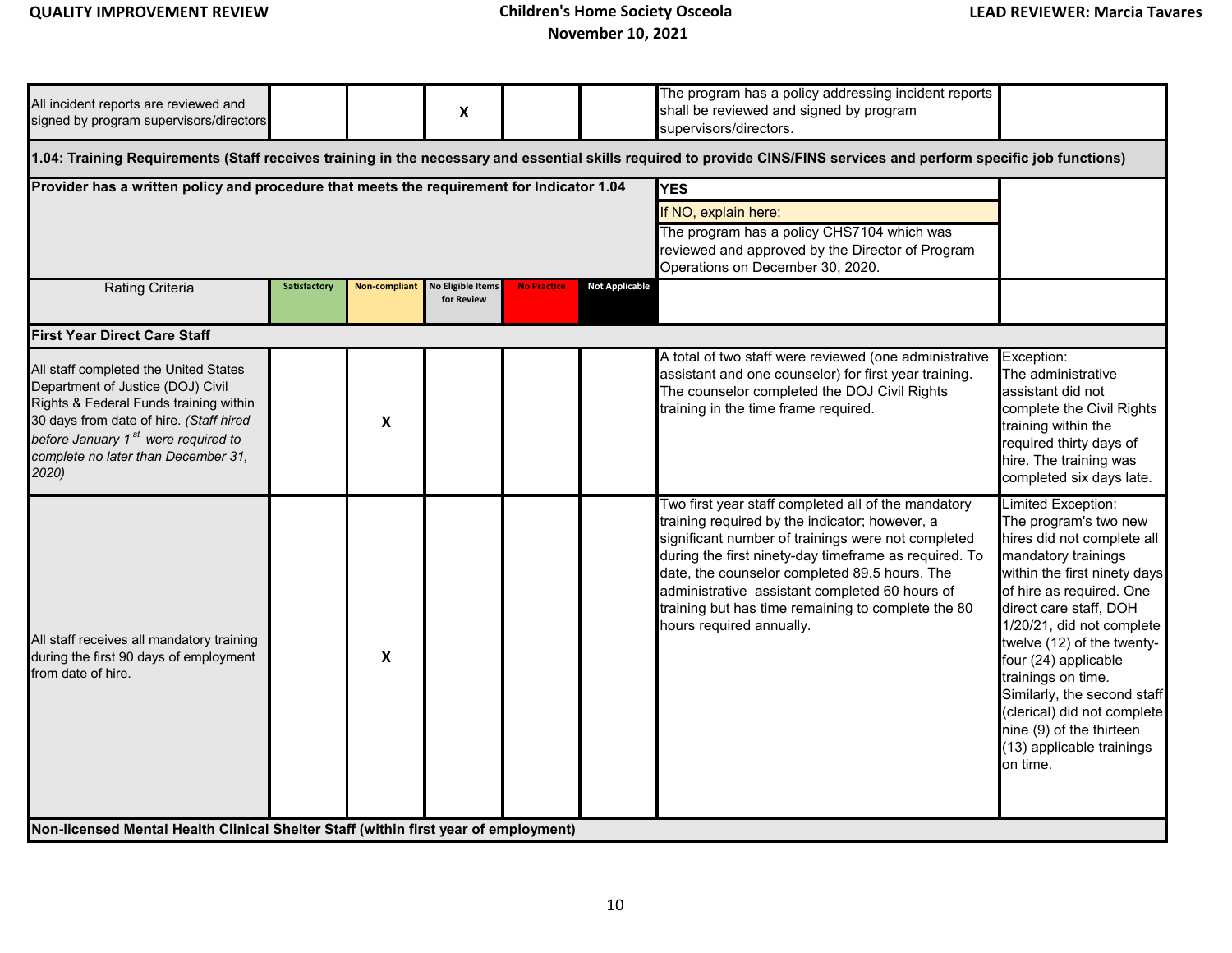| Non-licensed mental health clinical<br>shelter staff Assessment of Suicide Risk<br>Training                                                                                                                                                                                                                            |              |               |                                        |                    | $\boldsymbol{X}$      | Not applicable for community counseling programs.                                                                                                                                                                                                                           |                                                                                                              |
|------------------------------------------------------------------------------------------------------------------------------------------------------------------------------------------------------------------------------------------------------------------------------------------------------------------------|--------------|---------------|----------------------------------------|--------------------|-----------------------|-----------------------------------------------------------------------------------------------------------------------------------------------------------------------------------------------------------------------------------------------------------------------------|--------------------------------------------------------------------------------------------------------------|
| Documentation of non-licensed mental<br>health clinical staff person's training in<br>Assessment of Suicide Risk form or<br>written confirmation by a licensed<br>mental health professional of training<br>(includes date, signature and license<br>number of the licensed mental health<br>professional supervisor). |              |               |                                        |                    | X                     | Not applicable.                                                                                                                                                                                                                                                             |                                                                                                              |
| In-Service Direct Care Staff                                                                                                                                                                                                                                                                                           |              |               |                                        |                    |                       |                                                                                                                                                                                                                                                                             |                                                                                                              |
| Direct care staff completes 24 hours of<br>mandatory refresher Florida Network,<br>Skill Pro, and job-related training<br>annually (40 hours if the program has a<br>DCF child caring license).                                                                                                                        |              | X             |                                        |                    |                       | One in-service training record was reviewed. The staff Exception:<br>completed a total of 115.75 hours of training.                                                                                                                                                         | One staff reviewed had<br>an expired<br>cardiopulmonary<br>resuscitation (CPR) and<br>first aid certificate. |
| <b>Required Training Documentation</b>                                                                                                                                                                                                                                                                                 |              |               |                                        |                    |                       |                                                                                                                                                                                                                                                                             |                                                                                                              |
| The program maintains an individual<br>training file for each staff, which<br>includes an annual employee training<br>hours tracking form and related<br>documentation, such as certificates,<br>sign-in sheets, and agendas for each<br>training attended.                                                            | X            |               |                                        |                    |                       | The program maintains a training file for each staff<br>which includes the annual training hours tracking<br>form, as well as certificates of completion, sign-in<br>sheets, and print-outs.                                                                                |                                                                                                              |
| Provider has a written policy and procedure that meets the requirement for Indicator 1.05                                                                                                                                                                                                                              |              |               |                                        |                    |                       | <b>YES</b>                                                                                                                                                                                                                                                                  |                                                                                                              |
|                                                                                                                                                                                                                                                                                                                        |              |               |                                        |                    |                       | If NO, explain here:                                                                                                                                                                                                                                                        |                                                                                                              |
|                                                                                                                                                                                                                                                                                                                        |              |               |                                        |                    |                       | Policy CHS/7105 was approved by the Director of<br>Program Operations December 30, 2020. Provider<br>also has a Quality Plan, CHS2000, that was last<br>reviewed 2/7/2020.                                                                                                  |                                                                                                              |
| <b>Rating Criteria</b>                                                                                                                                                                                                                                                                                                 | Satisfactory | Non-compliant | <b>No Eligible Items</b><br>for Review | <b>No Practice</b> | <b>Not Applicable</b> |                                                                                                                                                                                                                                                                             |                                                                                                              |
| Case record review reports demonstrate<br>reviews are conducted quarterly, at a<br>minimum                                                                                                                                                                                                                             | X            |               |                                        |                    |                       | Peer record reviews are conducted and documented<br>quarterly on the Compliance and Quarterly Record<br>Review Aggregation Tool. Reviews were conducted<br>for the 4th quarter FY 2020-2021 and 1st quarter FY<br>2021-2022. A total of 12 files combined were<br>reviewed. |                                                                                                              |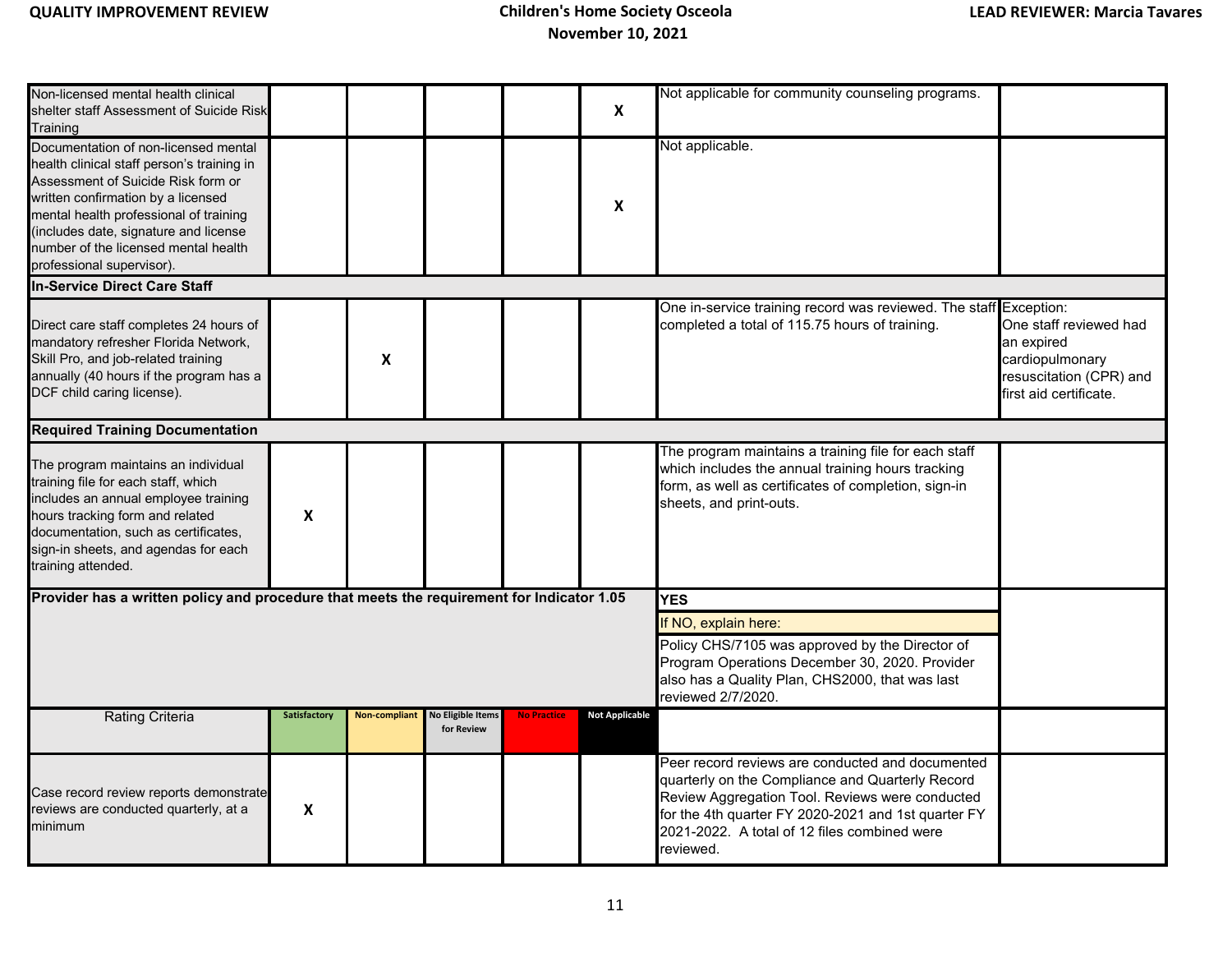| The program conducts reviews of<br>incidents, accidents, and grievances<br>quarterly, at a minimum                                                                                                                                                                                                                                          | $\boldsymbol{\mathsf{x}}$ |  |  | Incidents, accidents, and grievance data is collected<br>and reviewed monthly at staff meetings by the<br>program staff. Verification of monthly meetings April -<br>October 2021 was evidenced by staff meeting<br>agendas, minutes, and attendance.                                                                                                                                                                                                                                                                                                                                                                    |  |
|---------------------------------------------------------------------------------------------------------------------------------------------------------------------------------------------------------------------------------------------------------------------------------------------------------------------------------------------|---------------------------|--|--|--------------------------------------------------------------------------------------------------------------------------------------------------------------------------------------------------------------------------------------------------------------------------------------------------------------------------------------------------------------------------------------------------------------------------------------------------------------------------------------------------------------------------------------------------------------------------------------------------------------------------|--|
| The program conducts an annual review<br>of customer satisfaction data                                                                                                                                                                                                                                                                      | X                         |  |  | Satisfaction surveys are administered through Survey<br>Monkey, collected, and reviewed monthly at staff<br>meetings. A program counselor also enters Florida<br>Network Surveys into NETMIS. The results are filtered<br>by agency program monthly by the Quality Manager<br>who sends the filtered results to each program<br>manager.                                                                                                                                                                                                                                                                                 |  |
| The program conducts an annual review<br>of outcome data and (if applicable)<br>there is evidence of annual<br>reconciliation that occurs through<br>communication from the Florida<br>Network via email or phone call when<br>corrections are needed and the<br>information is corrected and submitted<br>within the requested timeframes. | X                         |  |  | Outcomes data is collected monthly by the Quality<br>Manager in a PPR Excel spreadsheet and shared with<br>program managers. PPR reports for the 4th quarter<br>FY 2020-2021 and 1st quarter FY 2021-2022 were<br>reviewed. Evidence of monthly reviews by the<br>program staff was observed on monthly staff meeting<br>minutes and agendas.                                                                                                                                                                                                                                                                            |  |
| The program conducts a monthly review<br>of NetMIS data reports. The program<br>submits NetMIS invoices by the fourth<br>business day of the following reporting<br>month.                                                                                                                                                                  | $\boldsymbol{\mathsf{X}}$ |  |  | Review of monthly staff meeting minutes support<br>review of NetMIS data by program staff.<br>Documentation of invoices submitted April - October<br>2021 demonstrate timely submission by the 4th of<br>each month. The program supervisor obtains a<br>monthly report from NETMIS every 3rd of the month<br>to ensure data has been entered and compares data<br>to Team Members' Monthly STATS (due the 1st of<br>every month). A copy of the reports and any changes<br>are submitted to Program Manager who signs and<br>places the report in the Billing Invoice Folder to be<br>submitted to the Florida Network. |  |
| The Florida Network conducts monthly<br>reconciliation by comparing NetMIS<br>data to JJIS data. Agency has evidence<br>that they have reconciled any<br>differences noted.                                                                                                                                                                 | $\boldsymbol{\mathsf{x}}$ |  |  | Florida Network monthly reconciliation reports are<br>emailed to the program supervisor who reviews and<br>ensures records to be corrected are reconciled. Once<br>completed, an email is sent to the Program<br>Information Manager at the Florida Network<br>confirming actions taken.                                                                                                                                                                                                                                                                                                                                 |  |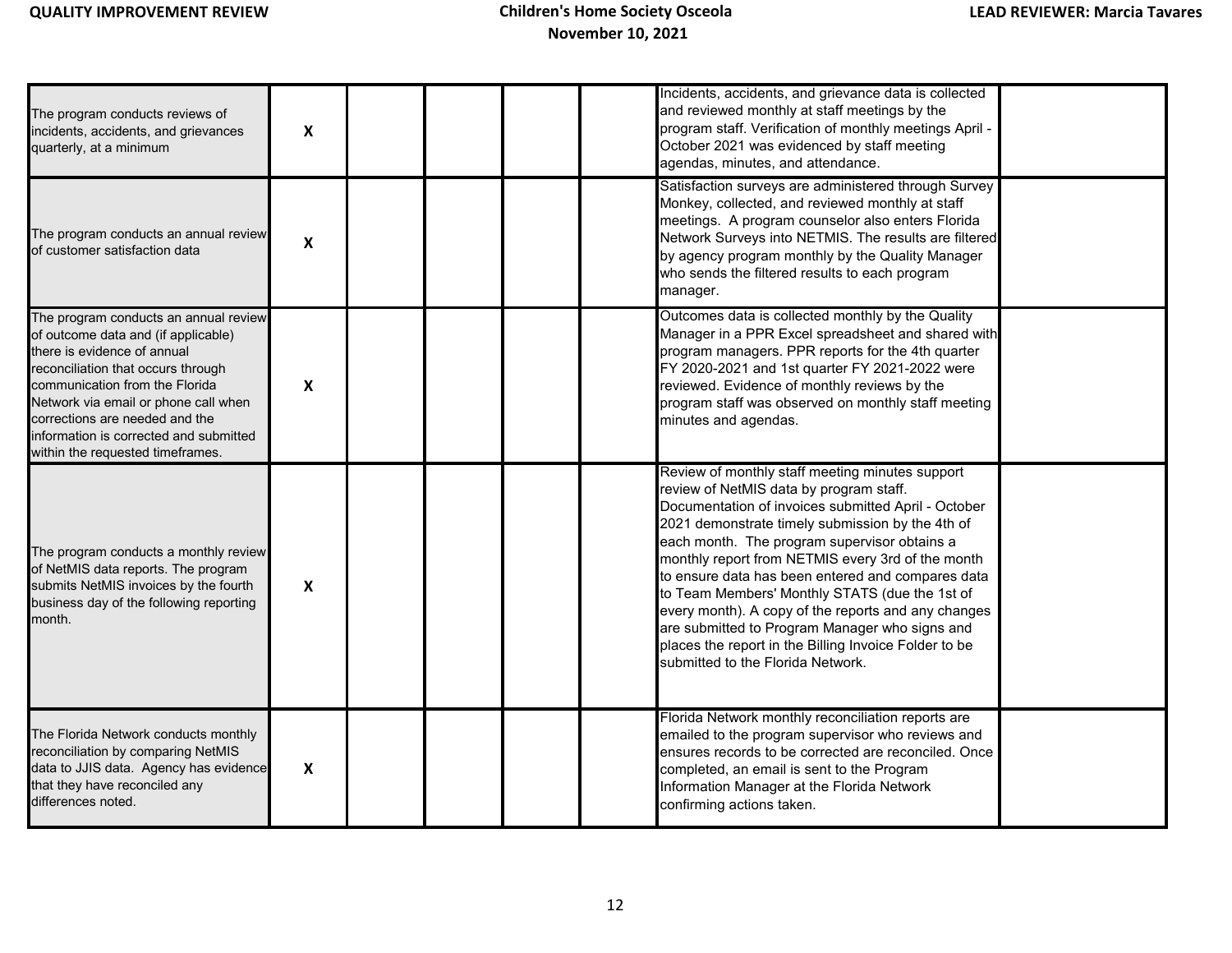| The program has a process in place to<br>review and improve accuracy of data<br>entry & collection                                                                                                                                                                                                                                 | $\boldsymbol{\mathsf{X}}$ |  |  |  |              | Program supervisor ensures monthly data is accurate<br>as compared to the Team Members' monthly<br>statistics.                                                                                                                            |  |  |  |
|------------------------------------------------------------------------------------------------------------------------------------------------------------------------------------------------------------------------------------------------------------------------------------------------------------------------------------|---------------------------|--|--|--|--------------|-------------------------------------------------------------------------------------------------------------------------------------------------------------------------------------------------------------------------------------------|--|--|--|
| There is documentation that findings are<br>regularly reviewed by management and<br>communicated to staff and<br>stakeholders.                                                                                                                                                                                                     | $\pmb{\mathsf{X}}$        |  |  |  |              | As evidenced by the agency's monthly Program<br>Performance Report (PPR) and monthly staff<br>meetings.                                                                                                                                   |  |  |  |
| There is evidence the program<br>demonstrates that critical performance<br>data reports are shared with the Board<br>of Directors frequently. All final reports<br>that include a Limited or Failed score is<br>submitted electronically or by mail to the<br>providers Executive Committee on the<br>Board of Directors.          | $\boldsymbol{\mathsf{X}}$ |  |  |  |              | A meeting of the Board of Directors of Children's<br>Home Society of Florida, Central Florida Division, was<br>held via zoom September 1, 2021. A copy of the<br>agenda was provided listing program update for the<br>CINS/FINS program. |  |  |  |
| There is evidence that strengths and<br>weaknesses are identified,<br>improvements are implemented or<br>modified, and staff are informed and<br>involved throughout the process.                                                                                                                                                  | X                         |  |  |  |              | Monthly staff meetings were found to document<br>discussion of QI activities, reports, and areas<br>identified as needing improvements resulting from an<br>analysis of the data collected.                                               |  |  |  |
|                                                                                                                                                                                                                                                                                                                                    |                           |  |  |  |              | <b>NO</b>                                                                                                                                                                                                                                 |  |  |  |
| If NO, explain here:<br>The program does not transport clients as stated by<br>the program manager; however, the agency has a<br>policy CHS/7106 for client transportation that does<br>Provider has a written policy and procedure that meets the requirement for Indicator 1.06<br>should be updated it's not applicable for CHS |                           |  |  |  |              |                                                                                                                                                                                                                                           |  |  |  |
|                                                                                                                                                                                                                                                                                                                                    |                           |  |  |  |              | not exclude this program; therefore, the current policy<br>Osceola.                                                                                                                                                                       |  |  |  |
|                                                                                                                                                                                                                                                                                                                                    |                           |  |  |  |              | Per the program manager, team members are<br>covered under their own personal insurance policies<br>while traveling for work.                                                                                                             |  |  |  |
| Approved agency drivers are agency<br>staff approved by administrative<br>personnel to drive client(s) in agency or<br>approved private vehicle                                                                                                                                                                                    |                           |  |  |  | $\mathbf{x}$ | Not applicable as the program does not transport<br>clients.                                                                                                                                                                              |  |  |  |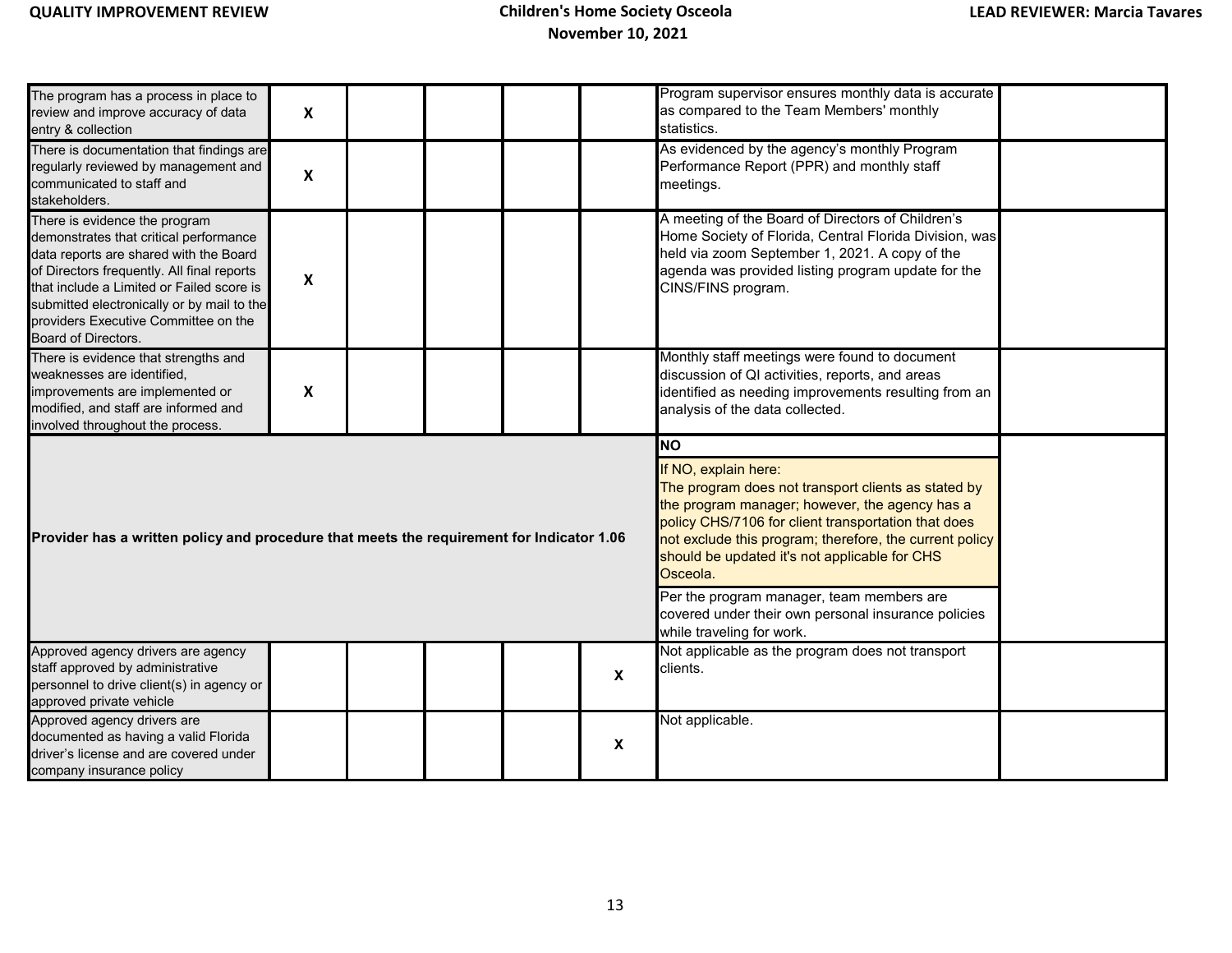| Agency's Transportation policy prohibit<br>transporting a client without maintaining<br>at least one other passenger in the<br>vehicle during the trip and include<br>exceptions in the event that a $3rd$ party<br>is NOT present in the vehicle while<br>transporting |              |                      |                                        |                                                                                           | X                         | Not applicable.                                                                                                                                                                                                                                                                                                               |  |
|-------------------------------------------------------------------------------------------------------------------------------------------------------------------------------------------------------------------------------------------------------------------------|--------------|----------------------|----------------------------------------|-------------------------------------------------------------------------------------------|---------------------------|-------------------------------------------------------------------------------------------------------------------------------------------------------------------------------------------------------------------------------------------------------------------------------------------------------------------------------|--|
| In the event that a 3rd party cannot be<br>obtained for transport, the agency's<br>supervisor or managerial personnel<br>consider the clients' history, evaluation,<br>and recent behavior                                                                              |              |                      |                                        |                                                                                           | X                         | Not applicable.                                                                                                                                                                                                                                                                                                               |  |
| The 3 <sup>rd</sup> party an approved volunteer,<br>intern, agency staff, or other youth                                                                                                                                                                                |              |                      |                                        |                                                                                           | $\boldsymbol{\mathsf{X}}$ | Not applicable.                                                                                                                                                                                                                                                                                                               |  |
| There is documentation of use of<br>vehicle that notes name or initials of<br>driver, date and time, mileage, number<br>of passengers, purpose of travel and<br>location.                                                                                               |              |                      |                                        |                                                                                           | X                         | Not applicable.                                                                                                                                                                                                                                                                                                               |  |
|                                                                                                                                                                                                                                                                         |              |                      |                                        | <b>NO</b><br>If NO, explain here:<br>The current policy does not include information that |                           |                                                                                                                                                                                                                                                                                                                               |  |
| Provider has a written policy and procedure that meets the requirement for Indicator 1.07                                                                                                                                                                               |              |                      |                                        |                                                                                           |                           | must be included on the outreach activity<br>documentation such as target audience, date,<br>outreach modality, duration of encounter, and<br>estimated number of people reached.<br>The program has a policy CHS7107, which was<br>reviewed and approved last by the Director of<br>Program Operations on December 30, 2020. |  |
| Rating Criteria                                                                                                                                                                                                                                                         | Satisfactory | <b>Non-compliant</b> | <b>No Eligible Items</b><br>for Review | <b>No Practice</b>                                                                        | <b>Not Applicable</b>     |                                                                                                                                                                                                                                                                                                                               |  |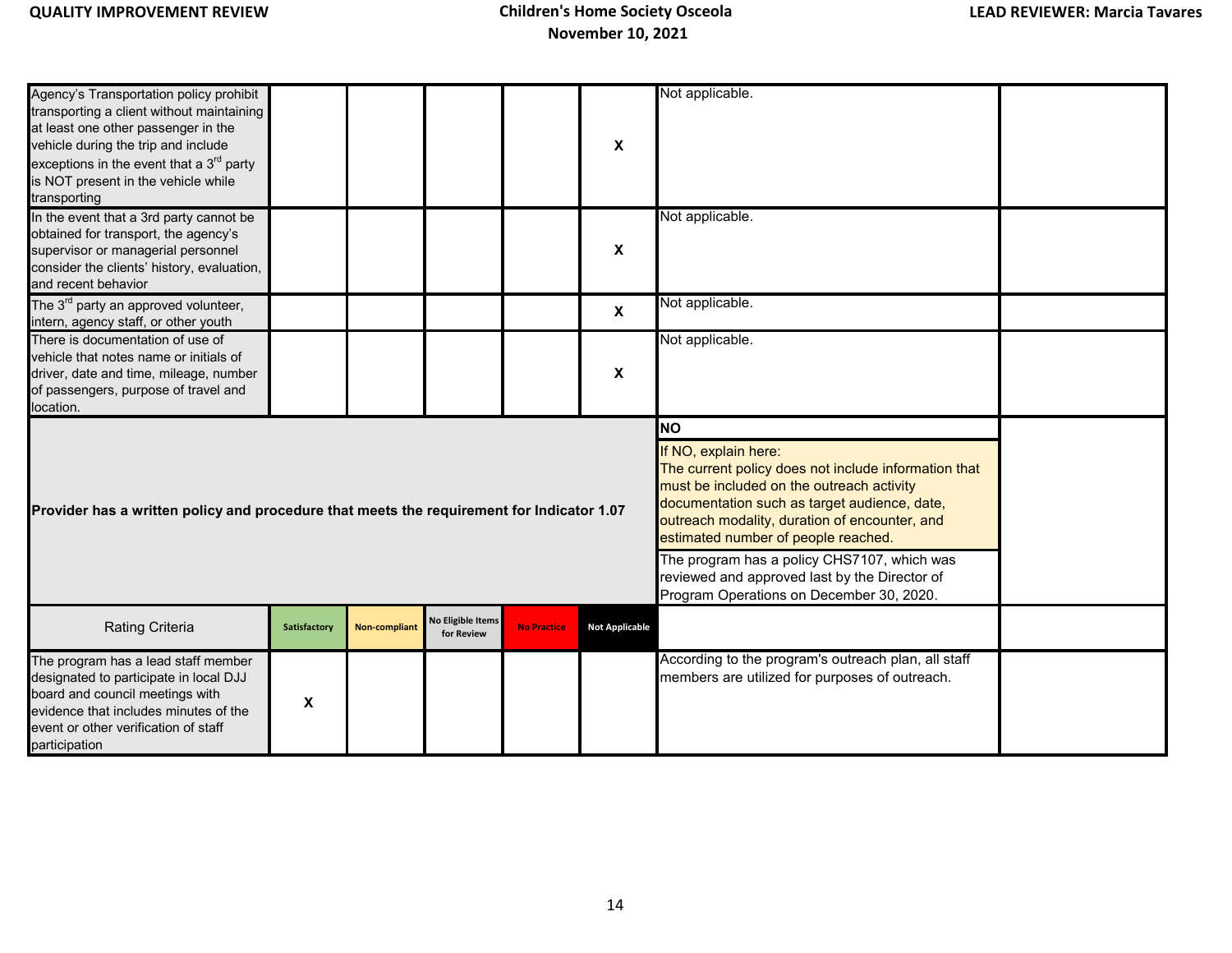| Outreach and prevention services are<br>provided by designated staff and include<br>increasing community awareness,<br>offering informational and educational<br>CINS/FINS services to youth and<br>families.                                                                         | $\mathsf{x}$ |                      |                                 |                    |                       | The program conducted five outreach events in the<br>last six months which included more than twenty<br>individuals participating in the event. The program<br>conducted more than seventy events during the last<br>six months where mainly one person, and on<br>occasion two to three persons, participated in the<br>event. The program utilized the outreach form, which<br>documented the target audience, the date, outreach<br>modality, duration of encounter and estimated<br>number of people reached, as well as who conducted<br>the event. |            |
|---------------------------------------------------------------------------------------------------------------------------------------------------------------------------------------------------------------------------------------------------------------------------------------|--------------|----------------------|---------------------------------|--------------------|-----------------------|----------------------------------------------------------------------------------------------------------------------------------------------------------------------------------------------------------------------------------------------------------------------------------------------------------------------------------------------------------------------------------------------------------------------------------------------------------------------------------------------------------------------------------------------------------|------------|
| The program maintains written<br>agreements with other community<br>partners which include services<br>provided and a comprehensive referral<br>process.                                                                                                                              | X            |                      |                                 |                    |                       | The program maintains several written agreement<br>with community partners.                                                                                                                                                                                                                                                                                                                                                                                                                                                                              |            |
|                                                                                                                                                                                                                                                                                       |              |                      |                                 |                    |                       | <b>YES</b>                                                                                                                                                                                                                                                                                                                                                                                                                                                                                                                                               |            |
| Provider has a written policy and procedure that meets the requirement for Indicator 2.01                                                                                                                                                                                             |              |                      |                                 |                    |                       | If NO, explain here:<br>Policy CHS/7201 was approved by the Director of<br>Program Operations December 30, 2020.                                                                                                                                                                                                                                                                                                                                                                                                                                         |            |
| <b>Rating Criteria</b>                                                                                                                                                                                                                                                                |              |                      |                                 |                    |                       |                                                                                                                                                                                                                                                                                                                                                                                                                                                                                                                                                          |            |
|                                                                                                                                                                                                                                                                                       | Satisfactory | <b>Non-compliant</b> | No Eligible Items<br>for Review | <b>No Practice</b> | <b>Not Applicable</b> |                                                                                                                                                                                                                                                                                                                                                                                                                                                                                                                                                          |            |
| <b>Shelter youth:</b> Eligibility screening is<br>completed immediately for all shelter<br>placement inquiries. If staff on duty<br>cannot complete the screening, an on-<br>call supervisor is contacted and<br>eligibility is determined within 30<br>minutes from initial inquiry. |              |                      |                                 |                    | X                     | N/A - community counseling program.                                                                                                                                                                                                                                                                                                                                                                                                                                                                                                                      |            |
| <b>Community counseling: Eligibility</b><br>screening is completed within 3<br>business days of referral by a trained<br>staff using the NetMIS form                                                                                                                                  | $\pmb{\chi}$ |                      |                                 |                    |                       | Ten applicable non-residential youth case files were<br>reviewed six (6) closed and four (4) open. Nine files<br>met criteria and one closed file was not applicable<br>due to file being opened before policy change took<br>place.<br>Three secret shopper Nappo calls were made to the                                                                                                                                                                                                                                                                | Exception: |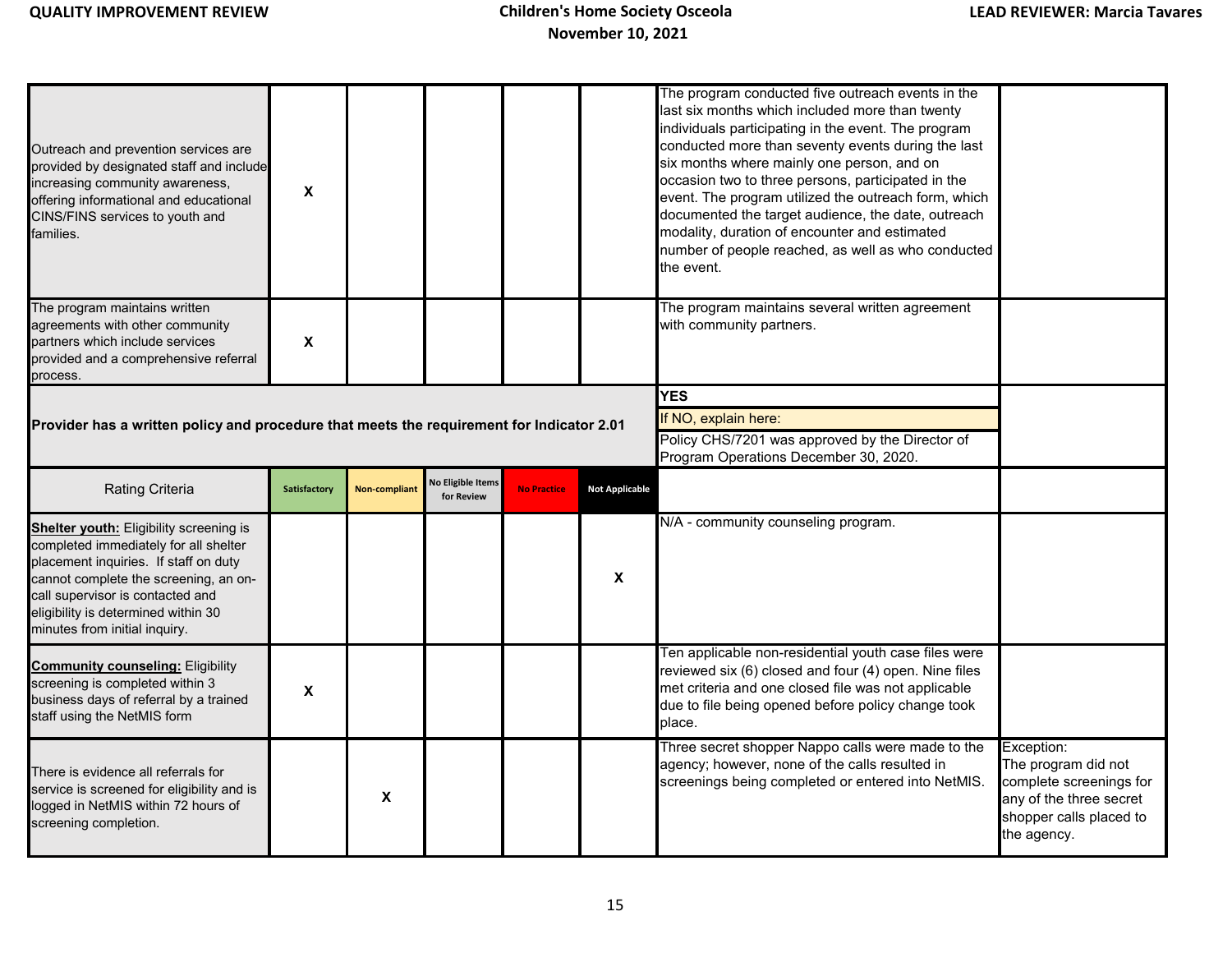| Youth and parents/guardians receive<br>the following in writing:<br>a. Available service options<br>b. Rights and responsibilities of youth<br>and parents/guardians<br>The following is also available to the<br>youth and parents/guardians:<br>a. Possible actions occurring through<br>involvement with CINS/FINS services<br>(case staffing committee, CINS petition,<br>CINS adjudication) | $\boldsymbol{\mathsf{X}}$<br>X |                      |                                        |                    |                           | Reviewed documentation showed proof of available<br>service options and rights and responsibilities of<br>youth and parent/guardians were received by youth<br>and parents/guardians for each record.<br>Reviewed documentation showed proof of available<br>possible actions through services and grievance<br>procedures were provided to youth and families for<br>each record reviewed. |  |
|--------------------------------------------------------------------------------------------------------------------------------------------------------------------------------------------------------------------------------------------------------------------------------------------------------------------------------------------------------------------------------------------------|--------------------------------|----------------------|----------------------------------------|--------------------|---------------------------|---------------------------------------------------------------------------------------------------------------------------------------------------------------------------------------------------------------------------------------------------------------------------------------------------------------------------------------------------------------------------------------------|--|
| b. Grievance procedures                                                                                                                                                                                                                                                                                                                                                                          |                                |                      |                                        |                    |                           |                                                                                                                                                                                                                                                                                                                                                                                             |  |
|                                                                                                                                                                                                                                                                                                                                                                                                  |                                |                      |                                        |                    |                           | <b>YES</b>                                                                                                                                                                                                                                                                                                                                                                                  |  |
| Provider has a written policy and procedure that meets the requirement for Indicator 2.02                                                                                                                                                                                                                                                                                                        |                                |                      |                                        |                    |                           | If NO, explain here:                                                                                                                                                                                                                                                                                                                                                                        |  |
|                                                                                                                                                                                                                                                                                                                                                                                                  |                                |                      |                                        |                    |                           | Policy CHS/7202 was approved by the Director of<br>Program Operations December 30, 2020.                                                                                                                                                                                                                                                                                                    |  |
| <b>Rating Criteria</b>                                                                                                                                                                                                                                                                                                                                                                           | Satisfactory                   | <b>Non-compliant</b> | <b>No Eligible Items</b><br>for Review | <b>No Practice</b> | <b>Not Applicable</b>     |                                                                                                                                                                                                                                                                                                                                                                                             |  |
| <b>Completion of Needs Assessment</b>                                                                                                                                                                                                                                                                                                                                                            |                                |                      |                                        |                    |                           |                                                                                                                                                                                                                                                                                                                                                                                             |  |
| Shelter Youth: Needs Assessment<br>initiated within 72 hours of admission                                                                                                                                                                                                                                                                                                                        |                                |                      |                                        |                    | $\boldsymbol{\mathsf{x}}$ | Not Applicable - community counseling program.                                                                                                                                                                                                                                                                                                                                              |  |
| Non-Residential youth: Needs<br>Assessment is done within 2 to 3 face-<br>to-face contacts after the initial intake<br>OR updated, if most recent assessment<br>is over 6 months old                                                                                                                                                                                                             | $\boldsymbol{\mathsf{X}}$      |                      |                                        |                    |                           | Ten applicable youth case files were reviewed six (6)<br>closed and four (4) open. The Needs Assessment<br>was completed within 2 to 3 face-to-face contacts in<br>all 10 records.                                                                                                                                                                                                          |  |
| Needs Assessment is conducted by a<br>bachelor's or master's level staff<br>member                                                                                                                                                                                                                                                                                                               | $\boldsymbol{\mathsf{x}}$      |                      |                                        |                    |                           | All ten Needs Assessments were conducted by a<br>bachelor's or master's level staff member.                                                                                                                                                                                                                                                                                                 |  |
| Needs Assessment includes a<br>supervisor's review signature upon<br>completion                                                                                                                                                                                                                                                                                                                  | $\boldsymbol{\mathsf{X}}$      |                      |                                        |                    |                           | A supervisor's signature was present on all ten Needs<br>Assessments reviewed.                                                                                                                                                                                                                                                                                                              |  |
| Suicide Risk as a Result of the Needs Assessment                                                                                                                                                                                                                                                                                                                                                 |                                |                      |                                        |                    |                           |                                                                                                                                                                                                                                                                                                                                                                                             |  |
| Youth was identified with an elevated<br>risk of suicide as a result of the Needs<br>Assessment                                                                                                                                                                                                                                                                                                  |                                |                      | X                                      |                    |                           | None of the 10 youth records reviewed were identified<br>with an elevated risk of suicide when screened.                                                                                                                                                                                                                                                                                    |  |
| If yes, the youth was referred for an<br>Assessment of Suicide Risk conducted<br>by or under the direct supervision of a<br>licensed mental health professional                                                                                                                                                                                                                                  |                                |                      | X                                      |                    |                           | No eligible suicide risks were identified.                                                                                                                                                                                                                                                                                                                                                  |  |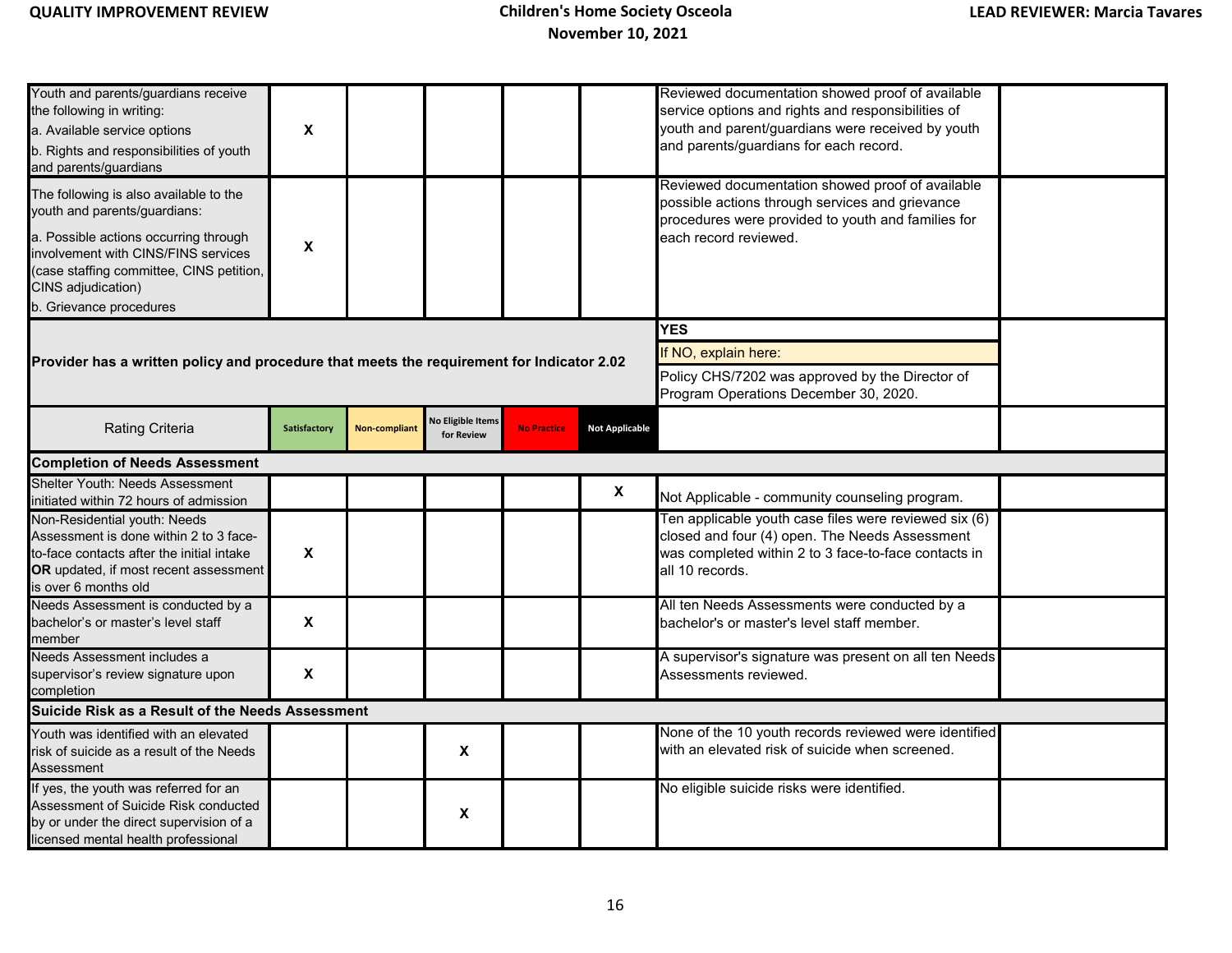|                                                                                                |                    |                      |                                        |                    |                       | <b>YES</b>                                                                                                 |  |
|------------------------------------------------------------------------------------------------|--------------------|----------------------|----------------------------------------|--------------------|-----------------------|------------------------------------------------------------------------------------------------------------|--|
| Provider has a written policy and procedure that meets the requirement for Indicator 2.03      |                    |                      |                                        |                    |                       | If NO, explain here:                                                                                       |  |
|                                                                                                |                    |                      |                                        |                    |                       | Policy CHS/7203 was approved by the Director of                                                            |  |
|                                                                                                |                    |                      |                                        |                    |                       | Program Operations December 30, 2020.                                                                      |  |
| Rating Criteria                                                                                | Satisfactory       | <b>Non-compliant</b> | <b>Jo Eligible Items</b><br>for Review | <b>No Practice</b> | <b>Not Applicable</b> |                                                                                                            |  |
| Case/Service plan is developed within 7                                                        |                    |                      |                                        |                    |                       | Case/Service Plans were developed within 7 working<br>days of Needs Assessment in all 10 of the case files |  |
| working days of Needs Assessment                                                               | $\pmb{\mathsf{X}}$ |                      |                                        |                    |                       | reviewed.                                                                                                  |  |
| Case plan service Plan includes:                                                               |                    |                      |                                        |                    |                       | Case Plans in all 10 non-residential files included all<br>elements required by the indicator.             |  |
|                                                                                                |                    |                      |                                        |                    |                       |                                                                                                            |  |
| 1. Individualized and prioritized need(s)<br>and goal(s) identified by the Needs<br>Assessment |                    |                      |                                        |                    |                       |                                                                                                            |  |
| 2. Service type, frequency, location                                                           |                    |                      |                                        |                    |                       |                                                                                                            |  |
| 3. Person(s) responsible                                                                       | X                  |                      |                                        |                    |                       |                                                                                                            |  |
| 4. Target date(s) for completion and<br>Actual completion date(s)                              |                    |                      |                                        |                    |                       |                                                                                                            |  |
| 5. Signature of youth, parent/ guardian,<br>counselor, and supervisor                          |                    |                      |                                        |                    |                       |                                                                                                            |  |
| 6. Date the plan was initiated                                                                 |                    |                      |                                        |                    |                       |                                                                                                            |  |
| Case/service plans are reviewed for                                                            |                    |                      |                                        |                    |                       | Reviewed documentation showed proof of 30 day                                                              |  |
| progress/revised by counselor and                                                              |                    |                      |                                        |                    |                       | case plan reviews in all ten records reviewed.                                                             |  |
| parent (if available) every 30 days for                                                        | X                  |                      |                                        |                    |                       |                                                                                                            |  |
| the first three months and every 6<br>months after                                             |                    |                      |                                        |                    |                       |                                                                                                            |  |
|                                                                                                |                    |                      |                                        |                    |                       | <b>YES</b>                                                                                                 |  |
| Provider has a written policy and procedure that meets the requirement for Indicator 2.04      |                    |                      |                                        |                    |                       | If NO, explain here:                                                                                       |  |
|                                                                                                |                    |                      |                                        |                    |                       | Policy CHS/7204 was approved by the Director of                                                            |  |
|                                                                                                |                    |                      |                                        |                    |                       | Program Operations December 30, 2020.                                                                      |  |
| Rating Criteria                                                                                | Satisfactory       | <b>Non-compliant</b> | <b>Jo Eligible Items</b><br>for Review | <b>No Practice</b> | <b>Not Applicable</b> |                                                                                                            |  |
| Counselor/Case Manager is assigned                                                             | $\pmb{\mathsf{X}}$ |                      |                                        |                    |                       | Each of the 10 records reviewed showed a case<br>manager was assigned to the youth.                        |  |
| The Counselor/Case Manager<br>completes the following as applicable:                           |                    |                      |                                        |                    |                       | All 10 records reviewed demonstrated applicable<br>case management services were provided as needed        |  |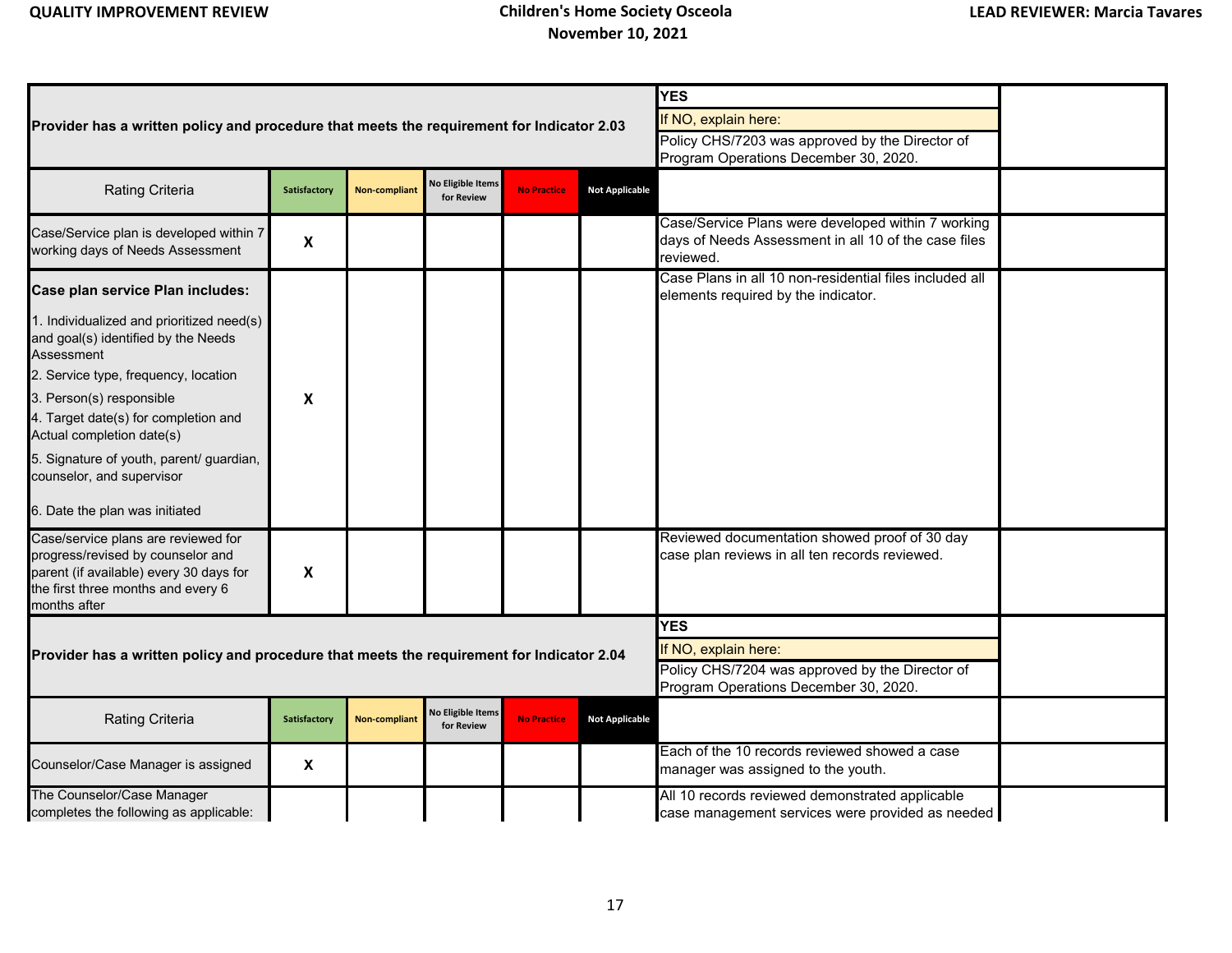| 1. Establishes referral needs and<br>coordinates referrals to services based<br>upon the on-going assessment of the<br>youth's/family's problems and needs<br>2. Coordinates service plan<br>implementation<br>3. Monitors youth's/family's progress in<br>services<br>4. Provides support for families<br>5. Monitors out-of-home placement (if<br>necessary)<br>6. Makes referrals to the case staffing to<br>address problems and needs of the<br>youth/family<br>7. Accompanies youth and<br>parent/guardian to court hearings and<br>related appointments<br>8. Refers the youth/family for additional<br>services when appropriate<br>9. Provides case monitoring and<br>reviews court orders<br>10. Provides case termination notes<br>11. Provides follow-up after 30 days of<br>exit<br>12. Provides follow-up after 60 days of<br>exit | $\pmb{\chi}$       |                      |                                        |                    |                       | and progress is monitored.<br>Six of the 10 records were closed and provided<br>documentation of case termination notes and 30 and<br>60 day follow ups.                                                                        |  |
|--------------------------------------------------------------------------------------------------------------------------------------------------------------------------------------------------------------------------------------------------------------------------------------------------------------------------------------------------------------------------------------------------------------------------------------------------------------------------------------------------------------------------------------------------------------------------------------------------------------------------------------------------------------------------------------------------------------------------------------------------------------------------------------------------------------------------------------------------|--------------------|----------------------|----------------------------------------|--------------------|-----------------------|---------------------------------------------------------------------------------------------------------------------------------------------------------------------------------------------------------------------------------|--|
| The program maintains written<br>agreements with other community<br>partners that include services provided<br>and a comprehensive referral process                                                                                                                                                                                                                                                                                                                                                                                                                                                                                                                                                                                                                                                                                              | X                  |                      |                                        |                    |                       | The program maintains written agreements with<br>community partners for mental health, substance<br>abuse, behavioral, education, and prevention<br>services.                                                                   |  |
| Provider has a written policy and procedure that meets the requirement for Indicator 2.05                                                                                                                                                                                                                                                                                                                                                                                                                                                                                                                                                                                                                                                                                                                                                        |                    |                      |                                        |                    |                       | <b>NO</b><br>If NO, explain here:<br>The policy does not address making contact with<br>families virtually and documenting reasons.<br>Policy CHS/7205 was approved by the Director of<br>Program Operations December 30, 2020. |  |
| Rating Criteria                                                                                                                                                                                                                                                                                                                                                                                                                                                                                                                                                                                                                                                                                                                                                                                                                                  | Satisfactory       | <b>Non-compliant</b> | <b>No Eligible Items</b><br>for Review | <b>No Practice</b> | <b>Not Applicable</b> |                                                                                                                                                                                                                                 |  |
| Youth and families receive counseling<br>services, in accordance with the youth's<br>case/service plan, to address needs<br>identified during the assessment<br>process                                                                                                                                                                                                                                                                                                                                                                                                                                                                                                                                                                                                                                                                          | $\pmb{\mathsf{x}}$ |                      |                                        |                    |                       | Service plans and case notes maintained in the youth<br>records demonstrated all 10 youth received<br>individual/family counseling services as identified<br>during the assessment.                                             |  |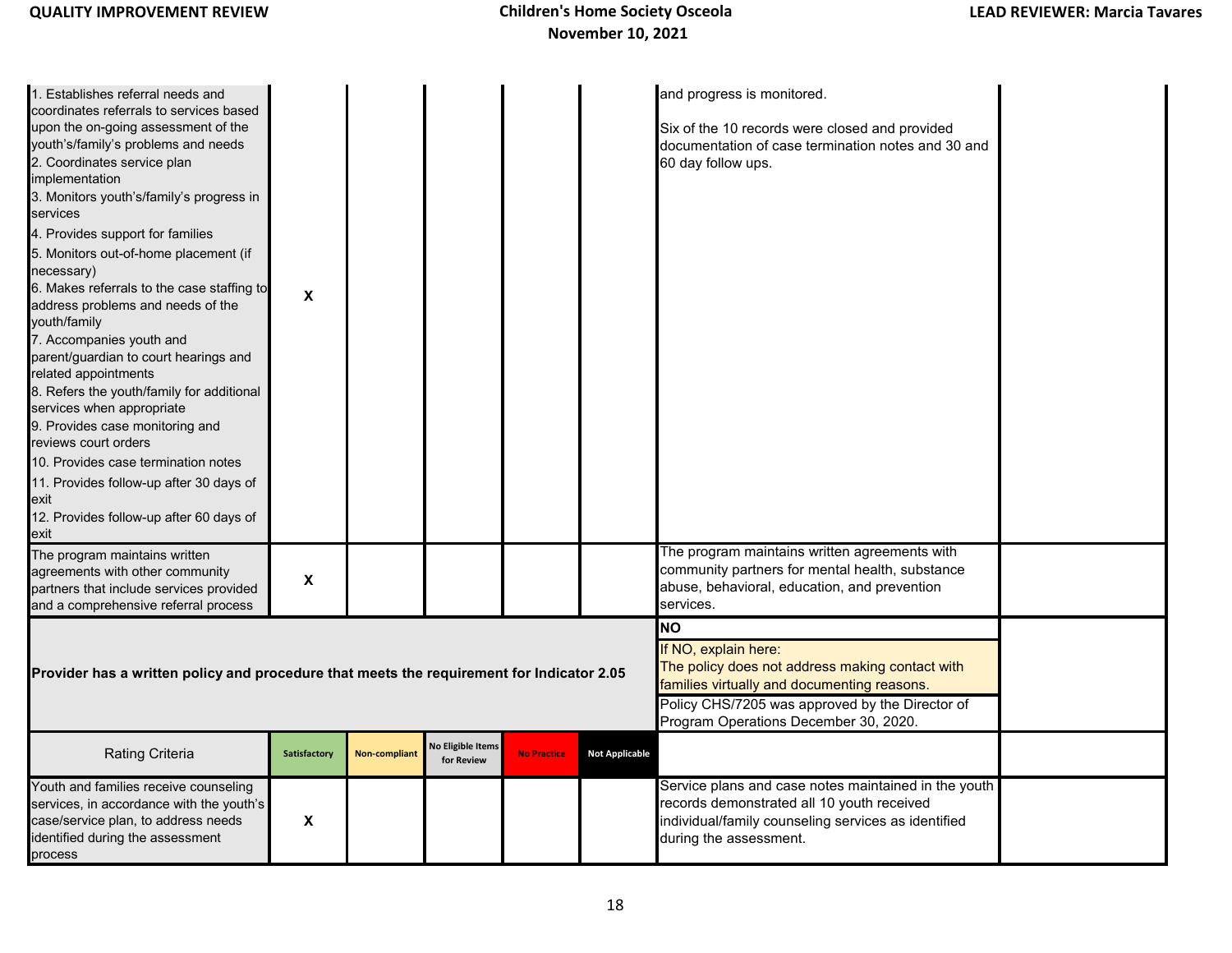| <b>Shelter Program</b>                                                                                                                                                                                                                                                                                                                                                                                                             |                           |  |          |                                                                                                                                                                                                                                       |  |
|------------------------------------------------------------------------------------------------------------------------------------------------------------------------------------------------------------------------------------------------------------------------------------------------------------------------------------------------------------------------------------------------------------------------------------|---------------------------|--|----------|---------------------------------------------------------------------------------------------------------------------------------------------------------------------------------------------------------------------------------------|--|
| Shelter programs provides individual                                                                                                                                                                                                                                                                                                                                                                                               |                           |  | X        | This program only serves non-residential youth.                                                                                                                                                                                       |  |
| and family counseling                                                                                                                                                                                                                                                                                                                                                                                                              |                           |  |          |                                                                                                                                                                                                                                       |  |
| Group counseling sessions held a<br>minimum of five days per week                                                                                                                                                                                                                                                                                                                                                                  |                           |  | <b>X</b> | N/A- community counseling.                                                                                                                                                                                                            |  |
| Group counseling sessions consist of:                                                                                                                                                                                                                                                                                                                                                                                              |                           |  |          | N/A- community counseling.                                                                                                                                                                                                            |  |
| a. Length of at least 30 minutes                                                                                                                                                                                                                                                                                                                                                                                                   |                           |  |          |                                                                                                                                                                                                                                       |  |
| b. Opportunity for youth engagement<br>c. Clear and relevant topic<br>(informational/developmental/<br>educational)<br>d. Clear leader or facilitator                                                                                                                                                                                                                                                                              |                           |  | X        |                                                                                                                                                                                                                                       |  |
| <b>Community Counseling</b>                                                                                                                                                                                                                                                                                                                                                                                                        |                           |  |          |                                                                                                                                                                                                                                       |  |
| Community counseling programs<br>provide therapeutic community-based<br>services designed to provide the<br>intervention necessary to stabilize the<br>family. Services are provided in the<br>youth's home, a community location, the<br>local provider's counseling office or<br>virtually if written documentation is<br>provided in the youth's file for reasons<br>why it is in the best interest of the youth<br>and family. | X                         |  |          | Therapeutic services provided by agency staff are<br>documented in the client case file progress notes. All<br>necessary presenting problems and needs had<br>evidence that referrals were provided to all youth<br>where applicable. |  |
| <b>Counseling Services</b>                                                                                                                                                                                                                                                                                                                                                                                                         |                           |  |          |                                                                                                                                                                                                                                       |  |
| Reflect all case files for coordination<br>between presenting problem(s),<br>psychosocial assessment, case/service<br>plan, case/service plan reviews, case<br>management, and follow-up                                                                                                                                                                                                                                           | X                         |  |          | Reviewed documentation reflect coordination of<br>services based on presenting problems, needs<br>assessments, and case/service plans.                                                                                                |  |
| Maintain individual case files on all<br>youth and adhere to all laws regarding<br>confidentiality                                                                                                                                                                                                                                                                                                                                 | $\boldsymbol{\mathsf{x}}$ |  |          | Individual youth record is maintained for all 10 youth<br>case files reviewed.                                                                                                                                                        |  |
| Case notes maintained for all<br>counseling services provided and<br>documents youth's progress                                                                                                                                                                                                                                                                                                                                    | X                         |  |          | Case notes maintained for all counseling services<br>documented progress for all 10 youth case files<br>reviewed.                                                                                                                     |  |
| On-going internal process that ensures<br>clinical reviews of case records and<br>staff performance                                                                                                                                                                                                                                                                                                                                | X                         |  |          | The agency has an ongoing internal quarterly file<br>review process and the supervisor completes file<br>reviews monthly.                                                                                                             |  |
|                                                                                                                                                                                                                                                                                                                                                                                                                                    |                           |  |          | <b>NO</b>                                                                                                                                                                                                                             |  |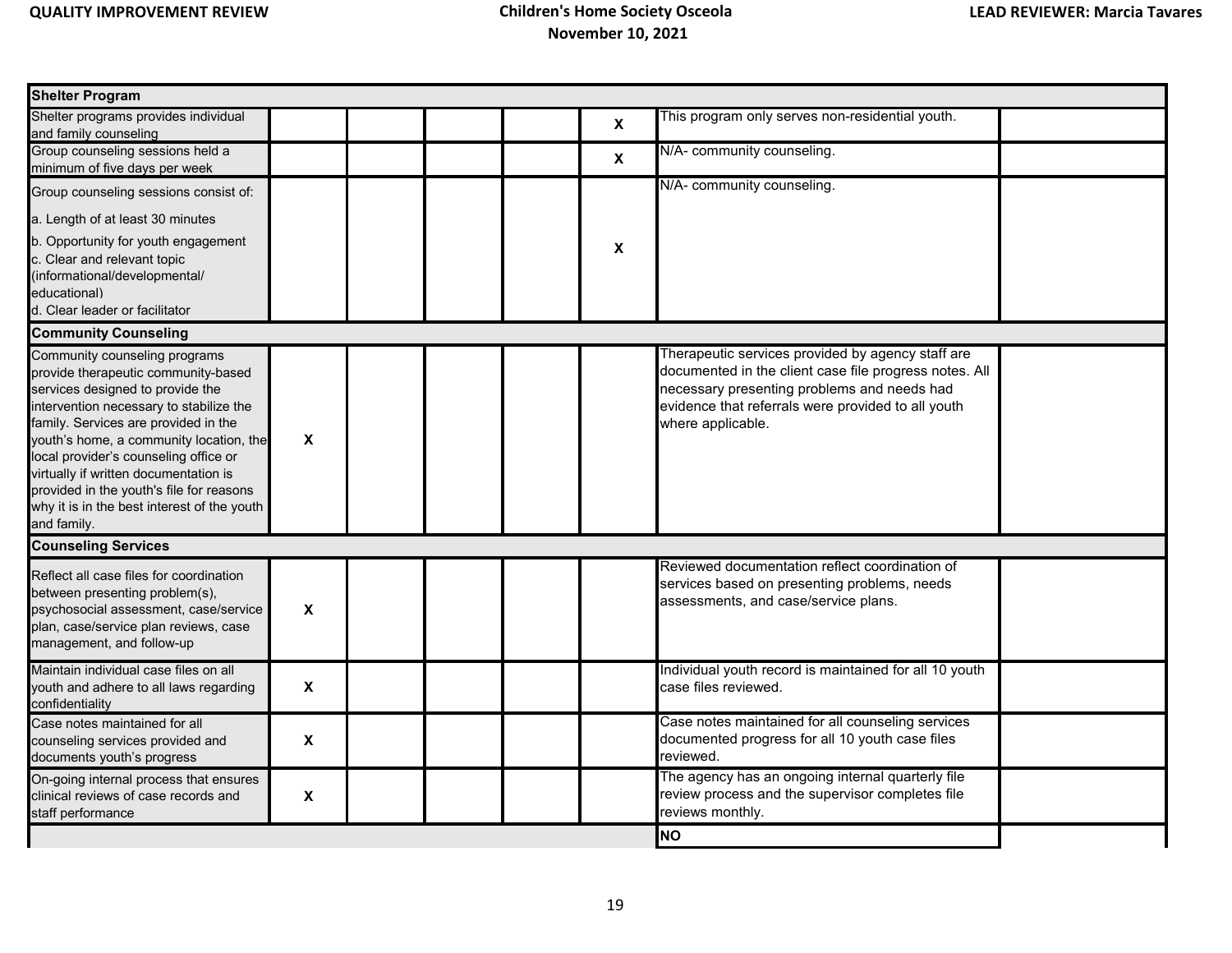| Provider has a written policy and procedure that meets the requirement for Indicator 2.06                                                                                                                                                                                    |              |                      |                                 |                    | If NO, explain here:<br>The policy is missing notification of the case staffing<br>to be sent to the family and committee at least five<br>days prior to case staffing.<br>Policy CHS/7206 was approved by the Director of<br>Program Operations December 30, 2020. |                                                                                                                                                                             |  |
|------------------------------------------------------------------------------------------------------------------------------------------------------------------------------------------------------------------------------------------------------------------------------|--------------|----------------------|---------------------------------|--------------------|---------------------------------------------------------------------------------------------------------------------------------------------------------------------------------------------------------------------------------------------------------------------|-----------------------------------------------------------------------------------------------------------------------------------------------------------------------------|--|
| <b>Rating Criteria</b>                                                                                                                                                                                                                                                       | Satisfactory | <b>Non-compliant</b> | lo Eligible Items<br>for Review | <b>No Practice</b> | <b>Not Applicable</b>                                                                                                                                                                                                                                               |                                                                                                                                                                             |  |
| <b>Case Staffing Initiation and Notifications</b>                                                                                                                                                                                                                            |              |                      |                                 |                    |                                                                                                                                                                                                                                                                     |                                                                                                                                                                             |  |
| If parent/guardian initiates, staffing is<br>held within 7 days                                                                                                                                                                                                              |              |                      | X                               |                    |                                                                                                                                                                                                                                                                     | The program has not received a request for or held a<br>case staffing since the last onsite QI review.                                                                      |  |
| The youth, family and case staffing<br>committee are contacted within a<br>minimum of five working days<br>a. Notification to youth/family no less<br>than 5 working days prior to staffing<br>b. Notification to committee no less than<br>5 working days prior to staffing |              |                      | $\boldsymbol{\mathsf{X}}$       |                    |                                                                                                                                                                                                                                                                     | No case staffing held.                                                                                                                                                      |  |
| <b>Case Staffing Committee</b>                                                                                                                                                                                                                                               |              |                      |                                 |                    |                                                                                                                                                                                                                                                                     |                                                                                                                                                                             |  |
| <b>Must include:</b><br>a. DJJ rep. or CINS/FINS provider<br>b. Local school district representative                                                                                                                                                                         |              |                      | $\boldsymbol{\mathsf{X}}$       |                    |                                                                                                                                                                                                                                                                     | No case staffing held.                                                                                                                                                      |  |
| Other members may include:<br>a. State Attorney's Office<br>b. Others requested by youth/ family<br>c. Substance abuse representative<br>d. Law enforcement representative<br>e. DCF representative<br>f. Mental health representative                                       |              |                      | $\boldsymbol{\mathsf{X}}$       |                    |                                                                                                                                                                                                                                                                     | No case staffing held.                                                                                                                                                      |  |
| The program has an established case<br>staffing committee, and has regular<br>communication with committee<br>members                                                                                                                                                        | X            |                      |                                 |                    |                                                                                                                                                                                                                                                                     | Per policy CHS/7206, committee consists of a<br>representative from the youth's school district, the<br>contract provider for CINS/FINS, and others as<br>deemed necessary. |  |
| The program has an internal procedure<br>for the case staffing process, including<br>a schedule for committee meetings                                                                                                                                                       | X            |                      |                                 |                    |                                                                                                                                                                                                                                                                     | Policy CHS/7210                                                                                                                                                             |  |
| As a result of the Case Staffing                                                                                                                                                                                                                                             |              |                      |                                 |                    |                                                                                                                                                                                                                                                                     |                                                                                                                                                                             |  |
| The youth and family are provided a<br>new or revised plan for services                                                                                                                                                                                                      |              |                      | X                               |                    |                                                                                                                                                                                                                                                                     | No case staffing held.                                                                                                                                                      |  |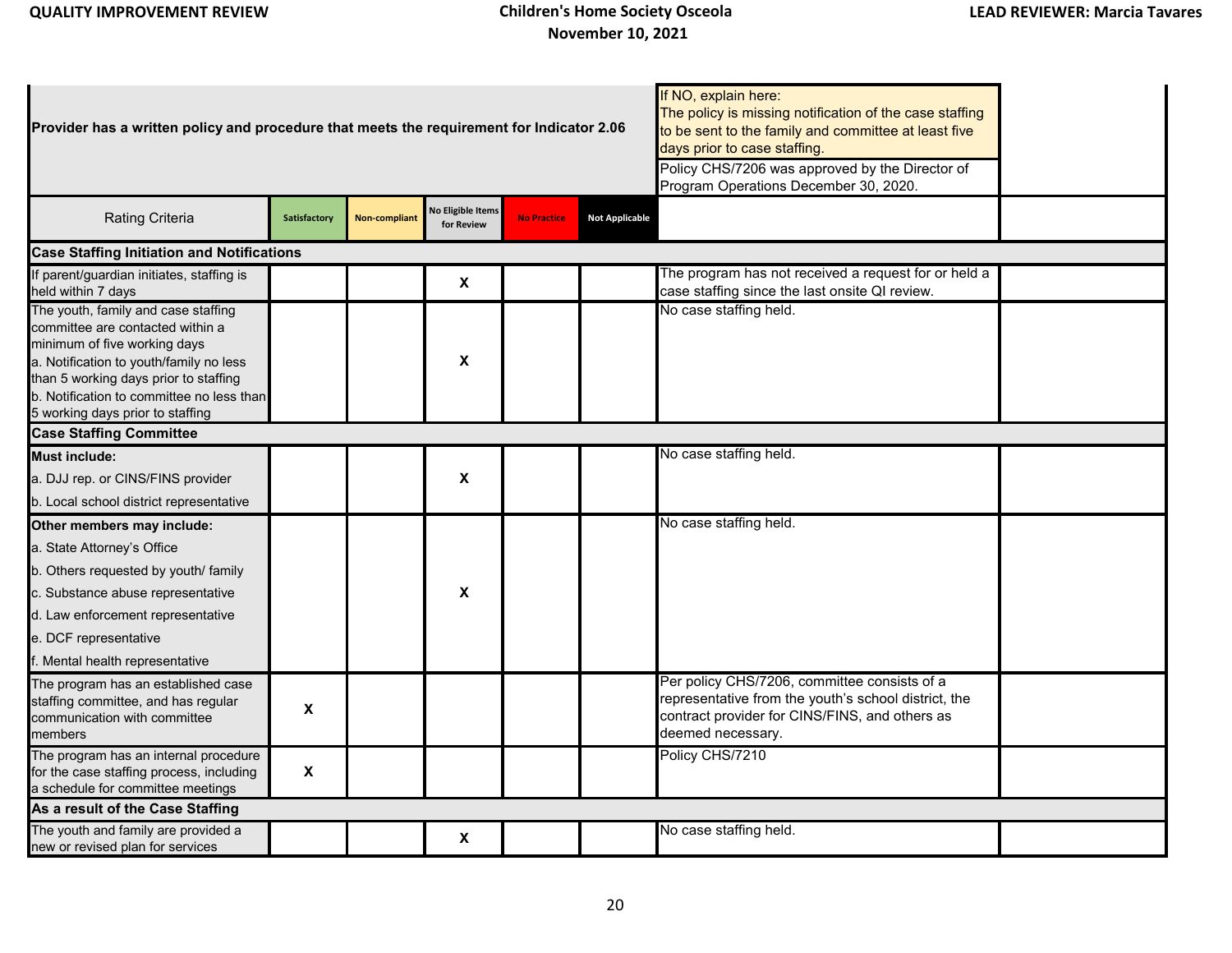| Written report is provided to the<br>parent/guardian within 7 days of the<br>case staffing meeting, outlining<br>recommendations and reasons behind<br>the recommendations |                           |                      | X                                      |                                                                                                                         |                       | No case staffing held.                                                                                                                                                                  |  |
|----------------------------------------------------------------------------------------------------------------------------------------------------------------------------|---------------------------|----------------------|----------------------------------------|-------------------------------------------------------------------------------------------------------------------------|-----------------------|-----------------------------------------------------------------------------------------------------------------------------------------------------------------------------------------|--|
| If applicable, the program works with<br>the circuit court for judicial intervention<br>for the youth/family                                                               |                           |                      | $\boldsymbol{\mathsf{x}}$              |                                                                                                                         |                       | No case staffing held.                                                                                                                                                                  |  |
| Case Manager/Counselor completes a<br>review summary prior to the court<br>hearing                                                                                         |                           |                      | X                                      |                                                                                                                         |                       | No case staffing held.                                                                                                                                                                  |  |
|                                                                                                                                                                            |                           |                      |                                        |                                                                                                                         |                       | <b>YES</b>                                                                                                                                                                              |  |
| Provider has a written policy and procedure that meets the requirement for Indicator 2.07                                                                                  |                           |                      |                                        |                                                                                                                         |                       | If NO, explain here:                                                                                                                                                                    |  |
|                                                                                                                                                                            |                           |                      |                                        |                                                                                                                         |                       | Policy CHS/7207 was approved by the Director of<br>Program Operations December 30, 2020.                                                                                                |  |
| <b>Rating Criteria</b>                                                                                                                                                     | Satisfactory              | <b>Non-compliant</b> | <b>No Eligible Items</b><br>for Review | <b>No Practice</b>                                                                                                      | <b>Not Applicable</b> |                                                                                                                                                                                         |  |
| All records are clearly marked<br>'confidential'.                                                                                                                          | X                         |                      |                                        |                                                                                                                         |                       | All 10 youth electronic records reviewed were marked<br>clearly "confidential".                                                                                                         |  |
| All records are kept in a secure room or<br>locked in a file cabinet that is marked<br>"confidential"                                                                      | X                         |                      |                                        |                                                                                                                         |                       | All 10 youth electronic records reviewed were<br>electronic and required a secure password to access<br>online.                                                                         |  |
| When in transport, all records are<br>locked in an opaque container marked<br>'confidential"                                                                               | $\boldsymbol{\mathsf{X}}$ |                      |                                        |                                                                                                                         |                       | When the youth records are transported offsite they<br>are stored in an opaque, secured box with a lock. The<br>program has 2 total travel cases available.                             |  |
| All records are maintained in a neat and<br>orderly manner so that staff can quickly<br>and easily access information                                                      | $\boldsymbol{\mathsf{X}}$ |                      |                                        |                                                                                                                         |                       | All electronic files reviewed were observed to be<br>organized and maintained in a neat consistent order<br>with section dividers and list of contents for each<br>section of the file. |  |
|                                                                                                                                                                            |                           |                      |                                        |                                                                                                                         |                       | <b>YES</b>                                                                                                                                                                              |  |
|                                                                                                                                                                            |                           |                      |                                        |                                                                                                                         |                       | If NO, explain here:                                                                                                                                                                    |  |
| Provider has a written policy and procedure that meets the requirement for Indicator 2.08                                                                                  |                           |                      |                                        | Policy CHS/7210 was approved and signed by the<br>Director of Program Operations and last updated<br>December 30, 2020. |                       |                                                                                                                                                                                         |  |
| <b>Rating Criteria</b>                                                                                                                                                     | Satisfactory              | <b>Non-compliant</b> | No Eligible Items<br>for Review        | <b>No Practice</b>                                                                                                      | <b>Not Applicable</b> |                                                                                                                                                                                         |  |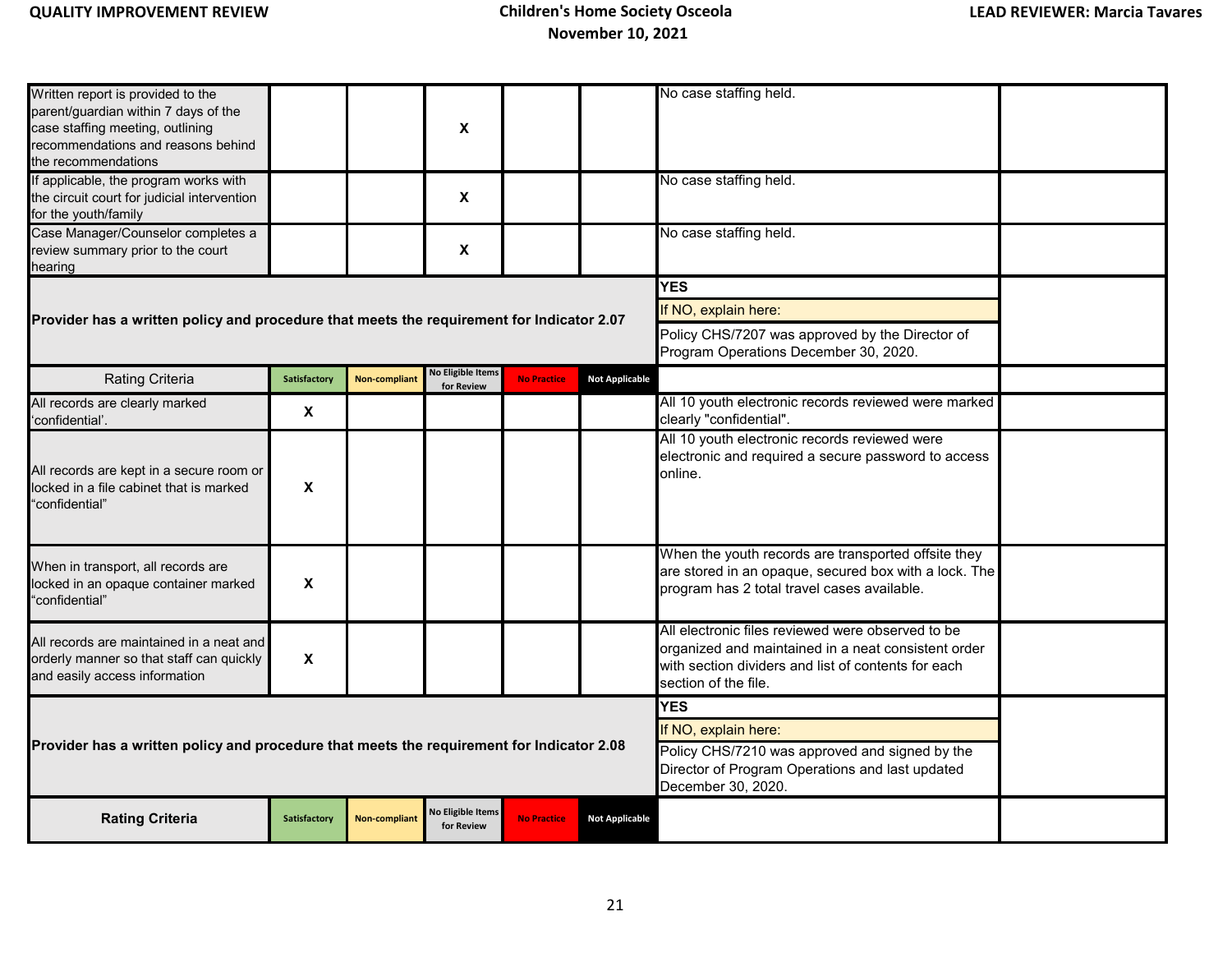| Use of youth's preferred name/<br>pronoun:<br>a. Youth are addressed according to<br>their preferred name and gender<br>pronouns<br>b. Youth's preferred name and gender<br>pronouns are used in logbook and on all<br>outward-facing documents and census<br>boards |                           |                      | X                              |                    |                                                                                                                                      | The program manager stated the program has not<br>served any youth since the last QI review who meets<br>the criteria for this indicator. However, policies and<br>procedures are established to meet the requirements.                     |  |
|----------------------------------------------------------------------------------------------------------------------------------------------------------------------------------------------------------------------------------------------------------------------|---------------------------|----------------------|--------------------------------|--------------------|--------------------------------------------------------------------------------------------------------------------------------------|---------------------------------------------------------------------------------------------------------------------------------------------------------------------------------------------------------------------------------------------|--|
| Youth in need of specialized support is<br>referred to qualified resources (as<br>applicable)                                                                                                                                                                        |                           |                      | X                              |                    |                                                                                                                                      | No eligible youth served.                                                                                                                                                                                                                   |  |
| Youth preference is considered and<br>documented for room assignment and<br>youth is not roomed in isolation due to<br>sexual orientation, gender identity, or<br>gender expression                                                                                  |                           |                      | $\pmb{\mathsf{x}}$             |                    |                                                                                                                                      | No eligible youth served.                                                                                                                                                                                                                   |  |
| Youth is provided hygiene products,<br>undergarments and clothing that affirms<br>their gender identity or gender<br>expression                                                                                                                                      |                           |                      | X                              |                    |                                                                                                                                      | No eligible youth served.                                                                                                                                                                                                                   |  |
| The agency has signage and<br>brochures/publication placed in<br>common areas indicating that all youth<br>are welcome regardless of sexual<br>orientation, gender identity, and gender<br>expression                                                                | $\boldsymbol{\mathsf{X}}$ |                      |                                |                    |                                                                                                                                      | The program provided photos to show signage is<br>posted throughout the facility in common areas.<br>Published materials providing information and<br>education for SOGIE youth is accessible in the<br>building lobby and conference room. |  |
|                                                                                                                                                                                                                                                                      |                           |                      |                                |                    |                                                                                                                                      | <b>YES</b>                                                                                                                                                                                                                                  |  |
| Provider has a written policy and procedure that meets the requirement for Indicator 2.09                                                                                                                                                                            |                           |                      |                                |                    | If NO, explain here:<br>Policy CHS/7211 was approved by the Director of<br>Program Operations and last updated December 30,<br>2020. |                                                                                                                                                                                                                                             |  |
| <b>Rating Criteria</b>                                                                                                                                                                                                                                               | <b>Satisfactory</b>       | <b>Non-compliant</b> | No Eligible<br>tems for Review | <b>No Practice</b> | <b>Not Applicable</b>                                                                                                                |                                                                                                                                                                                                                                             |  |
| <b>Staff Secure</b>                                                                                                                                                                                                                                                  |                           |                      |                                |                    |                                                                                                                                      |                                                                                                                                                                                                                                             |  |
| Does the agency have any cases in<br>the last 6 months or since the last<br>onsite QI review was conducted? (If<br>no, select rating "No eligible items<br>for review")                                                                                              |                           |                      |                                |                    | N/A                                                                                                                                  | N/A for community counseling service providers.                                                                                                                                                                                             |  |
| <b>Staff Secure policy and procedure</b><br>outlines the following:                                                                                                                                                                                                  |                           |                      |                                |                    |                                                                                                                                      | N/A                                                                                                                                                                                                                                         |  |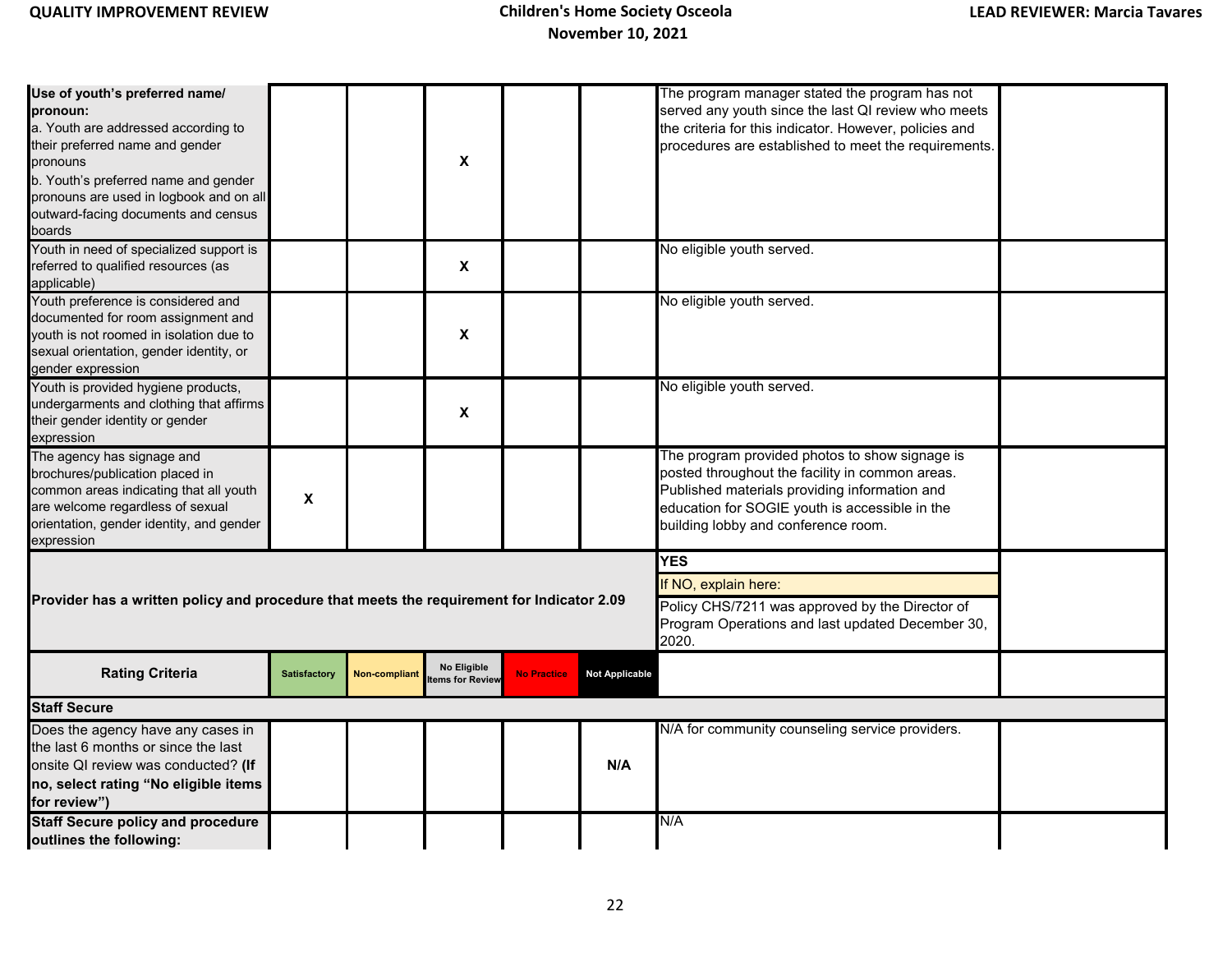| a. In-depth orientation on admission<br>b. Assessment and service planning<br>c. Enhanced supervision and security<br>with emphasis on control and<br>appropriate level of physical<br>intervention<br>d. Parental involvement<br>e. Collaborative aftercare                                                                                                                                                                                    |              |                      |                                |                    | X                     |                                                 |  |
|-------------------------------------------------------------------------------------------------------------------------------------------------------------------------------------------------------------------------------------------------------------------------------------------------------------------------------------------------------------------------------------------------------------------------------------------------|--------------|----------------------|--------------------------------|--------------------|-----------------------|-------------------------------------------------|--|
| Program only accept youth that meet<br>legal requirements of F.S. 984 for<br>being formally court ordered in to<br><b>Staff Secure Services</b>                                                                                                                                                                                                                                                                                                 |              |                      |                                |                    | X                     | N/A                                             |  |
| <b>Staff Assigned:</b><br>a. One staff secure bed and assigned<br>staff supervision to one staff secure<br>youth at any given time<br>b. Program assign specific staff<br>during each shift to monitor location/<br>movement of staff secure youth<br>c. Agency clearly documents the<br>specific staff person assigned to the<br>staff secure youth in the logbook or<br>any other means on each shift<br>Agency provides a written report for |              |                      |                                |                    | X                     | N/A<br>N/A                                      |  |
| any court proceedings regarding the<br>youth's progress                                                                                                                                                                                                                                                                                                                                                                                         |              |                      |                                |                    | X                     |                                                 |  |
| <b>Domestic Minor Sex Trafficking (DMST)</b><br>Does the agency have any cases in<br>the last 6 months or since the last<br>onsite QI review was conducted? (If<br>no, select rating "No eligible items<br>for review")                                                                                                                                                                                                                         |              |                      |                                |                    | N/A                   | N/A for community counseling service providers. |  |
| <b>Rating Criteria</b>                                                                                                                                                                                                                                                                                                                                                                                                                          | Satisfactory | <b>Non-compliant</b> | No Eligible<br>tems for Review | <b>No Practice</b> | <b>Not Applicable</b> |                                                 |  |
| Agency has evidence that the FNYFS<br>was contacted for approval prior to<br>admission for all Domestic Minor Sex<br>Trafficking (DMST) placements.                                                                                                                                                                                                                                                                                             |              |                      |                                |                    | X                     | N/A                                             |  |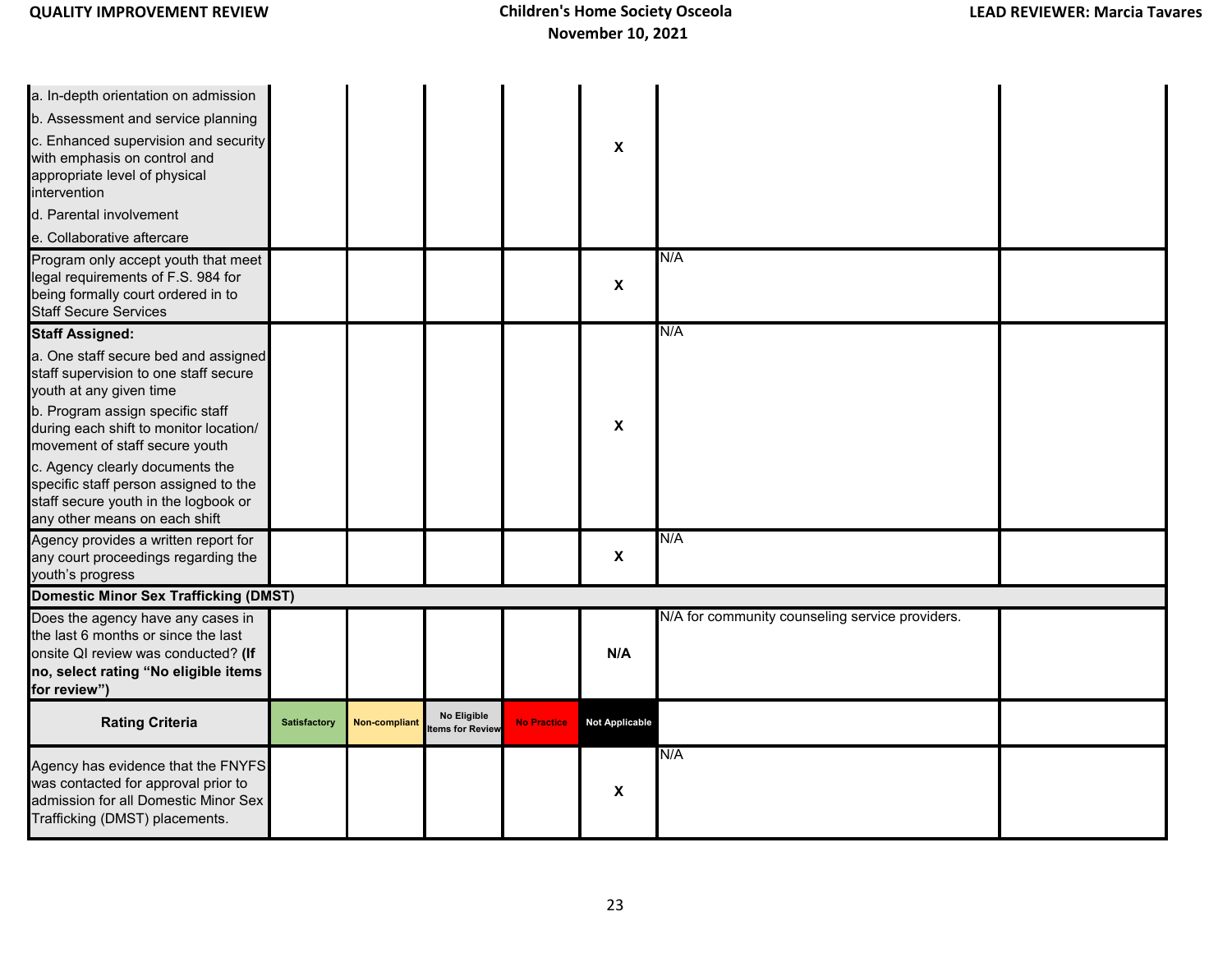| There is evidence the youth was<br>entered into NetMIS as a Special<br>Populations youth at admission and a<br>Human Trafficking Screening Tool<br>(HTST) was completed.                                                                         |              |              |             | $\pmb{\chi}$              | N/A                                             |  |
|--------------------------------------------------------------------------------------------------------------------------------------------------------------------------------------------------------------------------------------------------|--------------|--------------|-------------|---------------------------|-------------------------------------------------|--|
| Services provided to these youth<br>specifically designated services<br>designed to serve DMST youth                                                                                                                                             |              |              |             | $\boldsymbol{\mathsf{x}}$ | N/A                                             |  |
| Did the placement of DMST youth<br>require additional supervision for the<br>safety of the youth or the program? If<br>so, did the agency provide the<br>appropriate level of supervision and<br>safety measures?                                |              |              |             | $\pmb{\chi}$              |                                                 |  |
| Length of Stay:<br>a. Youth in program do not have<br>length of stay in DMST placement<br>that exceeds seven (7) days                                                                                                                            |              |              |             |                           | N/A                                             |  |
| b. Agency has approval for stays and<br>support beyond seven (7) days for<br>DMST placements that are obtained<br>on a case-by-case basis? (If<br>applicable.)                                                                                   |              |              |             | X                         |                                                 |  |
| Agency has evidence that staff<br>assigned to DMST youth under this<br>provision are to enhance the regular<br>services available through direct<br>engagement in positive activities<br>designed to encourage the youth to<br>remain in shelter |              |              |             | X                         | N/A                                             |  |
| All other services provided to DMST<br>youth are consistent with all other<br>general CINS/FINS program<br>requirements                                                                                                                          |              |              |             | X                         | N/A                                             |  |
| <b>Domestic Violence</b>                                                                                                                                                                                                                         |              |              |             |                           |                                                 |  |
| Does the agency have any cases in<br>the last 6 months or since the last<br>onsite QI review was conducted? (If<br>no, select rating "No eligible items<br>for review")                                                                          |              |              |             | N/A                       | N/A for community counseling service providers. |  |
| <b>Rating Critoria</b>                                                                                                                                                                                                                           | Satisfactory | Non-compliar | No Eligible |                           |                                                 |  |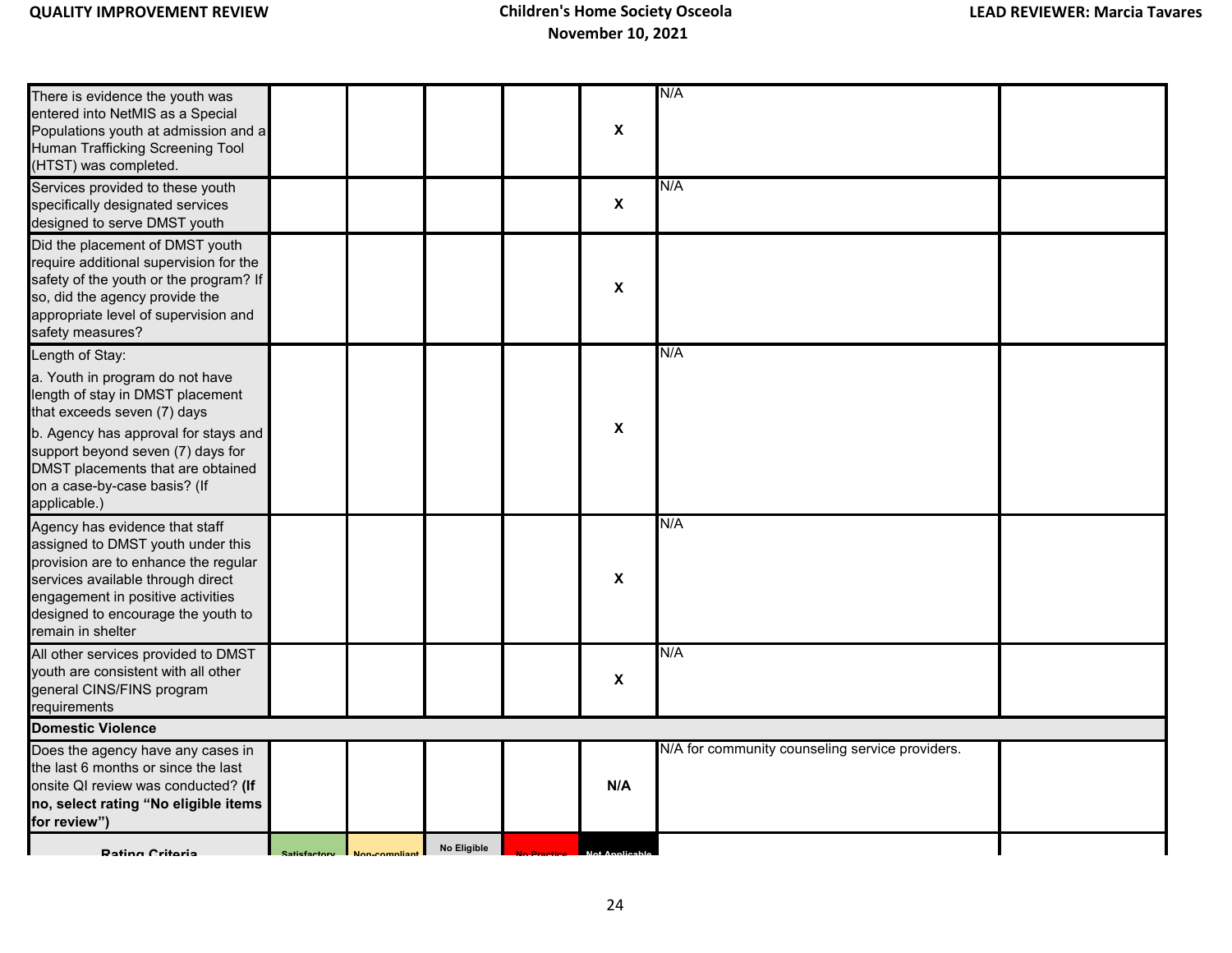| <b>INGLIFIY VITIGHTG</b>                                                                                                                                                                                                                       |                     | non-oompnam          | <b>Items for Review</b>        |                    |                           |                                                 |  |
|------------------------------------------------------------------------------------------------------------------------------------------------------------------------------------------------------------------------------------------------|---------------------|----------------------|--------------------------------|--------------------|---------------------------|-------------------------------------------------|--|
| Youth admitted to DV Respite<br>placement have a pending DV charge<br>and have evidence of being screened<br>by JAC/Detention, but do not meet<br>criteria for secure detention                                                                |                     |                      |                                |                    | $\boldsymbol{\mathsf{X}}$ | N/A                                             |  |
| Data entry into NetMIS and JJIS<br>within (3) business days of intake and<br>discharge                                                                                                                                                         |                     |                      |                                |                    | $\boldsymbol{\mathsf{X}}$ | N/A                                             |  |
| Youth in program do not have length<br>of stay in DV Respite placement that<br>exceeds 21 days. If more than 21<br>days, documentation exists in youth<br>file of transition to CINS/FINS or<br>Probation Respite placement, if<br>applicable. |                     |                      |                                |                    | $\boldsymbol{\mathsf{x}}$ | N/A                                             |  |
| Case plan in file reflects goals<br>focusing aggression management,<br>family coping skills, or other<br>intervention design to reduce<br>reoccurrence of violence in the home                                                                 |                     |                      |                                |                    | $\boldsymbol{\mathsf{X}}$ | N/A                                             |  |
| All other services provided to<br>Domestic Violence Respite youth are<br>consistent with all other general<br>CINS/FINS program requirements                                                                                                   |                     |                      |                                |                    | $\boldsymbol{\mathsf{X}}$ | N/A                                             |  |
| <b>Probation Respite</b>                                                                                                                                                                                                                       |                     |                      |                                |                    |                           |                                                 |  |
| Does the agency have any cases in<br>the last 6 months or since the last<br>onsite QI review was conducted? (If<br>no, select rating "No eligible items<br>for review")                                                                        |                     |                      |                                |                    | N/A                       | N/A for community counseling service providers. |  |
| <b>Rating Criteria</b>                                                                                                                                                                                                                         | <b>Satisfactory</b> | <b>Non-compliant</b> | No Eligible<br>tems for Review | <b>No Practice</b> | <b>Not Applicable</b>     |                                                 |  |
| All probation respite referrals are<br>submitted to the Florida Network.                                                                                                                                                                       |                     |                      |                                |                    | $\boldsymbol{\mathsf{x}}$ | N/A                                             |  |
| Probation Respite Referral come<br>from DJJ Probation and are all youth<br>referred on probation regardless of<br>adjudication status                                                                                                          |                     |                      |                                |                    | $\boldsymbol{\mathsf{X}}$ | N/A                                             |  |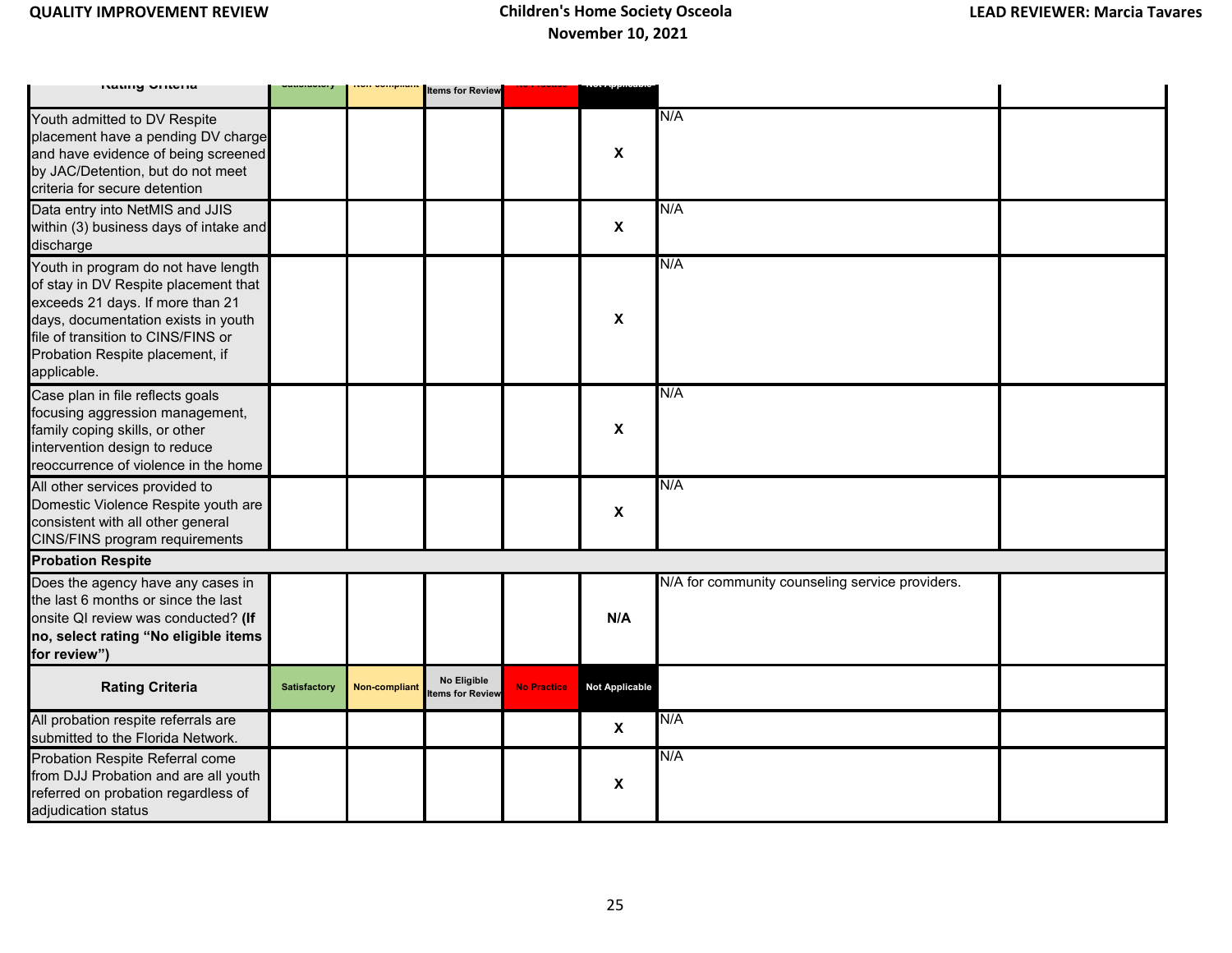| Data entry into NetMIS and JJIS<br>within (3) business days of intake and<br>discharge                                                                                                                                                                                                                                                                                                                                       |              |                      |                                |                    | $\boldsymbol{\mathsf{x}}$ | N/A                                                                             |  |
|------------------------------------------------------------------------------------------------------------------------------------------------------------------------------------------------------------------------------------------------------------------------------------------------------------------------------------------------------------------------------------------------------------------------------|--------------|----------------------|--------------------------------|--------------------|---------------------------|---------------------------------------------------------------------------------|--|
| Length of stay is no more than<br>fourteen (14) to thirty (30) days?<br>Placement beyond thirty (30) days<br>requires the approval of the JPO<br>and/or CPO)                                                                                                                                                                                                                                                                 |              |                      |                                |                    | X                         | N/A                                                                             |  |
| All case management and counseling<br>needs have been considered and<br>addressed                                                                                                                                                                                                                                                                                                                                            |              |                      |                                |                    | $\boldsymbol{\mathsf{X}}$ | N/A                                                                             |  |
| All other services provided to<br>Probation Respite youth are<br>consistent with all other general<br>CINS/FINS program requirements                                                                                                                                                                                                                                                                                         |              |                      |                                |                    | X                         | N/A                                                                             |  |
| <b>Intensive Case Management (ICM)</b>                                                                                                                                                                                                                                                                                                                                                                                       |              |                      |                                |                    |                           |                                                                                 |  |
| Does the agency have any cases in<br>the last 6 months or since the last<br>onsite QI review was conducted? (If<br>no, select rating "No eligible items<br>for review")                                                                                                                                                                                                                                                      |              |                      |                                |                    | N/A                       | CHS Osceola is not contracted to provide Intensive<br>Case Management services. |  |
| <b>Rating Criteria</b>                                                                                                                                                                                                                                                                                                                                                                                                       | Satisfactory | <b>Non-compliant</b> | No Eligible<br>tems for Review | <b>No Practice</b> | <b>Not Applicable</b>     |                                                                                 |  |
| Youth receiving services was court<br>ordered                                                                                                                                                                                                                                                                                                                                                                                |              |                      |                                |                    | $\boldsymbol{\mathsf{x}}$ | N/A                                                                             |  |
| Services for youth and family<br>include:<br>a. Two (2) direct contacts per month<br>b. Two (2) collateral contacts per<br>week<br>c. Direct and collateral contacts not<br>obtained must have documentation to<br>support attempts made to obtain<br>them. All reasonable attempts (at<br>minimum of three) must be made to<br>reach all contacts (direct and<br>collateral) and documented in the<br>case file and NetMIS. |              |                      |                                |                    | X                         | N/A                                                                             |  |
| <b>Assessments include:</b>                                                                                                                                                                                                                                                                                                                                                                                                  |              |                      |                                |                    |                           | N/A                                                                             |  |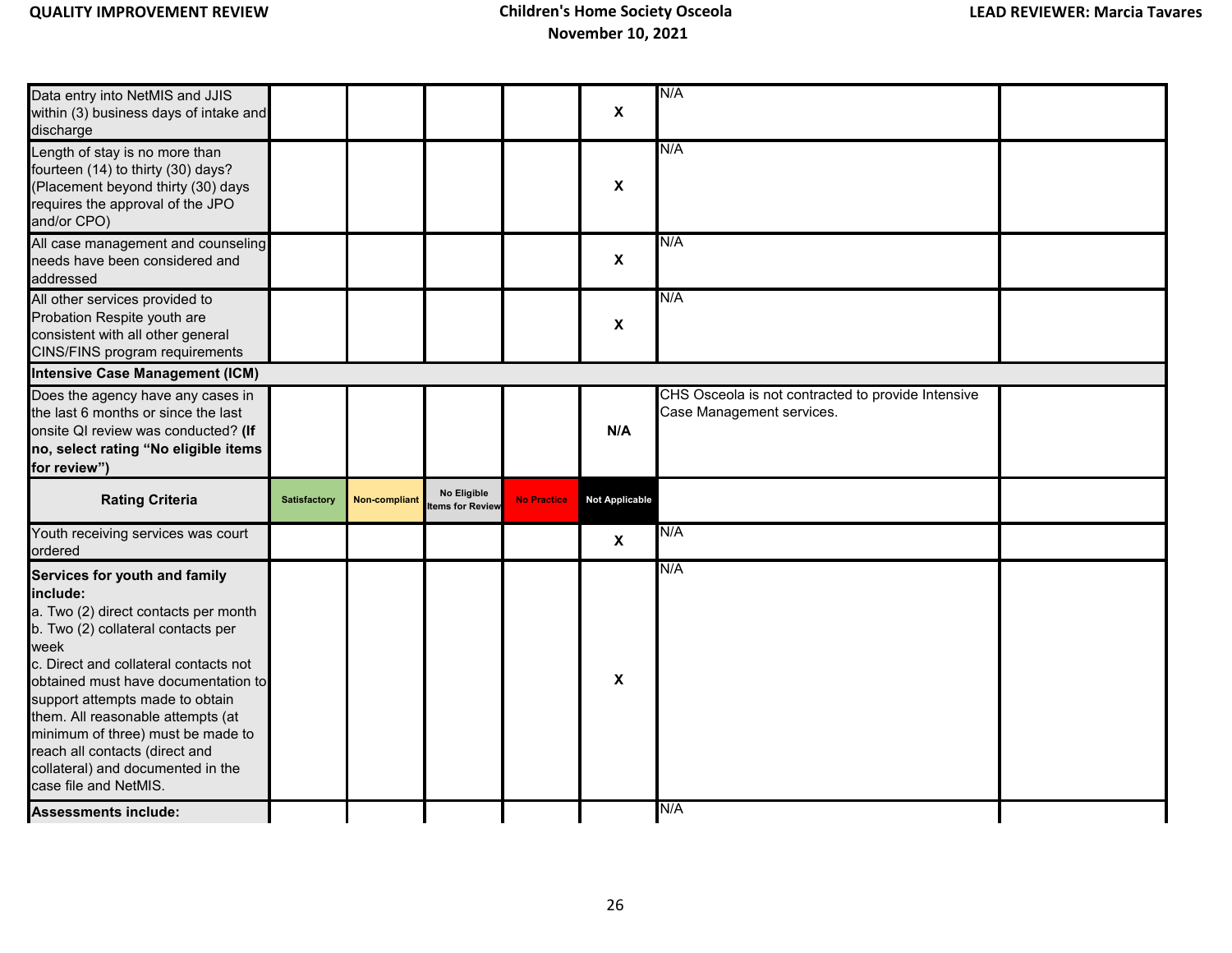| a. A Child Behavior Checklist (CBCL)<br>is completed within 14 days of intake<br>and at discharge (if applicable)<br>b. An approved self-report<br>assessment that was completed at<br>intake<br>c. An approved self-report<br>assessment that was completed<br>every 90 days following intake and at<br>discharge (if applicable)<br>Case plan demonstrates a strength-                                        |                     |                      |                                |                    | X                         | N/A                                                                                               |  |
|-----------------------------------------------------------------------------------------------------------------------------------------------------------------------------------------------------------------------------------------------------------------------------------------------------------------------------------------------------------------------------------------------------------------|---------------------|----------------------|--------------------------------|--------------------|---------------------------|---------------------------------------------------------------------------------------------------|--|
| based, trauma-informed focus                                                                                                                                                                                                                                                                                                                                                                                    |                     |                      |                                |                    | $\boldsymbol{\mathsf{x}}$ |                                                                                                   |  |
| Agency has evidence that ICMS has<br>a strength-based perspective in one<br>or more of the following areas;<br>engaging the family, advocating on<br>their behalf, initiating change agent<br>activities, helping to access supports<br>in the community, teaching problem<br>solving skills, modeling productive<br>behaviors, and/or successful<br>completion of youth and family<br>developmental milestones |                     |                      |                                |                    | X                         | N/A                                                                                               |  |
| Family and Youth Respite Aftercare Services (FYRAC)- Non-residential Only                                                                                                                                                                                                                                                                                                                                       |                     |                      |                                |                    |                           |                                                                                                   |  |
| Does the agency have any cases in<br>the last 6 months or since the last<br>onsite QI review was conducted? (If<br>no, select rating "No eligible items<br>for review")                                                                                                                                                                                                                                         |                     |                      | <b>NO</b>                      |                    |                           | The provider has not served any youth meeting the<br>criteria for FYRAC since the last QI review. |  |
| <b>Rating Criteria</b>                                                                                                                                                                                                                                                                                                                                                                                          | <b>Satisfactory</b> | <b>Non-compliant</b> | No Eligible<br>tems for Review | <b>No Practice</b> | <b>Not Applicable</b>     |                                                                                                   |  |
| Youth is referred by DJJ for a<br>domestic violence arrest on a<br>household member, and/or the youth<br>is on probation regardless of<br>adjudication status and at risk of<br>violating                                                                                                                                                                                                                       |                     |                      | X                              |                    |                           | The provider has not served any youth meeting the<br>criteria for FYRAC since the last QI review. |  |
| Agency has evidence that all FYRAC<br>referrals have documented approval<br>from the Florida Network office                                                                                                                                                                                                                                                                                                     |                     |                      | X                              |                    |                           | No eligible youth served.                                                                         |  |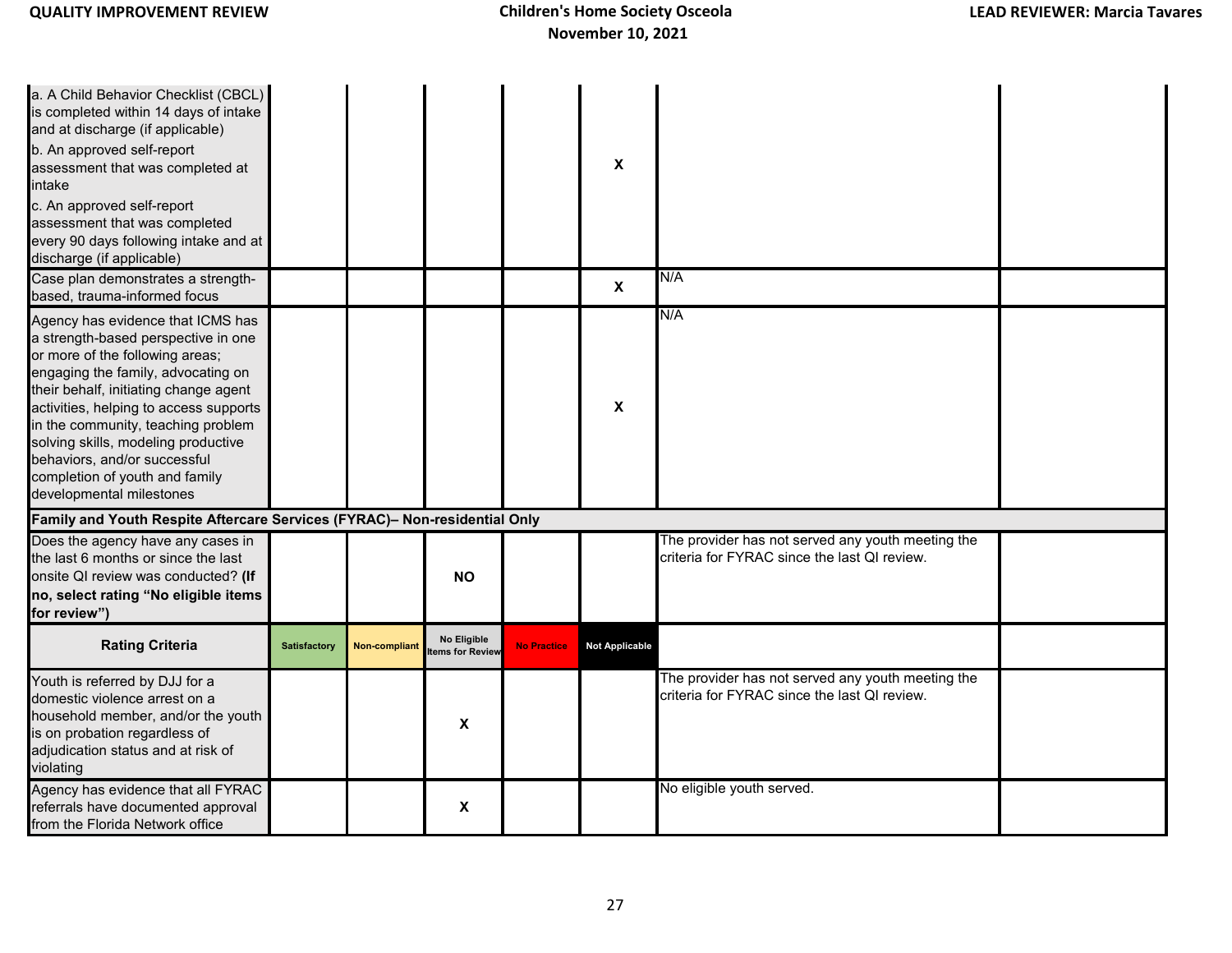| Intake and initial assessment<br>sessions meets the following criteria:<br>a. Face-to-face gathering of family<br>history and demographic information<br>b. Includes development of the<br>service plan and is documented<br>through signature of the youth and<br>his/her parent/guardian as well as<br>orientation to the program                   |  | X                                                                                               |                              | No eligible youth served. |  |
|-------------------------------------------------------------------------------------------------------------------------------------------------------------------------------------------------------------------------------------------------------------------------------------------------------------------------------------------------------|--|-------------------------------------------------------------------------------------------------|------------------------------|---------------------------|--|
| Life Management Sessions meets the<br>following criteria:<br>a. Sessions are face-to-face, sixty<br>(60) minutes in length and focus on<br>strengthening the family unit<br>b. Individual Sessions are with the<br>youth and family and focus to<br>engage, identify strengths and needs<br>of each member that help to improve<br>family functioning |  | X                                                                                               |                              |                           |  |
| <b>Group Sessions:</b><br>a. Focus on the same issues as<br>individual/family sessions with the<br>overall goal of strengthening<br>relationships and prevention<br>domestic violence<br>b. Shall be no more than eight (8)<br>youth at one (1) time and shall be for<br>a minimum of sixty (60) minutes per<br>session                               |  | X                                                                                               |                              | No eligible youth served. |  |
| Youth and family participate in<br>services for thirteen (13) sessions or<br>ninety (90) consecutive days of<br>services, or there is evidence in the<br>youth's file that an extension is<br>granted by DJJ circuit Probation staff                                                                                                                  |  | $\boldsymbol{\mathsf{x}}$                                                                       |                              | No eligible youth served. |  |
| 2.10: STOP NOW AND PLAN (SNAP)                                                                                                                                                                                                                                                                                                                        |  |                                                                                                 |                              |                           |  |
| Provider has a written policy and procedure that meets the requirement for Indicator 2.10                                                                                                                                                                                                                                                             |  | N/A<br>If NO, explain here:<br>N/A - CHS Osceola is not contracted to provide SNAP<br>services. | Add any exceptions<br>below: |                           |  |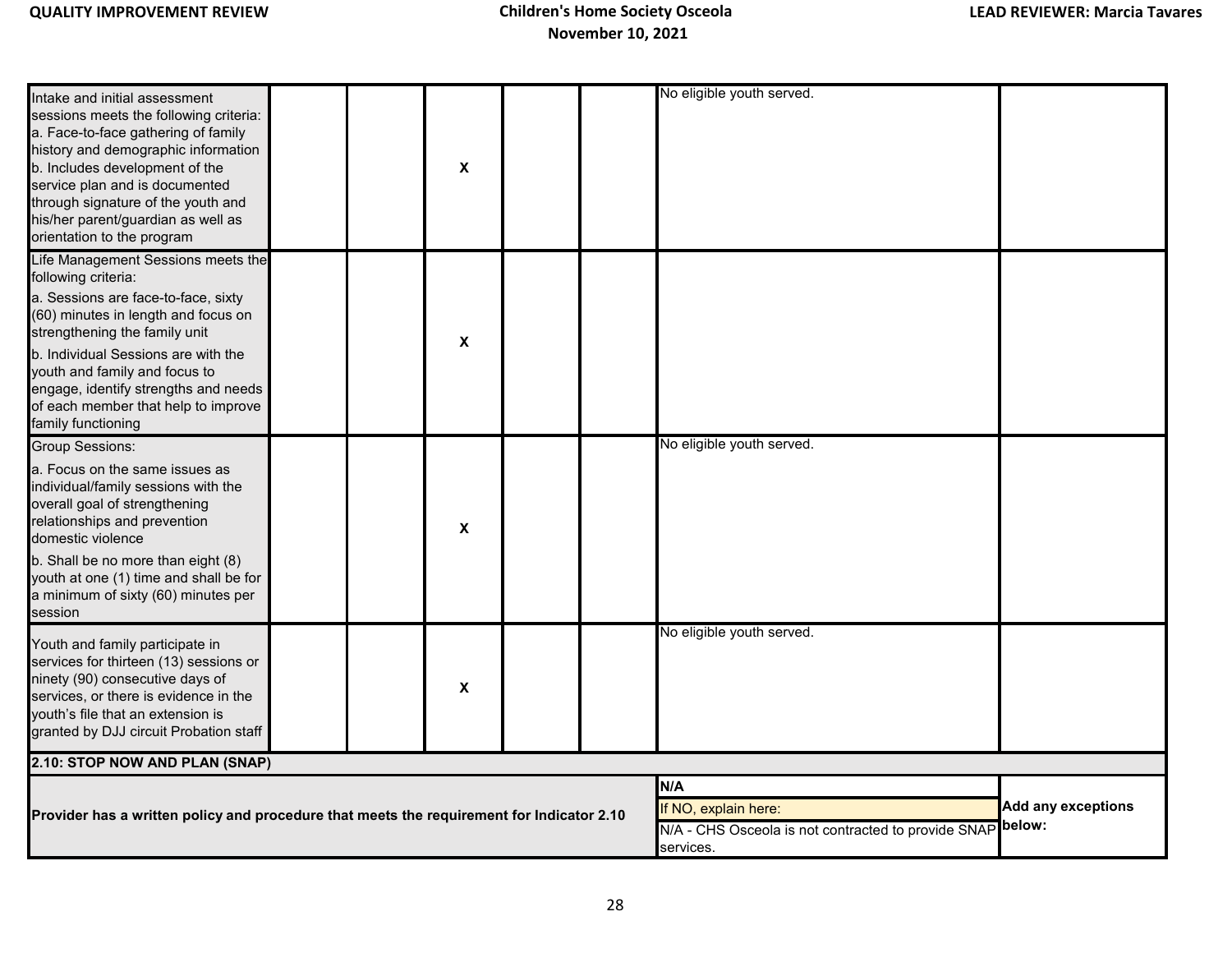| <b>Rating Criteria</b>                                                                                                                           | <b>Satisfactory</b> | <b>Non-compliant</b> | No Eligible<br>tems for Review         | <b>No Practice</b> | <b>Not Applicable</b>     |                                                            |  |
|--------------------------------------------------------------------------------------------------------------------------------------------------|---------------------|----------------------|----------------------------------------|--------------------|---------------------------|------------------------------------------------------------|--|
| <b>SNAP Clinical Groups</b>                                                                                                                      |                     |                      |                                        |                    |                           |                                                            |  |
| Youth are screened to determine<br>eligibility of services                                                                                       |                     |                      |                                        |                    | $\pmb{\mathsf{X}}$        | CHS Osceola is not contracted to provide SNAP<br>services. |  |
| Needs assessment is completed at<br>initial intake, or within two face-to-<br>face sessions                                                      |                     |                      |                                        |                    | $\mathbf{x}$              | N/A                                                        |  |
| <b>SNAP Assessments</b>                                                                                                                          |                     |                      |                                        |                    |                           | N/A                                                        |  |
| a. Child Behavior Checklist (CBCL) is<br>completed by the caregiver (pre &<br>post)                                                              |                     |                      |                                        |                    |                           |                                                            |  |
| b. Teacher Report Form (TRF)<br>completed by the teacher (pre & post)                                                                            |                     |                      |                                        |                    |                           |                                                            |  |
| c. Tool for Parenting Self Efficacy<br>(TOPSE) completed by the caregiver<br>(pre & post)<br>d. Prevention Assessment Tool (PAT)<br>(pre & post) |                     |                      |                                        |                    | X                         |                                                            |  |
| There must be at least three (3)<br>documented attempts in the youths'<br>file to obtain all pre-assessment<br>(listed above) information.       |                     |                      |                                        |                    |                           |                                                            |  |
| SNAP discharge report summary                                                                                                                    |                     |                      |                                        |                    | $\boldsymbol{\mathsf{X}}$ | N/A                                                        |  |
| SNAP Boys/SNAP Girls Parent<br><b>Group Evaluation Form</b>                                                                                      |                     |                      |                                        |                    | $\boldsymbol{\mathsf{X}}$ | N/A                                                        |  |
| <b>SNAP Boys/SNAP Girls Child Group</b>                                                                                                          |                     |                      |                                        |                    | $\boldsymbol{\mathsf{X}}$ | N/A                                                        |  |
| <b>Evaluation Form</b>                                                                                                                           |                     |                      |                                        |                    |                           |                                                            |  |
| <b>SNAP for Schools &amp; Communities</b>                                                                                                        |                     |                      |                                        |                    |                           |                                                            |  |
| <b>Rating Criteria</b>                                                                                                                           | <b>Satisfactory</b> | <b>Non-compliant</b> | No Eligible<br><b>Items for Review</b> | <b>No Practice</b> | <b>Not Applicable</b>     |                                                            |  |
| All cycles conducted outside of the<br>school setting is reviewed by the<br>Florida Network prior to the<br>facilitation of services.            |                     |                      |                                        |                    | $\boldsymbol{\mathsf{X}}$ | CHS Osceola is not contracted to provide SNAP<br>services. |  |